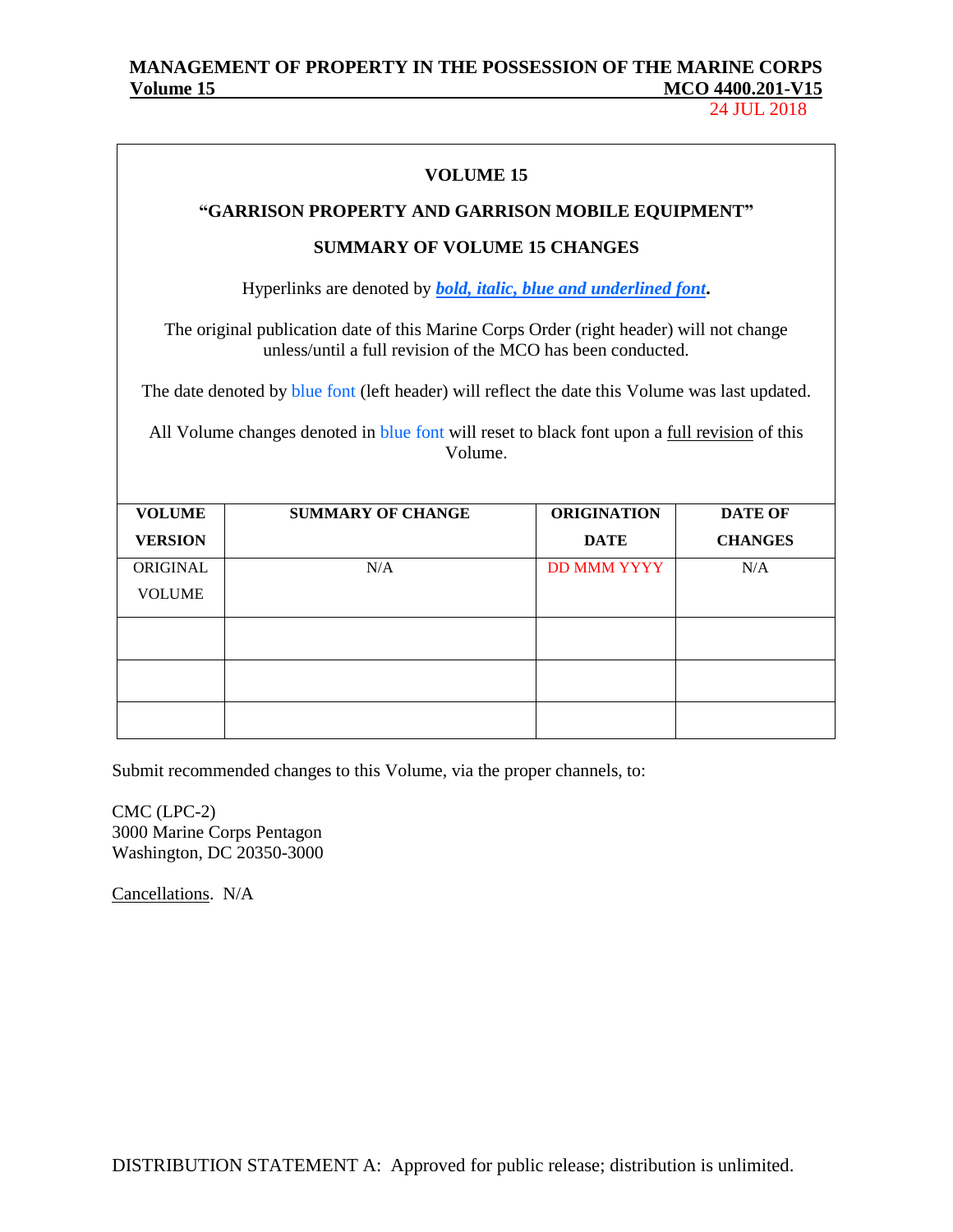# **MANAGEMENT OF PROPERTY IN THE POSSESSION OF THE MARINE CORPS**

24 JUL 2018

# **VOLUME 15: GARRISON PROPERTY AND GARRISON MOBILE EQUIPMENT**

## **TABLE OF CONTENTS**

| <b>CHAPTER 3: ACCOUNTABILITY GUIDANCE FOR SPECIFIC GP ASSETS3-1</b> |
|---------------------------------------------------------------------|
|                                                                     |
| 0302 MANAGING INFORMATION TECHNOLOGY (IT) EQUIPMENT3-2              |
|                                                                     |
|                                                                     |
|                                                                     |
|                                                                     |
| 0307 PHYSICAL SECURITY EQUIPMENT AND MARINE CORPS ELECTRONIC        |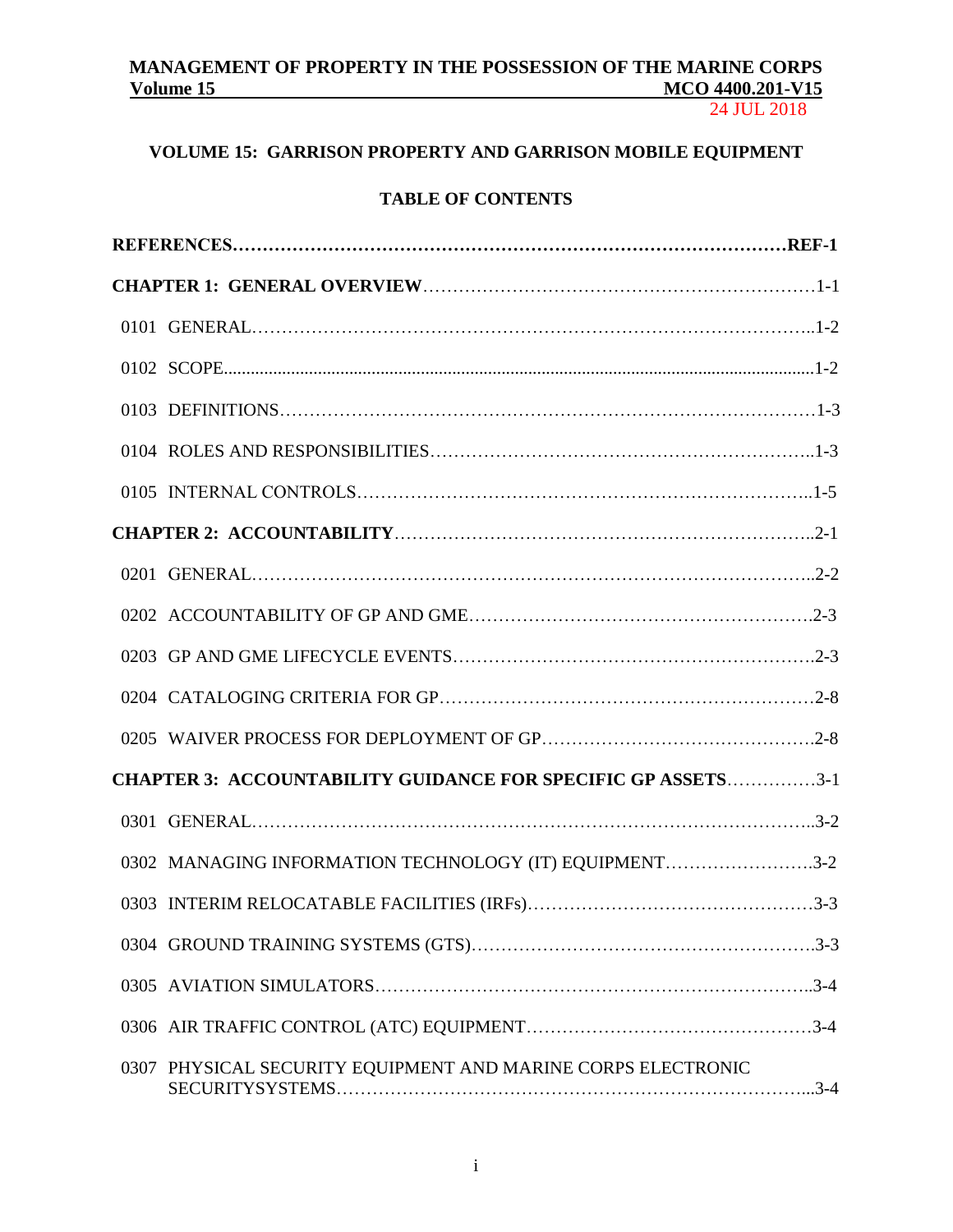# **MANAGEMENT OF PROPERTY IN THE POSSESSION OF THE MARINE CORPS**

24 JUL 2018

| <b>CHAPTER 4: FINANCIAL MANAGEMENT OF GARRISON PROPERTY (GP) AND</b><br><b>GARRISON MOBILE EQUIPMENT (GME) ASSETS4-1</b> |
|--------------------------------------------------------------------------------------------------------------------------|
|                                                                                                                          |
|                                                                                                                          |
|                                                                                                                          |
|                                                                                                                          |
|                                                                                                                          |
| FIGURE 4-1: EXPENSE/INVESTMENT COST DETERMINATION4-8                                                                     |
| TABLE 4-1: REQUIREMENTS FOR KSD AND FMV WORKSHEETS4-3                                                                    |
| TABLE 4-2: COMMON ASSET TYPE DEPRECIATION PERIODS4-4                                                                     |
| <b>CHAPTER 5: MANAGING ASSET RECORDS IN THE ACCOUNTABLE PROPERTY</b>                                                     |
|                                                                                                                          |
|                                                                                                                          |
|                                                                                                                          |
|                                                                                                                          |
|                                                                                                                          |
|                                                                                                                          |
|                                                                                                                          |
|                                                                                                                          |
|                                                                                                                          |
|                                                                                                                          |
|                                                                                                                          |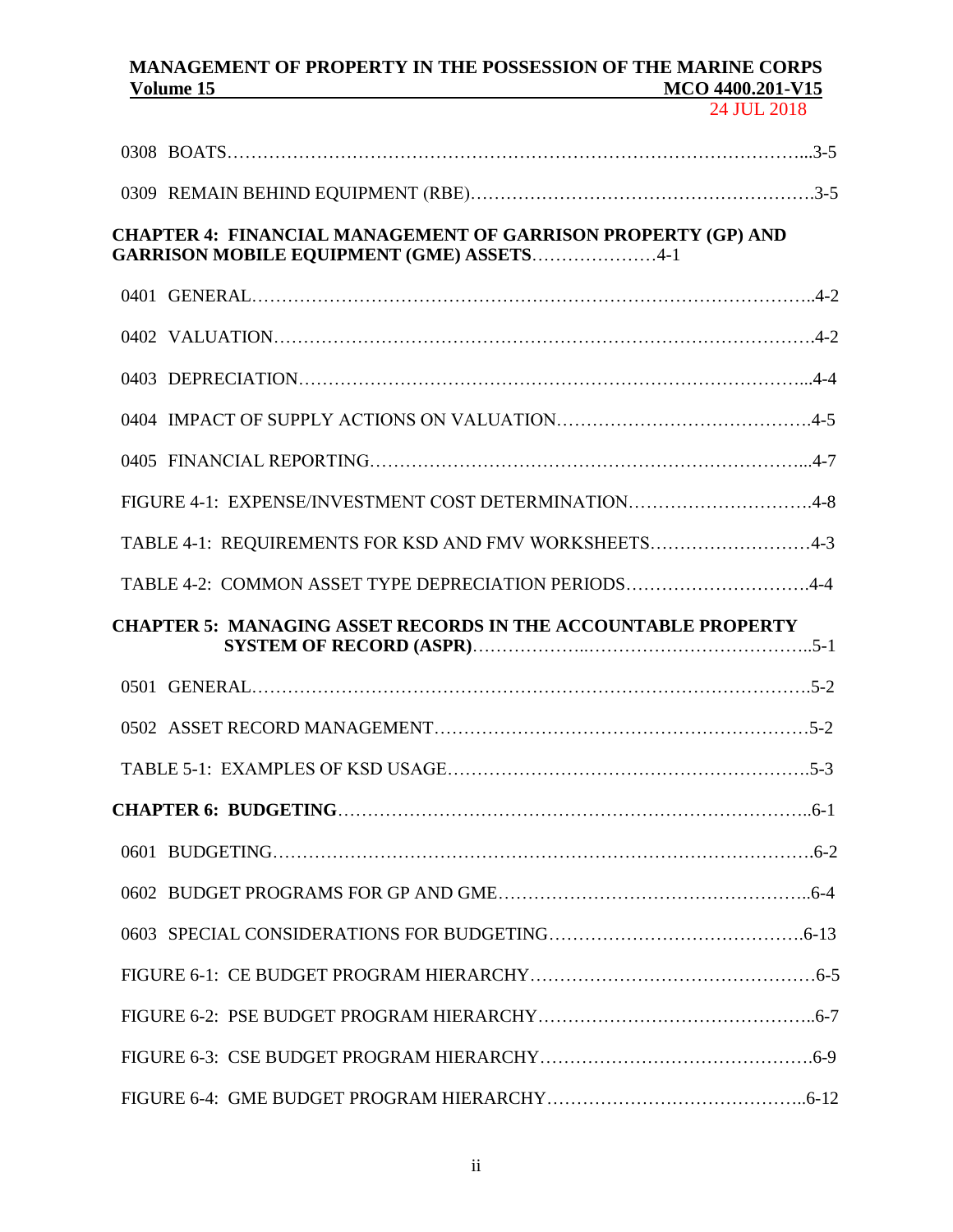## 24 JUL 2018

## **APPENDICES**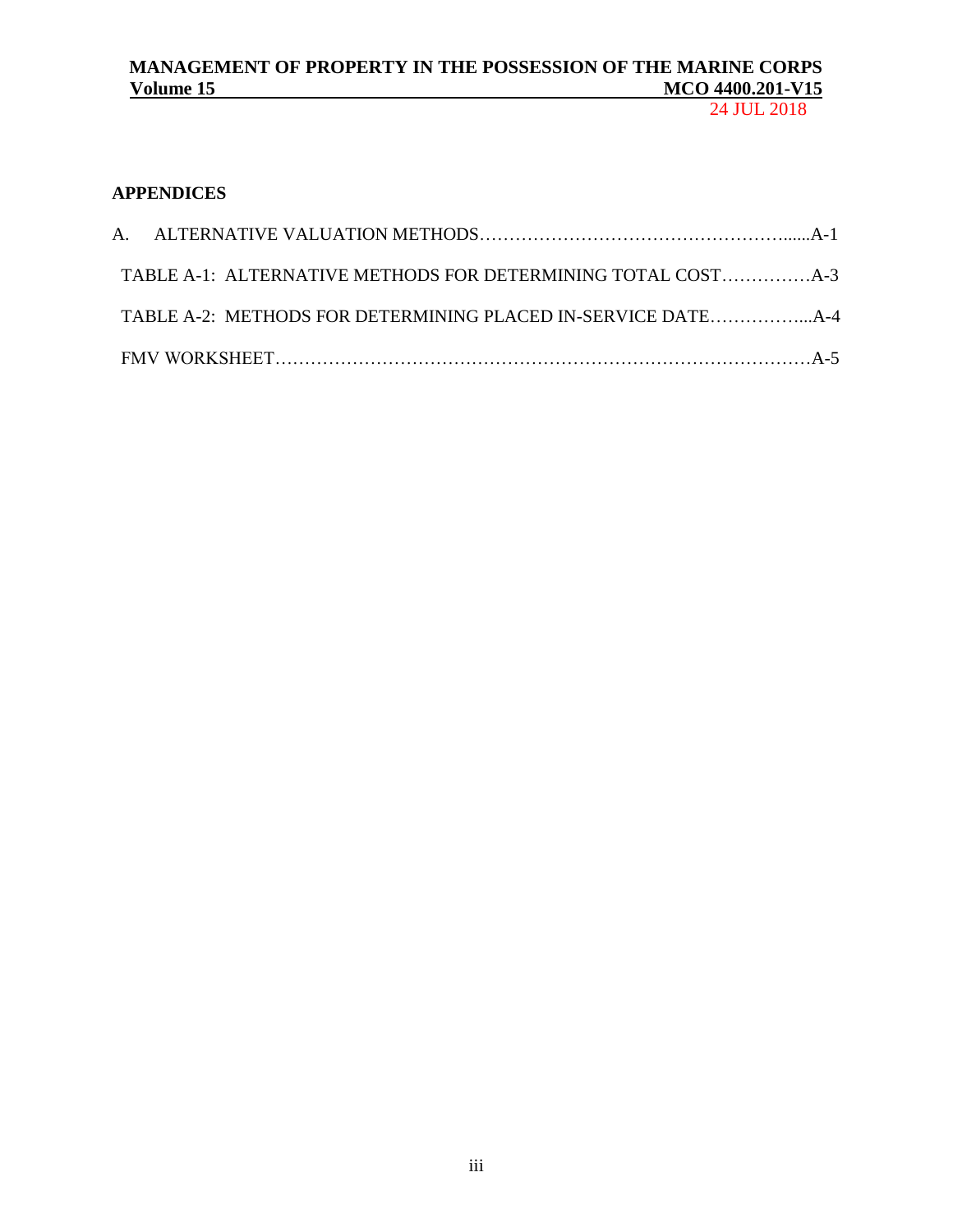## **MANAGEMENT OF PROPERTY IN THE POSSESSION OF THE MARINE CORPS References MCO 4400.201-V15**

24 JUL 2018

### **REFERENCES**

- (a) SECNAVINST 7320.10A
- (b) DoDI 5000.64, "Accountability and Management of DoD Equipment and Other Accountable Property," May 19, 2011
- (c) Statement of Federal Financial Accounting Standards 3 (SFFAS 3), "Accounting for Inventory and Related Property," Oct 27, 1993
- (d) DoDM 4140.01-V6, "Department of Defense Supply Chain Materiel Management Procedures: Materiel Returns, Retention, and Disposition," Feb 10, 2014
- (e) [MARCORMAN W/CH 1-3](http://www.marines.mil/Portals/59/Publications/MARINE%20CORPS%20MANUAL%20W%20CH%201-3.pdf)
- (f) DoDM 4140.01-V7, "Department of Defense Supply Chain Materiel Management Procedures: Supporting Technologies," Feb 10, 2014
- (g) [DoD 7000.14-R, "Department of Defense Financial Management Regulation \(FMR\),"](http://comptroller.defense.gov/Portals/45/documents/fmr/Combined_Volume1-15.pdf) [Volumes 1-15, Dates Vary by Volume](http://comptroller.defense.gov/Portals/45/documents/fmr/Combined_Volume1-15.pdf)
- (h) [Title 10, United States Code \(U.S.C.\)](http://www.gpo.gov/fdsys/pkg/CPRT-112HPRT67344/pdf/CPRT-112HPRT67344.pdf)
- (i) [Title 31, United States Code \(U.S.C.\)](http://www.gpo.gov/fdsys/pkg/USCODE-2011-title31/pdf/USCODE-2011-title31.pdf)
- (j) MCO 5200.24D
- (k) MCO 4400.150
- (l) SECNAVINST 5000.2E
- (m) MARADMIN 331/15, "Offline and Internet-Based Ordering Policy," Jul 9, 2015
- (n) DoDI 8320.04, "Item Unique Identification (IUID) Standards for Tangible Personal Property," September 3, 2015
- (o) MCO 4410.28
- (p) MCBUL 4440.4 "Financial Liability Investigation of Property Loss (FLIPL)," 12 Sept 2016
- (q) Title 40, United States Code (U.S.C.), Section 11101
- (r) DoDI 8115.02, "Information Technology Portfolio Management Implementation," 30 Oct 2006
- (s) MCO 11000.12
- (t) OUSD MEMO, "Strategy for Internal Use Software Audit Readiness," Sep 30, 2015
- (u) NAVAIR 00-80T-114, "NATOPS ATC Manual," Nov 2002
- (v) MCO 7300.21B
- (w) OMB Circular No. A-11, Part 3, "Planning, Budgeting, and Acquisition of Capital Assets"
- (x) MCO 10110.14
- (y) MCO 11240.106B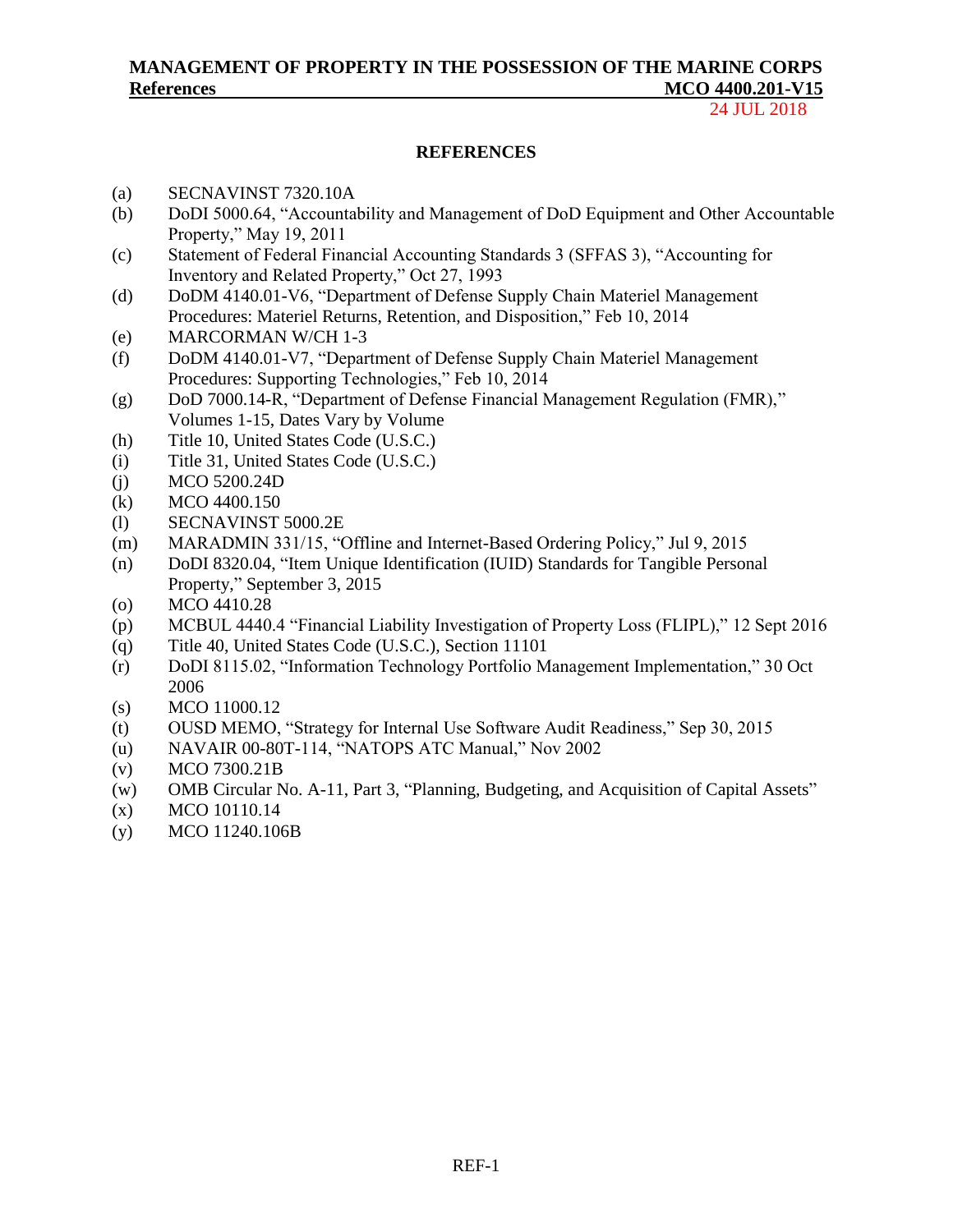# MANAGEMENT OF PROPERTY IN THE POSSESSION OF THE MARINE CORPS<br>Volume 15, Chapter 1 MCO 4400.201-V15 **Volume 15, Chapter 1**

24 JUL 2018

|                |                  | <b>VOLUME 15: CHAPTER 1</b><br>"GENERAL OVERVIEW"                                                                                                                                                                                                                              |                |
|----------------|------------------|--------------------------------------------------------------------------------------------------------------------------------------------------------------------------------------------------------------------------------------------------------------------------------|----------------|
|                |                  | <b>SUMMARY OF SUBSTANTIVE CHANGES</b>                                                                                                                                                                                                                                          |                |
|                |                  | Hyperlinks are denoted by <b><i>bold, italic, blue and underlined font.</i></b>                                                                                                                                                                                                |                |
|                |                  | The original publication date of this Marine Corps Order (MCO) Volume (right header)<br>will not change unless/until a full revision of the MCO has been conducted.<br>All Volume changes denoted in blue font will reset to black font upon a full revision of this<br>Volume |                |
|                |                  |                                                                                                                                                                                                                                                                                |                |
| <b>CHAPTER</b> | <b>PAGE</b>      | <b>SUMMARY OF</b>                                                                                                                                                                                                                                                              | <b>DATE OF</b> |
| <b>VERSION</b> | <b>PARAGRAPH</b> | <b>SUBSTANTIVE CHANGES</b>                                                                                                                                                                                                                                                     | <b>CHANGE</b>  |
|                |                  |                                                                                                                                                                                                                                                                                |                |
|                |                  |                                                                                                                                                                                                                                                                                |                |
|                |                  |                                                                                                                                                                                                                                                                                |                |
|                |                  |                                                                                                                                                                                                                                                                                |                |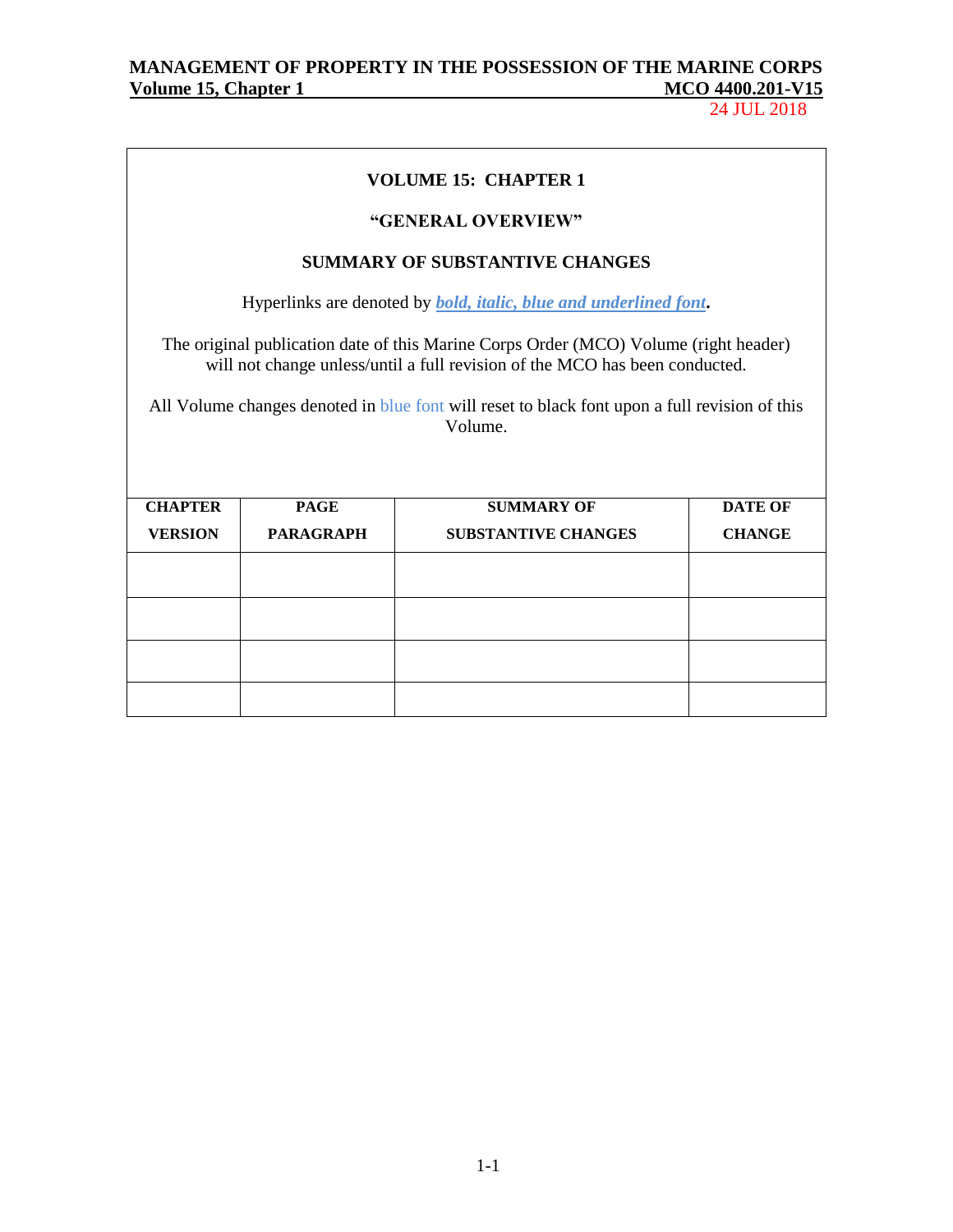24 JUL 2018

### **CHAPTER 1**

### **GENERAL OVERVIEW**

### 0101 GENERAL

This Volume provides specific guidance to Marine Corps organizations to facilitate improved and standardized management of garrison property (GP) and garrison mobile equipment (GME) regardless of the funding stream used for procurement (e.g., Operations & Maintenance Marine Corps (O&M, MC), Procurement Marine Corps (PMC), and Working Capital Funds (WCF)). Proper application of this guidance will ensure the management of GP and GME will meet the requirements for financial accounting and property accountability established by references (a) through (i). Volume 1 of this Order outlines basic guidance and responsibilities for managing property under Marine Corps control. The goal of this Volume is to achieve full inventory accountability and visibility of GP and GME in the accountable property system of record (APSR), financial systems of record, and Department of Defense (DoD)-compliant procurement and requisitioning systems in accordance with DoD laws and regulations for resource management.

### 0102 SCOPE

This Volume guides the execution of GP and GME management for retail level supply operations within the Marine Corps and applies to all organizations. This Volume aligns with other volumes of this Order regarding management of property in the possession of the Marine Corps, specifically Volume 1 (Accountability and Responsibility), Volume 3, (Retail Supply Management), Volume 4 (Physical Inventory Control Program), and Volume 6, (Dispositions, Exchanges, and Returns of Marine Corps Property), and is necessary to cover gaps not covered in other volumes to address GP and GME specific policies. In addition to the general responsibilities applicable to all DoD and Marine Corps personnel, the following Marine Corps specific roles and responsibilities will be established to fulfill Title 10 and Title 31 United States Code (U.S.C.) mandates, U.S. Navy regulations, and Marine Corps Manual requirements for the management of equipment, materiel, and resources within the Marine Corps.

010201. The treatment of military equipment; real property (land and buildings); operating materials and supplies; inventory (items held for sale); and intellectual property are not covered in this Volume. Detailed descriptions of property types are discussed in Volume 1 of this Order.

010202. Personnel assigned responsibility for the custody, accounting, and disposition of GP and GME are required to comply with the provisions of this Volume.

010203. Commanding generals, commanders, commanding officers, directors, and officers in charge (hereafter referred to as commander(s)) at Marine Corps organizations may issue supplementary instructions when necessary to address specific/unique requirements of their organizations.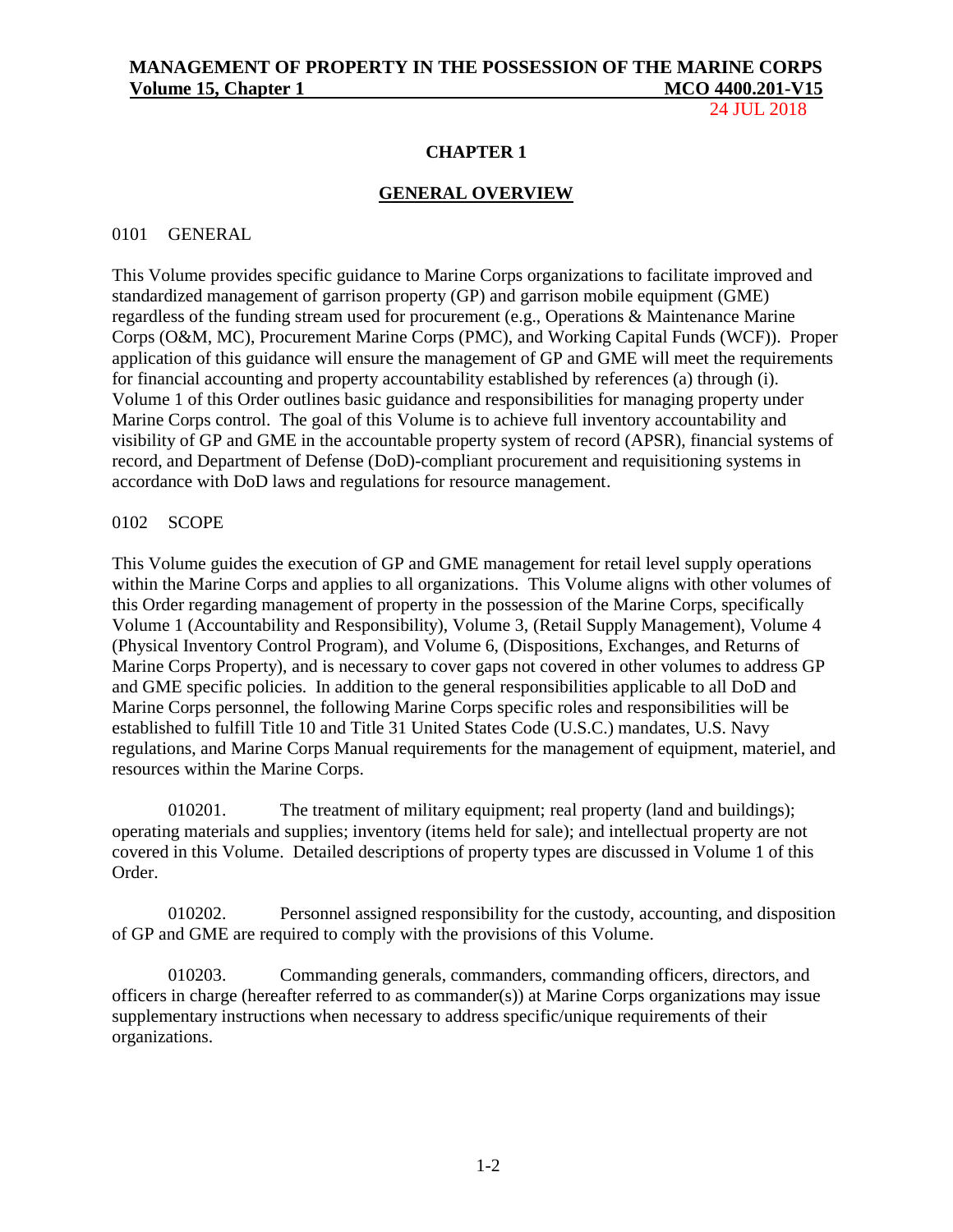24 JUL 2018

### 0103 DEFINITIONS

010301. Garrison Property. GP is used to provide general government services or goods in the support of end item development, maintenance, storage, and/or to support the operations of a Marine Corps installation and its tenant activities. GP includes, but is not limited to: office equipment, automated data processing equipment, industrial plant equipment, training equipment, special tooling, and special test equipment. The Marine Corps classifies GP as a sub-category of general equipment. GP does not include: inventory items (e.g., items intended for sale), operating materials and supplies, real property (i.e., land, buildings, and structures, or items of a historical nature), or military equipment (i.e., TAMCN items). GP does not deploy.

010302. Garrison Mobile Equipment. GME is used to perform transportation and automotive maintenance functions at Marine Corps installations. Commercially available GME includes passenger vehicles, cargo vehicles, non-tactical material handling equipment, engineer equipment, and railway rolling stock.

### 0104 ROLES AND RESPONSIBILITIES

To achieve and sustain property accountability and audit readiness, organizations and individuals must fulfill both supply and financial management roles and responsibilities. In addition to the roles and responsibilities published in Volumes 1, 3, and 4 of the Order, and to safeguard the effective implementation of this Volume, execution of the following responsibilities is paramount.

010401. Deputy Commandant, Installations and Logistics (DC I&L)

A. Coordinate with Commander, Marine Corps Installations Command (COMMCICOM) to provide updated policy for the management of GP and GME.

B. As required by the Defense Federal Acquisition Regulations Supplement (DFARS), ensure required end item information, Unique Item Identification (UII), and Invoicing, Receipt, Acceptance, and Property Transfer (iRAPT) acceptance, are captured in financial, acquisition, and lifecycle systems of record.

### 010402. Commander, Marine Corps Installations Command (COMMCICOM)

A. Act as the Marine Corps Executive Agent for GP and GME asset management and ensure policies contained in this directive are supported and emerging inventory management practices are addressed.

B. Act as the lead agency for the development, coordination, management, and reporting of enterprise sourcing strategies for all GP and GME.

C. Perform Program Manager (PM) responsibilities for GP and GME to include lifecycle management.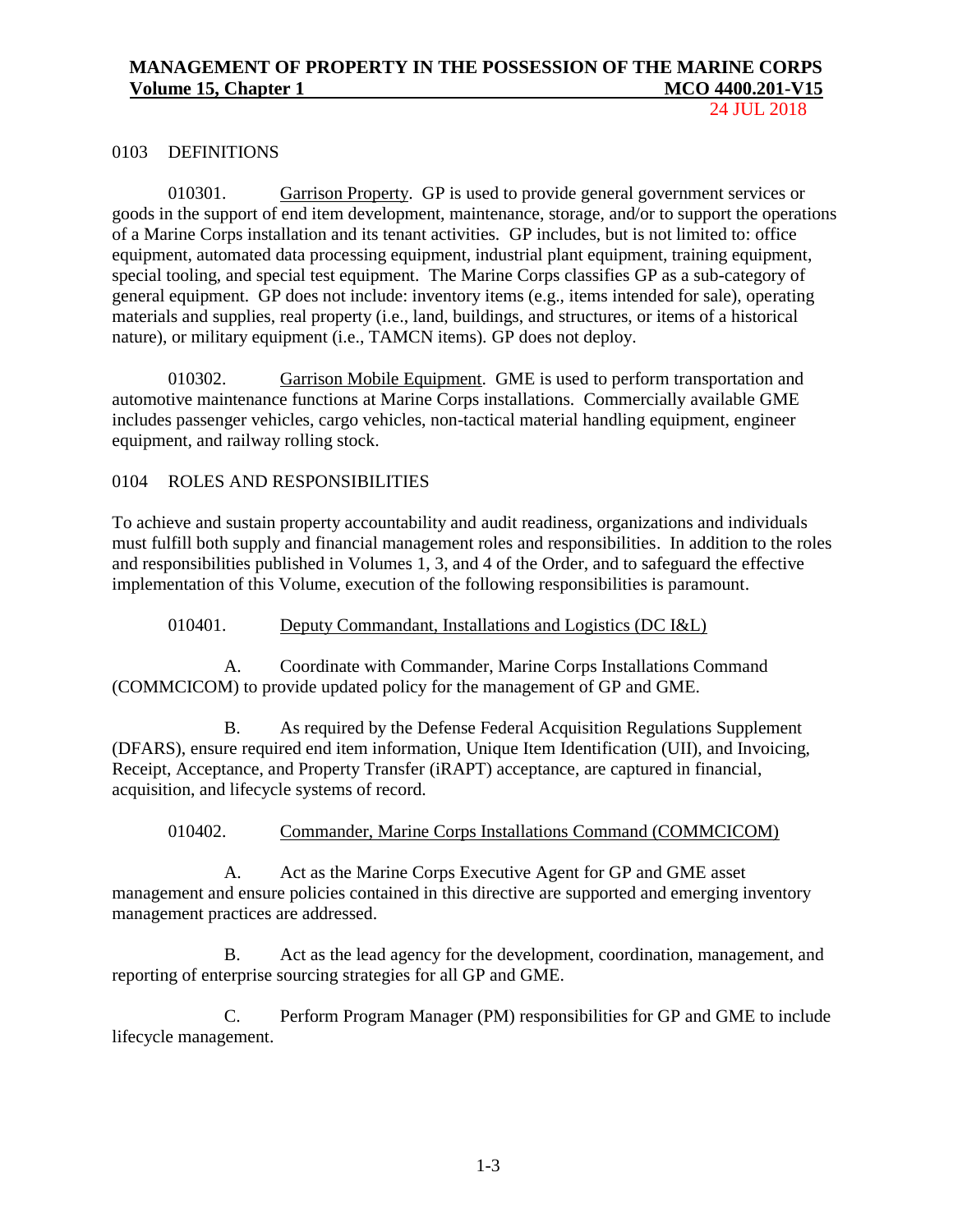24 JUL 2018

D. Develop, input and maintain accurate technical, contract, depreciation and delivery information in the APSR (i.e., Defense Property Accountability System (DPAS)) to facilitate accountability and improved delivery visibility.

E. Coordinate with Marine Corps Systems Command (MARCORSYSCOM) PMs to develop lifecycle management plans as required. Develop and implement effective GP and GME procedures to facilitate the execution of this Volume.

F. Exercise command and control of Marine Corps installations to provide oversight, direction, and coordination of installation services and to optimize support to the operating forces and tenant activities.

G. Analyze and reconcile financial data monthly to ensure acquisitions and disposals are captured properly.

H. Utilize quarterly physical inventory reports to ensure adjustment transactions for GP and/or GME records are reported accurately to the Deputy Commandant, Programs and Resources (DC P&R) (RFA).

I. Provide visibility, monitoring, and reporting of enterprise GP and GME requirements as well as available and planned inventory to fill GP or GME deficiencies.

010403. Deputy Commandant, Combat Development and Integration (DC CD&I). Coordinate with Assistant Deputy Commandant, Installations and Logistics (Logistics Facilities) (ADC I&L (LF)) to effectively manage GP and GME requirements.

010404. Deputy Commandant, Programs and Resources (DC P&R)

A. In coordination with DC CD&I and COMMCICOM, ensure adequate resources are programmed through the Program Objective Memorandum (POM) process to efficiently and economically support the Marine Corps' GP and GME requirements.

B. In coordination with Commander MARCORSYSCOM, ensure adequate resources are programmed through the POM process to efficiently and economically support assigned centrally-managed GP and GME programs of record.

## 010405. Commander, Marine Corps Systems Command (COMMARCORSYSCOM)

A. Serve as PM for assigned centrally-managed GP and GME assets purchased by MARCORSYSCOM.

B. In coordination with COMMCICOM, Commanding General, Marine Corps Logistics Command (CG MARCORLOGCOM), and Commanding General, Training and Education Command (CG TECOM), ensure that all centrally-acquired GP and GME birth records and supporting documentation are entered into the appropriate APSR.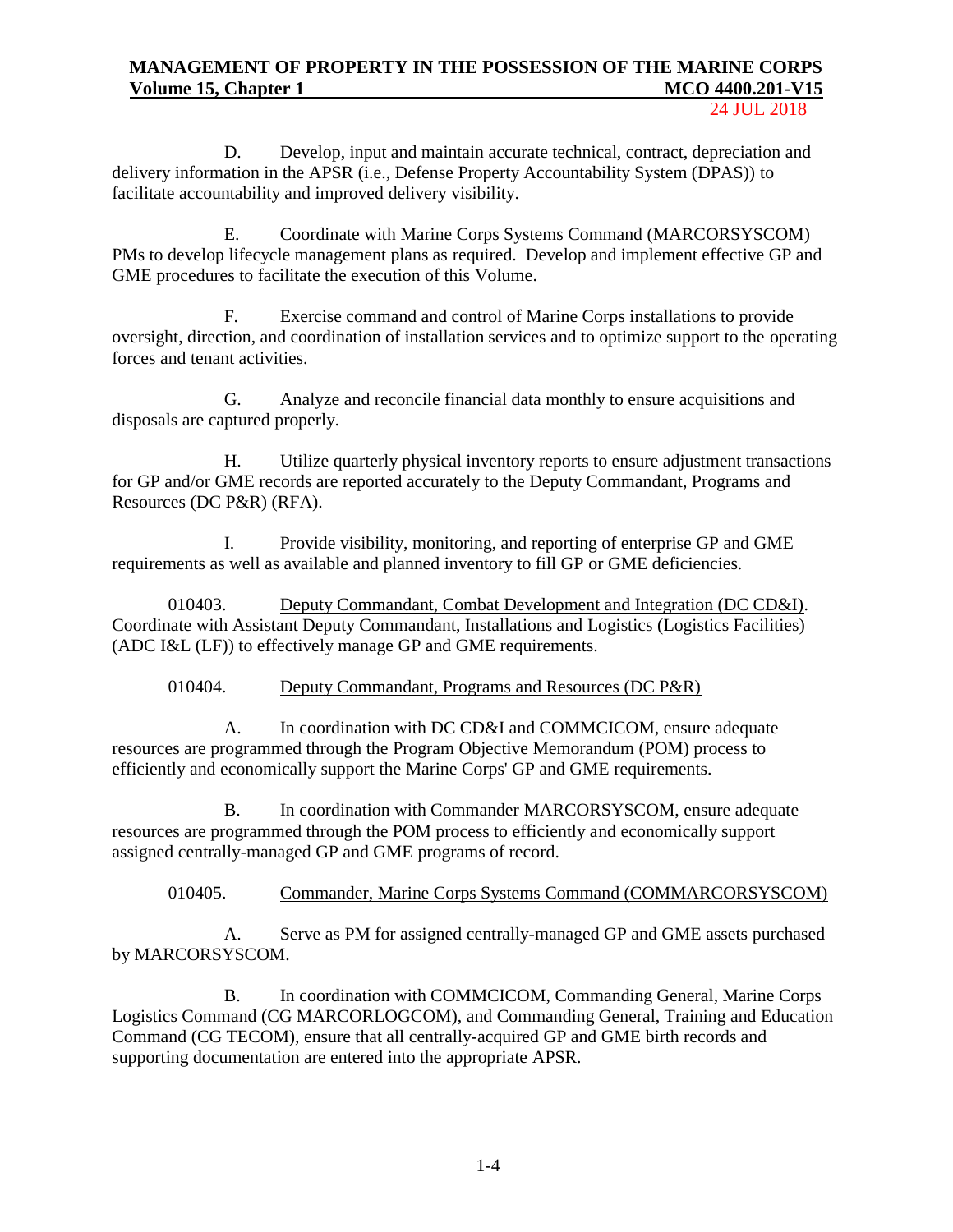24 JUL 2018

C. In coordination with COMMCICOM, develop fielding and lifecycle support plans for assigned centrally-managed GP and GME programs.

010406. Commanders, Marine Forces, Marine Corps Installations and Supporting Establishment

A. Provide oversight and management to all commands that possess GP and GME, ensuring this Order is made available, understood, and used by all personnel responsible for GP and GME property management at retail-level supply activities.

B. Prioritize GP and GME requirements and maintain and verify GP and GME source documentation to ensure assets are properly maintained, safeguarded, accounted for, and accurately reported via the chain of command.

C. Assist commanders and comptrollers in ensuring effective and accurate control of funds and resources provided for mission accomplishment.

D. Collect, review, and consolidate requirements and allocate funding to initiate the acquisition process.

E. Conduct physical inventories of GP and GME as required.

F. Personal Property Managers (PPMs) will ensure GP and GME assets are properly valued and supported with key supporting documentation or an alternate valuation method.

## 0105 INTERNAL CONTROLS

Internal controls are policies and procedures designed to provide reasonable assurance that specific entity objectives will be achieved. Per reference (j), programs must operate efficiently, and resources must be used in compliance with laws and regulations, and with minimal potential for waste, fraud, and mismanagement. Effective internal controls provide reasonable assurance that significant weaknesses in the design of program processes or inherent program weaknesses which might adversely affect the Marine Corps' ability to meet its audit readiness objectives can be prevented or detected and mitigated in a timely manner. Commanders, heads of staff agencies, and managers at all levels of the Marine Corps have a fundamental responsibility to develop and maintain effective internal controls over the functions, programs, and operations under their authority. Internal controls are identified and managed in accordance with reference (j).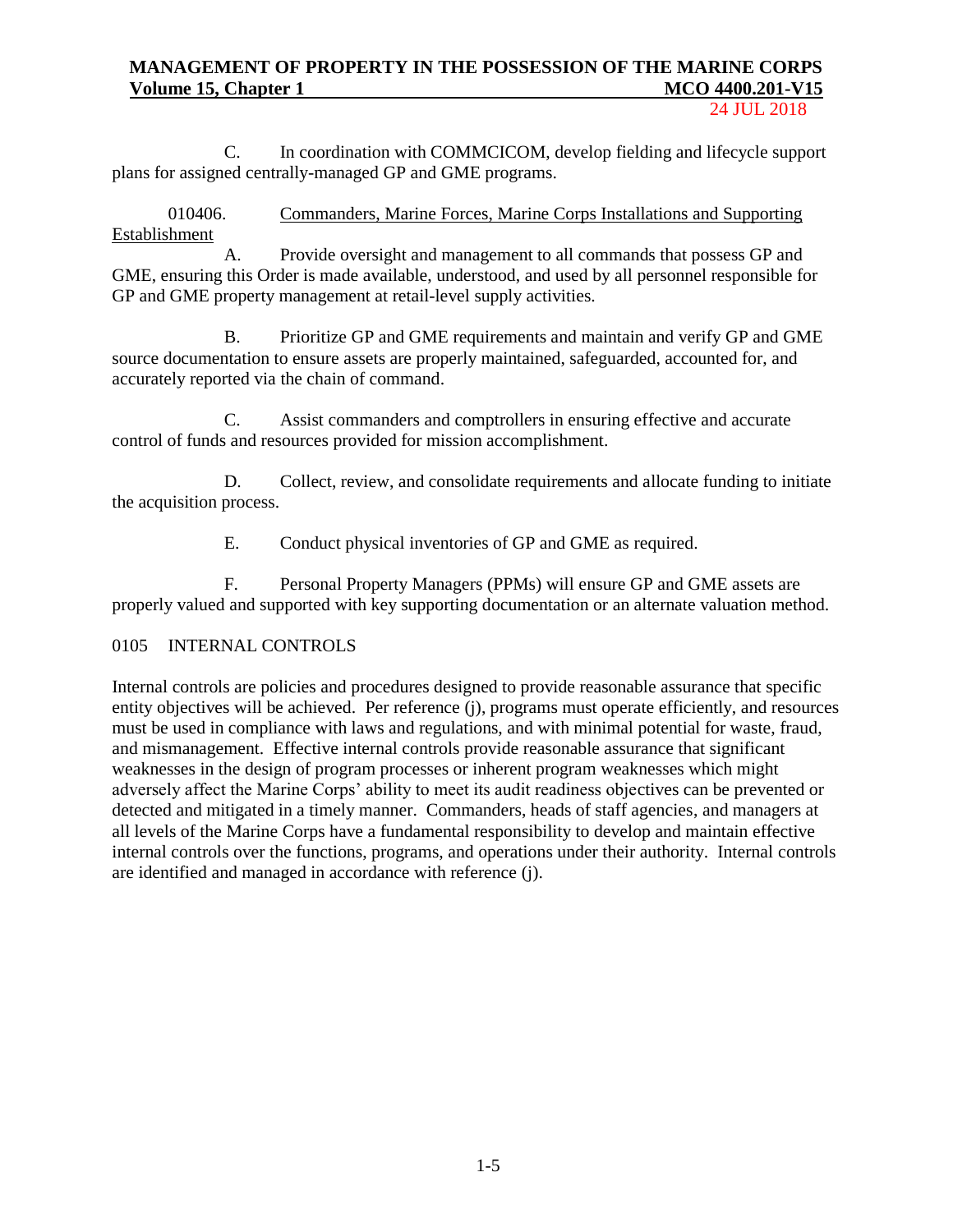24 JUL 2018

|                                                                                                          |                                                                 | <b>VOLUME 15: CHAPTER 2</b>                                                                                                                                         |                |  |  |  |  |
|----------------------------------------------------------------------------------------------------------|-----------------------------------------------------------------|---------------------------------------------------------------------------------------------------------------------------------------------------------------------|----------------|--|--|--|--|
|                                                                                                          |                                                                 | "ACCOUNTABILITY"                                                                                                                                                    |                |  |  |  |  |
|                                                                                                          |                                                                 | <b>SUMMARY OF SUBSTANTIVE CHANGES</b>                                                                                                                               |                |  |  |  |  |
|                                                                                                          |                                                                 | Hyperlinks are denoted by <i>bold</i> , <i>italic</i> , <i>blue and underlined font</i> .                                                                           |                |  |  |  |  |
|                                                                                                          |                                                                 | The original publication date of this Marine Corps Order (MCO) Volume (right header)<br>will not change unless/until a full revision of the MCO has been conducted. |                |  |  |  |  |
| All Volume changes denoted in blue font will reset to black font upon a full revision of this<br>Volume. |                                                                 |                                                                                                                                                                     |                |  |  |  |  |
| <b>CHAPTER</b>                                                                                           | <b>PAGE</b>                                                     | <b>SUMMARY OF</b>                                                                                                                                                   | <b>DATE OF</b> |  |  |  |  |
| <b>VERSION</b>                                                                                           | <b>PARAGRAPH</b><br><b>SUBSTANTIVE CHANGES</b><br><b>CHANGE</b> |                                                                                                                                                                     |                |  |  |  |  |
|                                                                                                          |                                                                 |                                                                                                                                                                     |                |  |  |  |  |
|                                                                                                          |                                                                 |                                                                                                                                                                     |                |  |  |  |  |
|                                                                                                          |                                                                 |                                                                                                                                                                     |                |  |  |  |  |
|                                                                                                          |                                                                 |                                                                                                                                                                     |                |  |  |  |  |
|                                                                                                          |                                                                 |                                                                                                                                                                     |                |  |  |  |  |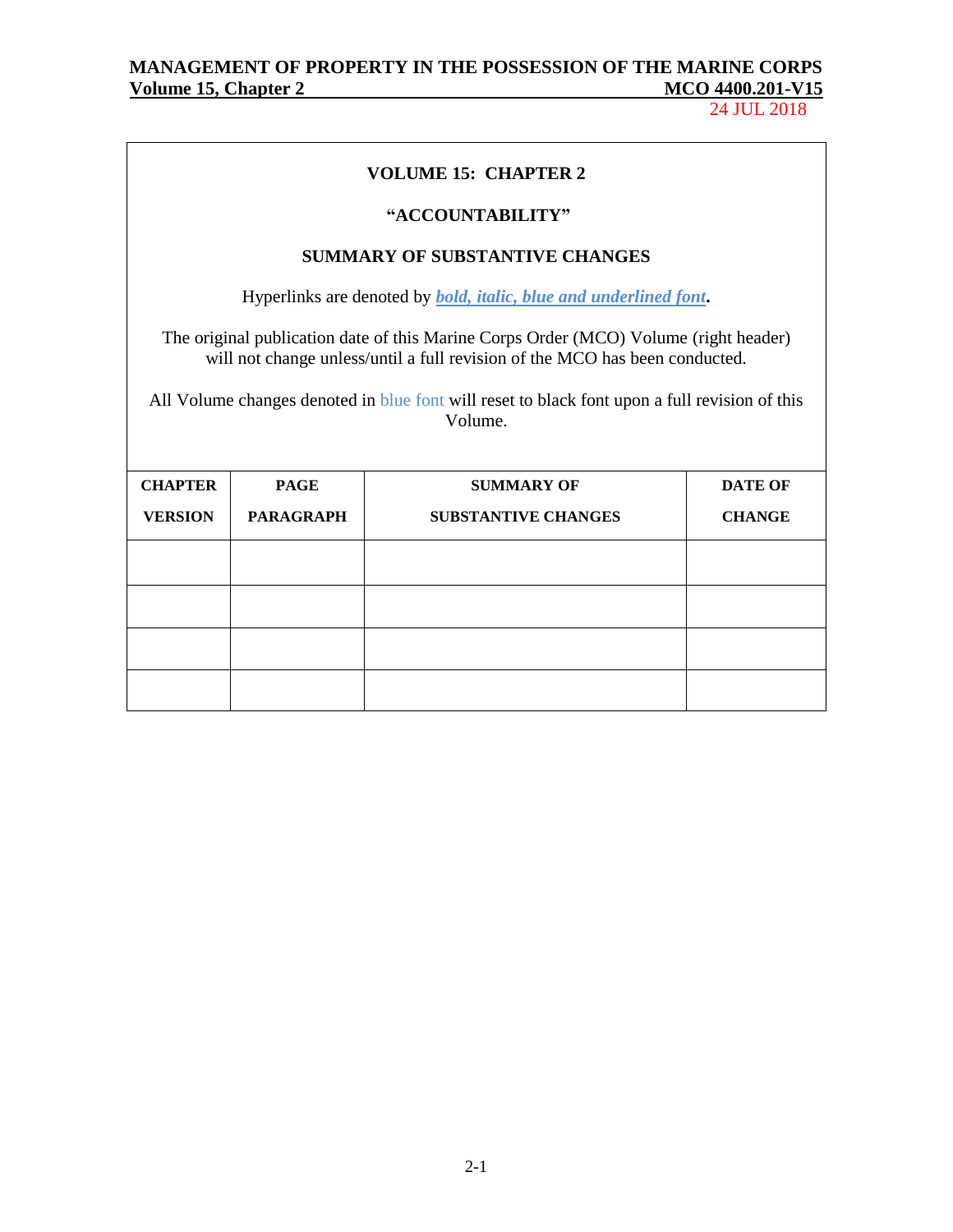24 JUL 2018

## **CHAPTER 2**

### **ACCOUNTABILITY**

#### 0201 GENERAL

This chapter provides property definitions, property accountability procedures, and asset classifications for GP and GME.

## 0202 ACCOUNTABILITY OF GP AND GME

020201. Accountable Records. Per reference (a), accountable records shall be established and maintained in a compliant APSR for all personal property, to include GP and GME non-expendable materiel purchased, leased (capital or operating leases as applicable), or otherwise obtained, having a unit acquisition cost of \$5,000 or more, as well as items that are below \$5,000 and are categorized as sensitive, classified, or meet all of the following three criteria:

A. Pilferable. Items that have a ready resale value or application to personal possession and are subject to theft.

B. Critical to the Activity's Business/Mission. Items required to accomplish the Table of Organization mission.

C. Hard to Repair or Replace. The property cannot be repaired or replaced within 6 months, regardless of funding availability.

020202. Categories of GP and GME. Per reference (a), personal property, which includes GP and GME, is categorized as capitalized, minor, and sub-minor property.

A. Capitalized Property. Capitalized property must be captured in an APSR and depreciated in accordance references (a) and (g). Capitalized property must meet all of the following criteria:

1. Has an acquisition cost (as defined in paragraph 040201 of this Volume), book value, or when applicable, an estimated fair market value equal to or greater than the Marine Corps capitalization threshold. The Marine Corps capitalization threshold is \$100,000 regardless of the date purchased.

2. Has an estimated useful life equal to or greater than 24 months.

3. Is not intended for sale in the ordinary course of operations.

4. Has been acquired or constructed with the intention of being used or available for use by the Marine Corps in its operations.

B. Minor Property. Minor property is GP and GME that has an acquisition cost equal to or greater than \$5,000 and less than the Marine Corps capitalization threshold; or has an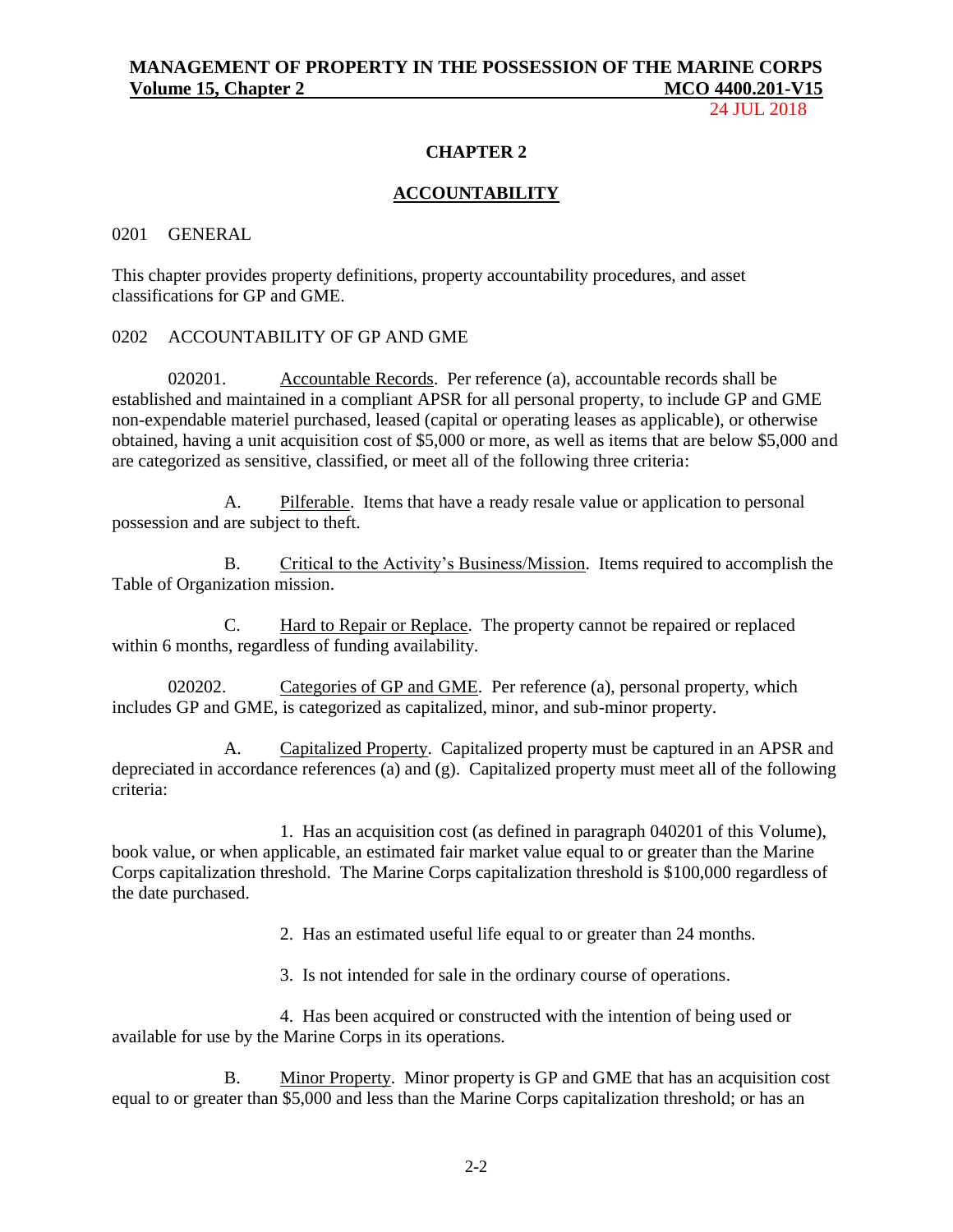24 JUL 2018

acquisition cost greater than the Marine Corps capitalization threshold, but does not meet all of the capitalization criteria. Minor property assets must be captured in an APSR. They are not depreciated.

C. Sub-Minor Property. Sub-minor property is GP and GME that has an acquisition cost less than \$5,000. These assets should be tracked but are not required to be maintained in an APSR unless they meet the accountability criteria outlined in para 020201. They are not depreciated.

020203. Component Inventories. Components for GP and GME are generally not accounted for within an APSR unless deemed sensitive. They are however, identified as part of a components list for each system and accounted for by the responsible officer (RO) during routine inventories.

## 0203 GP AND GME LIFECYCLE EVENTS

The lifecycle for GP and GME consists of several stages beginning with requirements identification and ending with disposal and reconciliation. Each lifecycle event is outlined as a business process with responsibilities specified for stakeholders at various levels.

020301. Requirements Identification. GP and GME lifecycle events begin with requirements identification.

## A. Garrison Property

1. GP requirements can be identified by an RO at any time, or they can be submitted in response to an annual data call published by ADC I&L (LF). Once requirements are received and compiled at the unit level, the supply officer (SupO)/accountable property officer (APO) validates and submits the CO-endorsed Requirements List to the supporting installation PPM. The PPM will consolidate, review, and forward requirements to ADC I&L (LF), as required, via the chain of command.

2. Capitalized Requirements. Requirements for all capital assets (threshold of \$100k) must be routed via the PPM for approval by ADC I&L (LF). ADC I&L (LF) will validate each Requirements List, along with command endorsements, and will determine if O&M, MC or PMC funding should be used, and whether the appropriate type of funding is available. PMC funding will be used for all purchases greater than \$250K and in support of programs as identified in Chapter 6 of this Volume.

3. Non-Capitalized Requirements. All minor and sub-minor GP purchase requests will be routed to the installation PPM for review, procurement determination, and guidance for follow-on accountability as required. Requests for new GP assets not already in the existing GP inventory and deemed accountable within DPAS, will require cataloging actions coordinated by the installation PPM and MCICOM. Paragraph 0204 below provides cataloging criteria required to properly identify and account for GP within DPAS.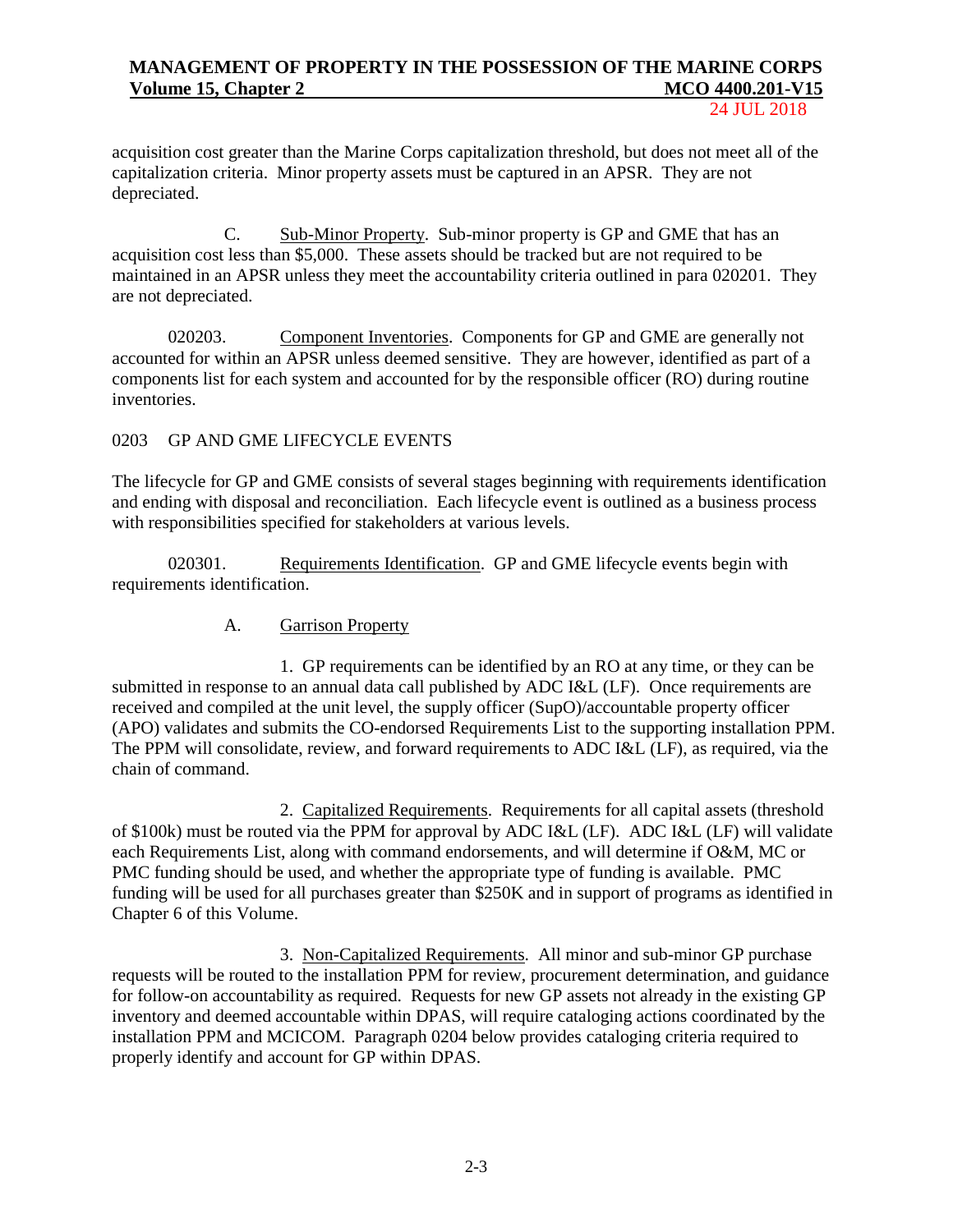24 JUL 2018

4. Working Capital Activities. Working capital organizations will determine GP requirements in accordance with references (a), and reference (g) Volume 2B, Chapter 9.

B. Garrison Mobile Equipment.

1. GME is different from GP in that installation and organizational allowances are authorized by ADC I&L (LF) via the authorized Requirements List.

2. GME requirements can be identified by an RO or Fleet Manager at any time; however, they are typically submitted in response to the annual data call published by ADC I&L (LF).

3. Replacement or change to existing inventory. If GME requirements are above or below the authorized allowance, a Modification of Allowance (MOA) must be submitted to ADC I&L (LF) via the supporting Fleet Manager. When a new mission need is established that indicates a required change in a GME allowance either by type or quantity, the RO will communicate mission requirements to the Fleet Manager who will determine if the mission can be met with organic assets or through some other means rather that changing or adding to the GME fleet.

4. If allowances are insufficient to support the mission, the Fleet Manager will submit an MOA, or forward the supported activity MOA with endorsement to ADC I&L (LF). Once the allowances reflect the requirements, the Fleet Manager will facilitate the acquisition of GME via ADC I&L (LF).

5. The MOA is required prior to submitting a Prioritized Procurement List (PPL) when the requirement is either above or below authorized allowances. When approved by ADC I&L (LF), this document obligates ADC I&L (LF) to budget and procure the approved assets for the Fleet Manager.

6. The MOA must include the equipment code requiring modification, current allowance, requested allowance, detailed justification addressing the entire allowance, and projected or actual usage data for that equipment code, including why the current allowance is inadequate to meet new needs. The MOA must also reference any other organizational allowances affected.

020302. Planning, Programming, Budgeting, and Execution (PPBE). The PPBE process is detailed in Chapter 6 of this Volume.

020303. Acquisition/Requisition

A. Garrison Property

1. The requisition process for GP is addressed in references (k), (l) and Volume 3 of this Order.

2. Once requirements are approved in accordance with para 020301, the installation PPM (or ADC I&L (LF) for capitalized assets) will determine what type of funding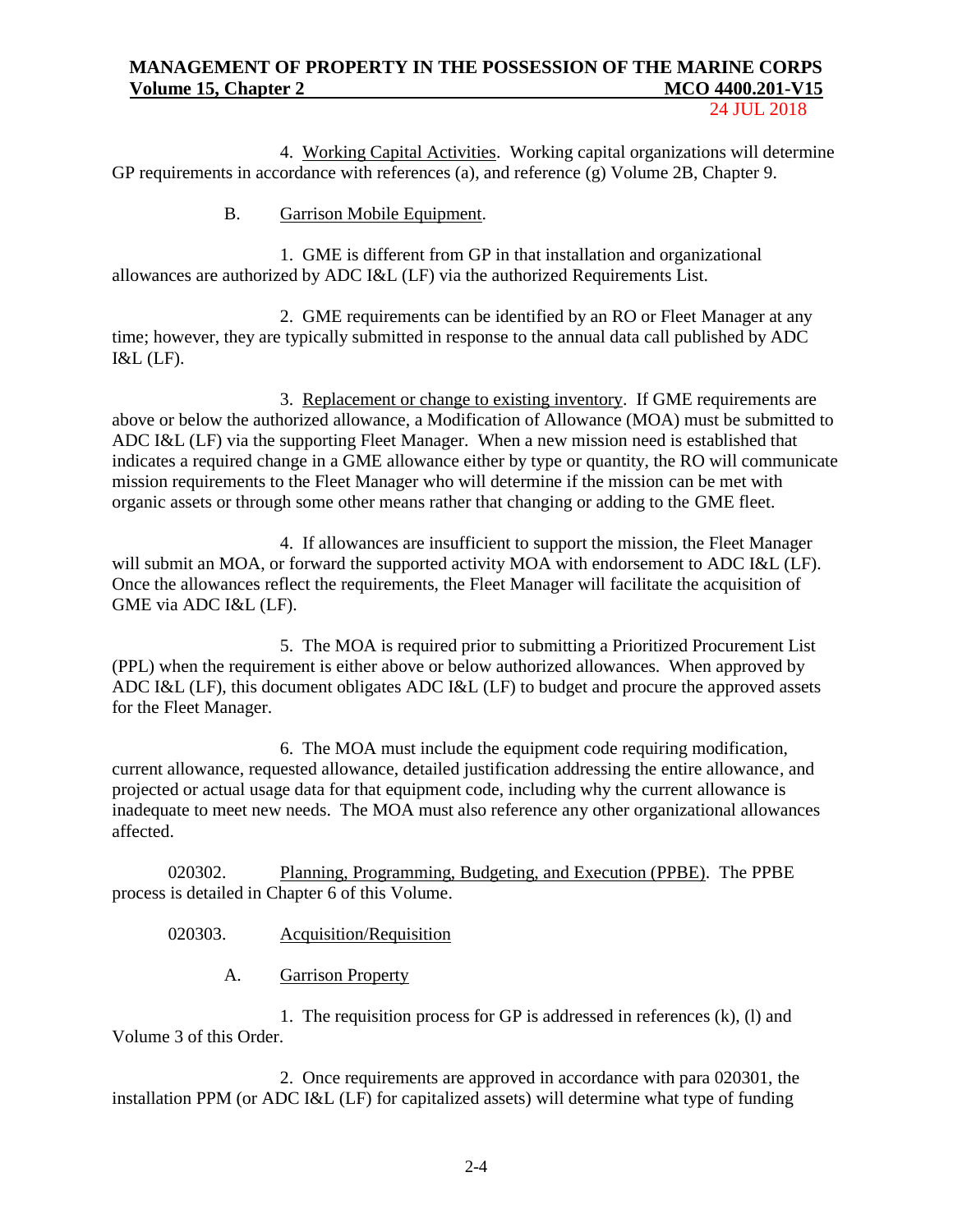24 JUL 2018

should be used for GP procurement and whether assets should be centrally procured by HQMC or locally procured by the requesting command or supporting PPM. When the requesting command executes requisitions of GP with unit funds, the SupO/APO will provide a copy of all receipts to the supporting command PPM for determination of accountability in the APSR. When GP is accounted for in the APSR, the property will be sub-custodied to the requesting command RO/sub-custodian.

3. Supported commands serve only as the RO for GP requisitions. Tenant/supported commands shall not procure GP independent of the supporting PPM. If requests for GP are approved by the installation PPM or ADC I&L (LF), requesting commands will be provided with guidance regarding the specific procedures for procurement.

## 4. Capitalized Assets

a. All requests for assets greater than \$100k will be submitted to the installation PPM via Purchase Request Builder (PR Builder) for follow-on routing to ADC I&L (LF) for determination of funding and procurement. Assets greater than \$250k will be procured using PMC funding pending availability of funds via a purchase request initiated by ADC I&L (LF) in PR Builder.

b. The Purchase request (PR) will include a Statement of Work, who the funding is for, and the funding purpose. If information in the PR is adequate, the program office will accept the PR, commit funds within the Standard Accounting, Budgeting and Reporting System (SABRS), and route the PR to ADC I&L (LF).

5. Non-Capitalized Assets. Per reference (m), requesting command SupOs/APOs will submit all requests via PR Builder for review and validation by the supporting PPM. The supported unit will submit a copy of all approved requests to the supporting PPM for equipment accountability purposes.

6. Minor Property. If a request is for minor property (greater than \$5K, but less than the capitalization threshold of \$100K), the asset typically will not be centrally procured and will be purchased using O&M, MC funding by the Regional Contracting Office via the installation PPM.

7. Working capital organizations must gain approval for the purchase of GP through the organization's approval authority in accordance with reference (a).

## B. Garrison Mobile Equipment

1. GME assets are centrally procured by ADC I&L (LF) using PMC funding. Centrally-managed GME procurement is initiated by ADC I&L (LF) and is generally contracted through various DoD contracting agencies including Defense Logistics Agency (DLA) Troop Support, General Services Administration (GSA) or Naval Facilities Engineering Command (NAVFAC) Far East. Local procurement must be approved by ADC I&L (LF) and is appropriate when centralized procurement will provide no fiscal advantage, or when urgency of the situation dictates. When authorized, ADC I&L (LF) will allot PMC funds to the respective Regional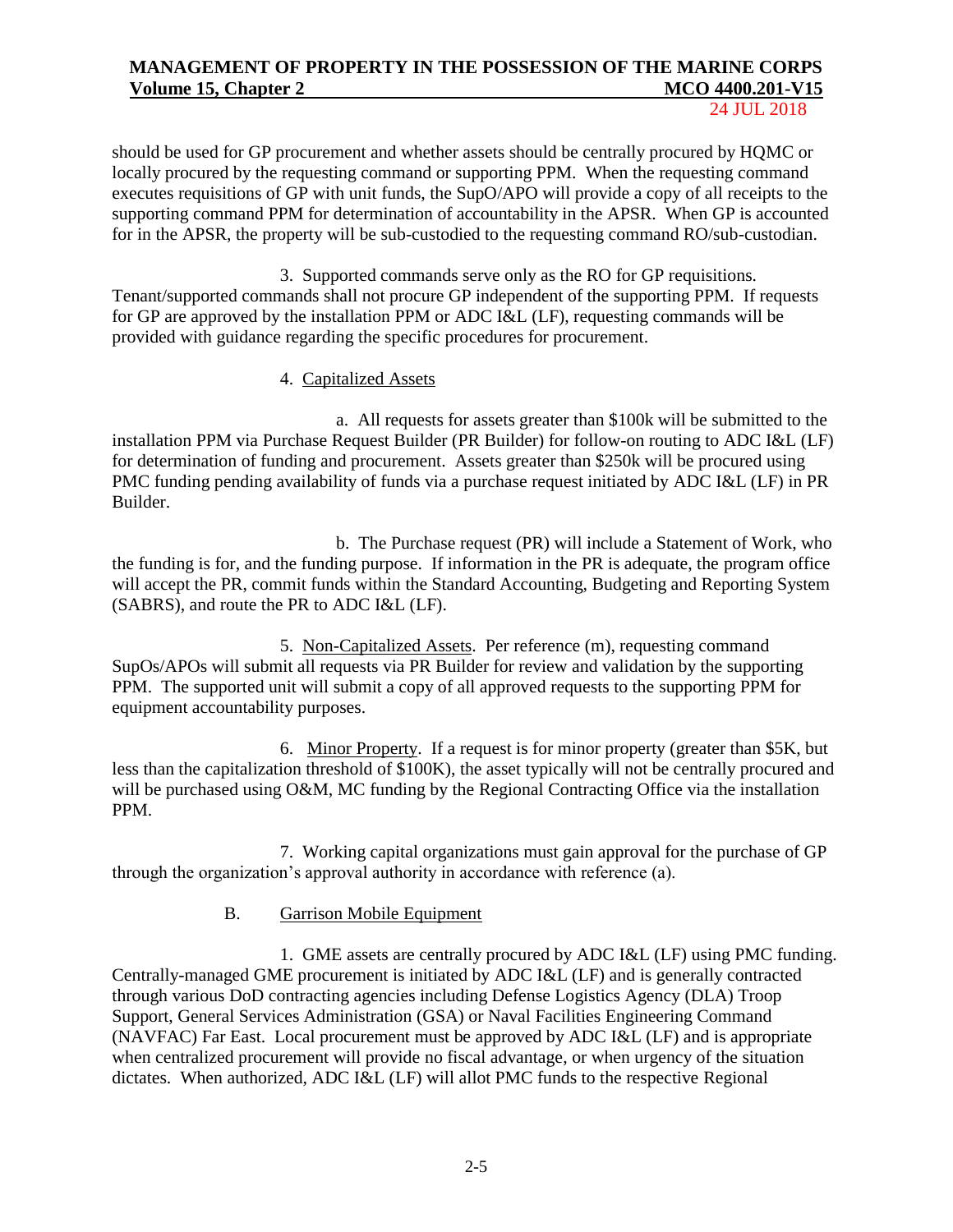24 JUL 2018

Contracting Office for local procurement of GME assets. Regional commands located OCONUS must go through NAVFAC Far East for local procurement.

2. As part of the purchase event, ADC I&L (LF) is responsible for:

a. Cataloging GME assets.

b. Creating GME birth records in the APSR based on ordering

records.

c. Uploading front end Key Supporting Documents (KSDs) to the MCICOM SharePoint site for Fleet Managers and PPMs to attach the asset record (e.g., contract 448- 1 and 448-2, and GSA invoices).

d. Create local due-in quantities in the APSR.

e. Upon notification, initiate registration and licensing actions.

3. Upon delivery, ROs and PPMs are property custodians for GME and are responsible for accountability of GME assets.

C. Item Unique Identification (IUID). GP meeting the criteria outlined in references (n) and (o) will have an IUID label affixed to the asset. Additionally, all GME will be identified in accordance with Sub-Chapter B, Subpart C of reference (g) in addition to having an IUID label affixed.

020304. Receipt and Acceptance. Receipt and Acceptance is the acknowledgement when supplies or services conform to applicable quality and quantity requirements, and may take place before, at the time of, or after delivery. Receiving procedures are detailed in Volume 3 of this Order. Acceptance ordinarily is evidenced by execution of an acceptance certification on an inspection or receiving report form, commercial shipping document, or packing list. The receiving report will be prepared at the time of delivery or completion of services. Upon receipt of goods or completion of contracted services, activities will certify all Reports of Property Received on invoices from vendors and/or appropriate DD forms, and memorandums for receipts for contract services and materials. The unit will use the certification block of the DD form or enter a statement on the commercial invoice certifying that the property has been received. The unit will also identify thereon the unit document number and contract number for cross-referencing at the paying activity. The DD forms must then be forwarded to the supporting Defense Finance Accounting Service for payment purposes. Upon receiving all required KSDs, the PPM will create property records within two business days for GME or accountable GP that has been properly cataloged in DPAS by MCICOM. If cataloging action is required by MCICOM, the property record will be created within two business days of the PPM being notified that cataloging actions have been completed.

A. Receipt of GP. Receipt and acceptance procedures are outlined in Volume 3 of this Order.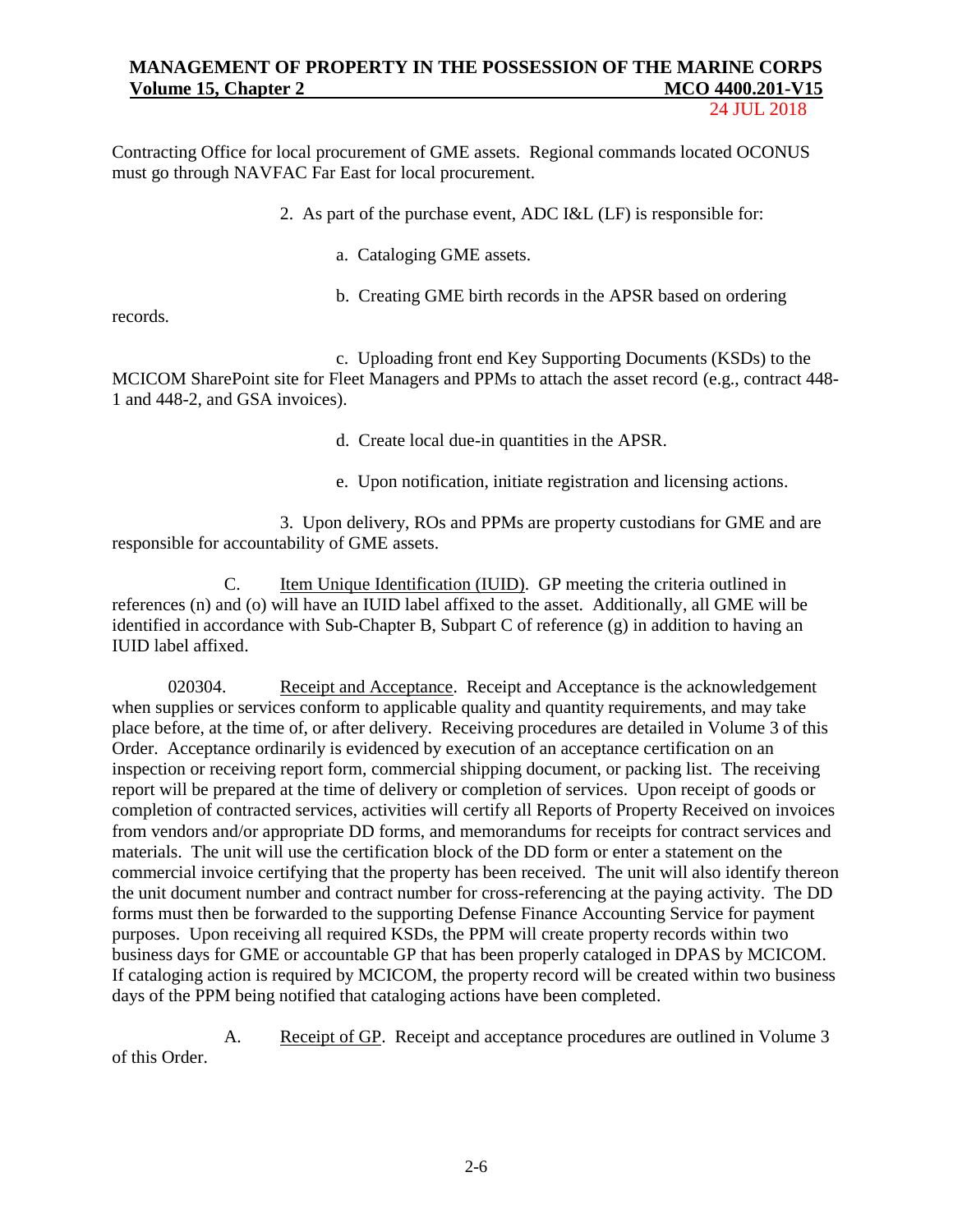24 JUL 2018

B. Receipt of GME. As part of the receipt and acceptance event, ADC I&L Logistics Facilities Services (LFS-2) is responsible for processing GME registration in E-Log, registration of vehicles in Fleet Motor Vehicle Registration System, ordering license plates via Federal Prison Industries, and sending confirmation to the Fleet Managers. In support of this effort, Fleet Managers who receive Direct Vendor Deliveries must forward all receipt and acceptance documentation to DC I&L (LF) attention LFS-2 via the installation PPM.

020305. GP and GME Inventories. Inventory requirements for GP and GME are consistent with other types of Marine Corps property and are addressed in Volumes 3 and 4 of this Order. Physical inventories of GP and GME must be conducted annually and should include a comparison of all GP and GME records to the physical assets.

020306. GP and GME Property Account Reconciliations. Supporting command PPMs and Fleet Managers must ensure all physical inventory discrepancies have been reconciled and adjudicated, results filed, and adjustments have been correctly entered in the APSR. The reconciliation process is the same for GP and GME. ADC I&L (LF) reviews quarterly inventory reports, increase/decrease reports, depreciation reports, and capital asset trial balance reports from DPAS. ADC I&L (LF) reconciles the Capital Asset Report to the inventory balances and uses the reconciled data to disclose variances in support of quarterly financial reporting for GP and GME.

020307. GP and GME Investigations. Investigations are covered in depth in reference (p).

020308. GP and GME Disposition. When an asset is no longer required, it is either transferred or disposed of. Disposition is initiated by the unit in possession of the asset, then facilitated and approved/disapproved by the supporting command who coordinates with ADC I&L (LF) for disposition instructions when warranted, transfer to another unit, or turn-in of the asset to DLA Disposition Services for disposal. Disposition of equipment is covered in depth in Volume 6 of this Order.

## A. Transfers

1. All GME and capital GP, regardless of receiving entity, require ADC I&L (LF) approval prior to execution. The supporting command PPM, or the RO/Fleet Manager will submit a justification package to ADC I&L (LF) stating why the transfer is necessary. Pending the ADC I&L (LF) decision, and/or another organization's need for the asset, the PPM will process the asset for transfer.

2. Transferring and receiving PPMs and Fleet Managers coordinate shipping and receiving of items suitable for reissue including KSDs.

B. Disposal

1. All GME (capital and minor) and capital GP requires ADC I&L (LF) approval prior to execution. ADC I&L (LF) approval is not required for disposal of GP minor property. The supporting command PPM, or the RO/Fleet Manager will submit a justification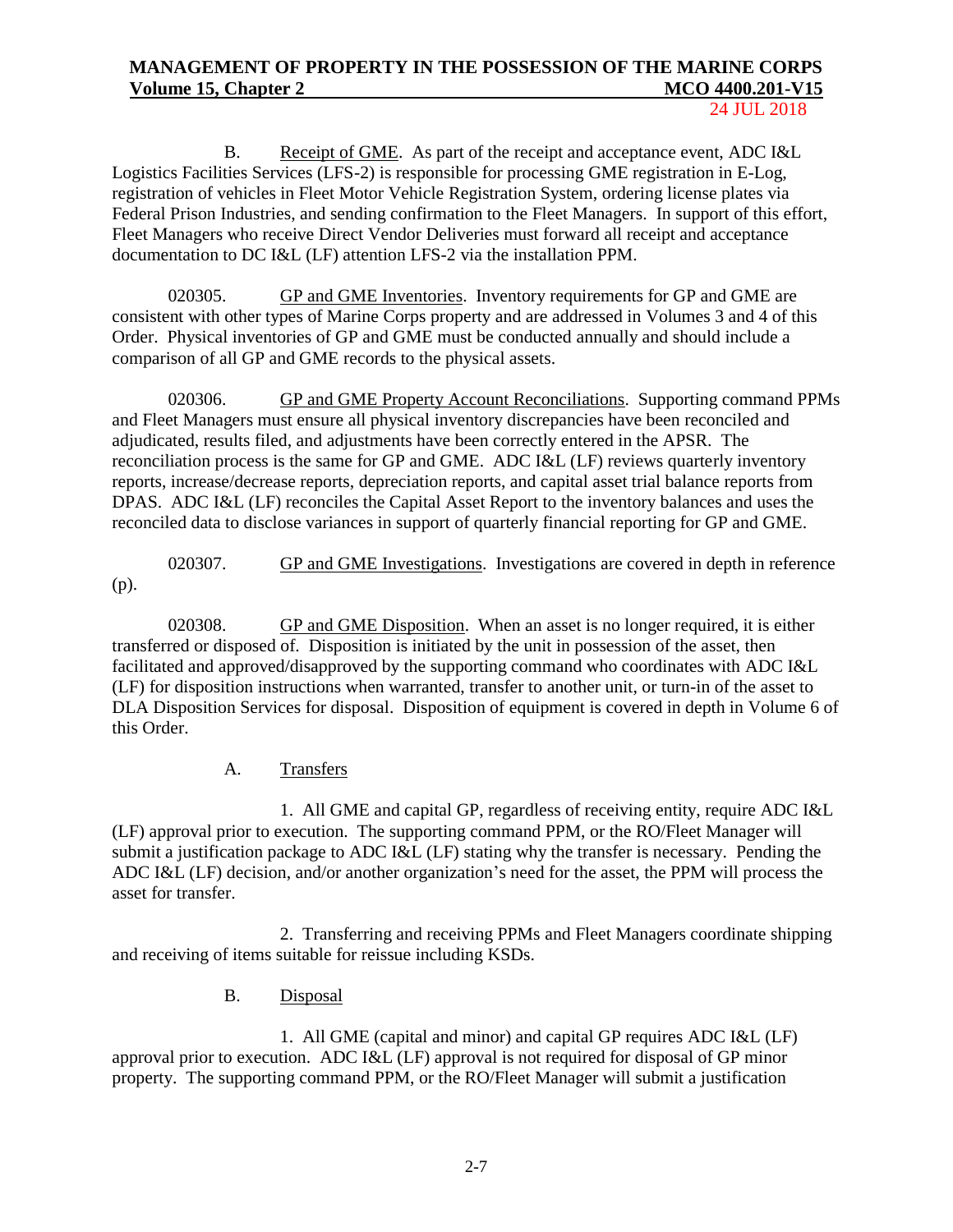24 JUL 2018

package to ADC I&L (LF). Pending ADC I&L (LF) decision, and/or another organizations need for the asset, the PPM or Fleet Manager will process the asset for disposal.

2. The supporting command Fleet Manager and PPM will coordinate disposition of GP and GME per Volume 6 of this Order. The disposition process ends once the supporting PPM is in possession of the signed 1348-1A from DLA Disposition Services and makes necessary updates to the APSR. Note: Working Capital Organizations are not required to gain ADC I&L (LF) approval for the disposal of GP (Capitalized, Minor, or sub-minor property). Working Capital Organizations will dispose of GP in accordance with reference (a).

## 0204 CATALOGING CRITERIA FOR GP

Requests for Management Control Numbers are initiated whenever a nonstocked item is ordered. Each Management Control Number assigned to an item of supply is the result of a careful cataloging process. During the cataloging process, each item of supply is named, assigned a Federal Supply Class, described to identify all known characteristics and performance data, and ultimately assigned a Management Control Number. SupOs/APOs will submit a written catalog request to ADC I&L (LF) via the supporting PPM. The request will contain at a minimum the following:

| 020401. | Date of Request                                                   |
|---------|-------------------------------------------------------------------|
| 020402. | Type of Request (e.g., add Stock Number, add Manufacturer)        |
| 020403. | Contact Information: Name, Unit Identification Code, email, phone |
| 020404. | <b>Stock Number</b>                                               |
| 020405. | <b>Manufacturer Name</b>                                          |
| 020406. | Manufacturer Model Number                                         |
| 020407. | <b>Equipment Description</b>                                      |
| 020408. | <b>Manufacturer Part Number</b>                                   |
| 020409. | Unit Cost                                                         |

## 0205 WAIVER PROCESS FOR DEPLOYMENT OF GP

Waivers to deploy GP and/or GME will not be considered in accordance with paragraph 0215 of Volume 3 of this Order.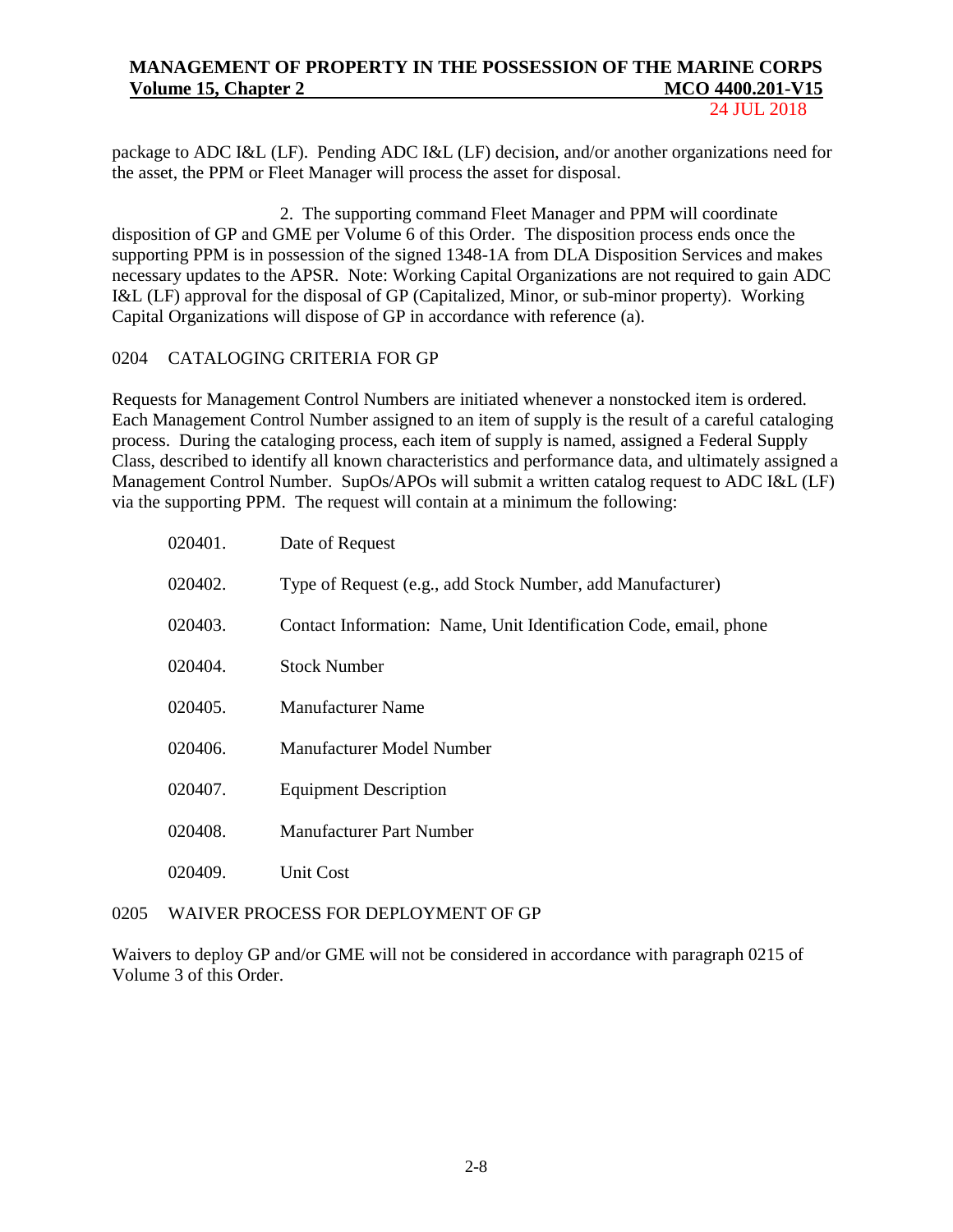24 JUL 2018

┑

| <b>VOLUME 15: CHAPTER 3</b>                                                                                                                                                                                                                                                                                                                                  |                  |                                                                                           |                |  |  |  |
|--------------------------------------------------------------------------------------------------------------------------------------------------------------------------------------------------------------------------------------------------------------------------------------------------------------------------------------------------------------|------------------|-------------------------------------------------------------------------------------------|----------------|--|--|--|
|                                                                                                                                                                                                                                                                                                                                                              |                  | "ACCOUNTABILITY GUIDANCE FOR SPECIFIC GP ASSETS"<br><b>SUMMARY OF SUBSTANTIVE CHANGES</b> |                |  |  |  |
| Hyperlinks are denoted by <i>bold, italic, blue and underlined font</i> .<br>The original publication date of this Marine Corps Order (MCO) Volume (right header)<br>will not change unless/until a full revision of the MCO has been conducted.<br>All Volume changes denoted in blue font will reset to black font upon a full revision of this<br>Volume. |                  |                                                                                           |                |  |  |  |
| <b>CHAPTER</b>                                                                                                                                                                                                                                                                                                                                               | <b>PAGE</b>      | <b>SUMMARY OF</b>                                                                         | <b>DATE OF</b> |  |  |  |
| <b>VERSION</b>                                                                                                                                                                                                                                                                                                                                               | <b>PARAGRAPH</b> | <b>SUBSTANTIVE CHANGES</b>                                                                | <b>CHANGE</b>  |  |  |  |
|                                                                                                                                                                                                                                                                                                                                                              |                  |                                                                                           |                |  |  |  |
|                                                                                                                                                                                                                                                                                                                                                              |                  |                                                                                           |                |  |  |  |
|                                                                                                                                                                                                                                                                                                                                                              |                  |                                                                                           |                |  |  |  |
|                                                                                                                                                                                                                                                                                                                                                              |                  |                                                                                           |                |  |  |  |

3-1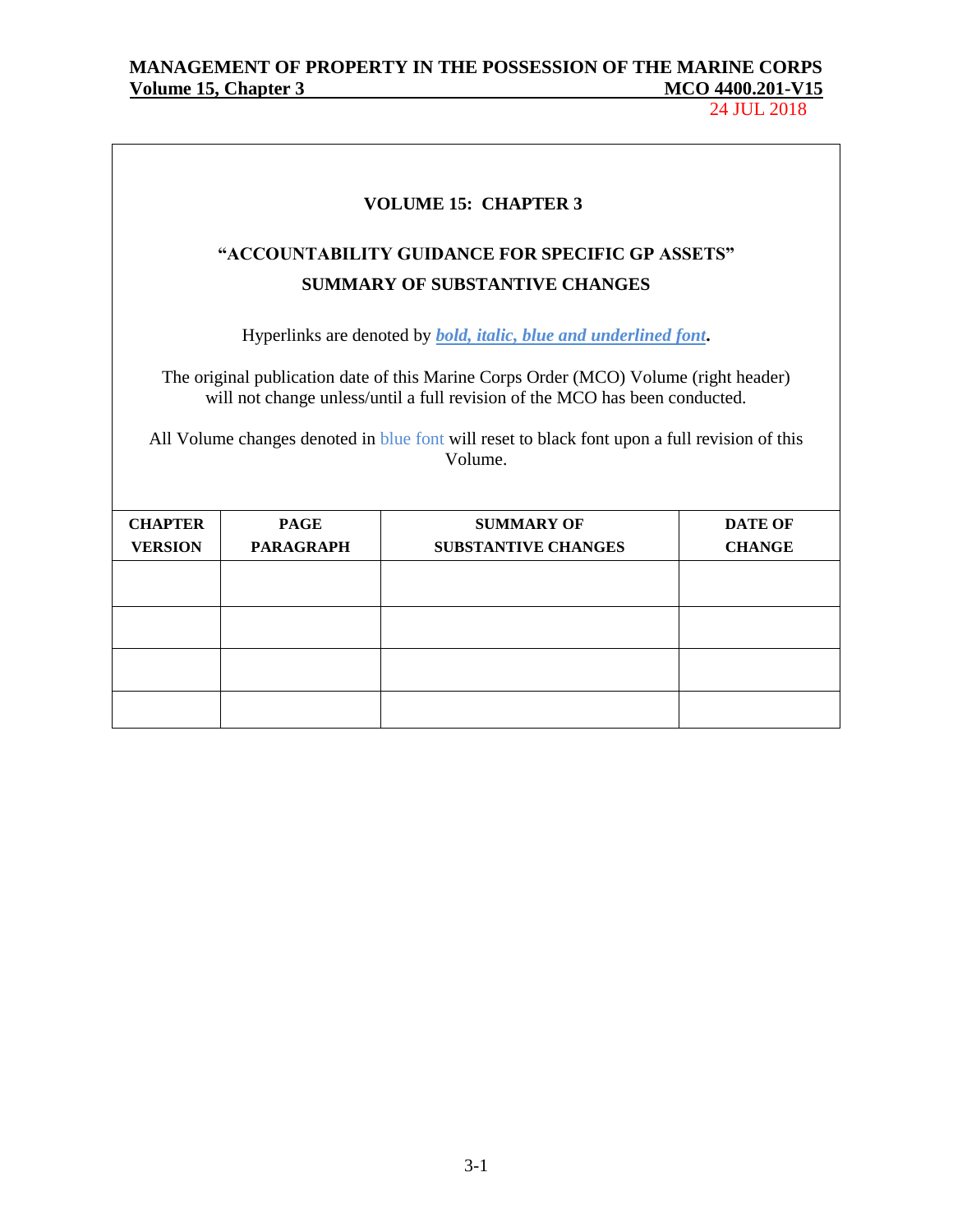24 JUL 2018

### **CHAPTER 3**

### **ACCOUNTABILITY GUIDANCE FOR SPECIFIC GP ASSETS**

### 0301 GENERAL

Because of the unique nature of certain GP assets, this chapter provides specific detailed guidance to enhance accurate accountability and supply management discipline.

### 0302 MANAGING INFORMATION TECHNOLOGY (IT) EQUIPMENT

IT equipment is any equipment or interconnected system or subsystem of equipment that is used in the automatic acquisition, storage, manipulation, management, movement, control, display, switching, interchange, transmission, or reception of data or information. The term IT includes computing devices, peripheral and network infrastructure hardware, Wi-Fi hardware, and related resources, but does not include any equipment acquired by a federal contractor incidental to a federal contract. All IT equipment categorized as capital and minor GP will be accounted for in an APSR. Sub-minor IT equipment shall be accounted for in an APSR if it meets the criteria in paragraph 0202 of this Volume.

### 030201. Supporting Establishment Systems (SES)

SES assets will be accounted for in an APSR in accordance paragraph 0202 of this policy and other existing applicable Marine Corps policies. SES assets routinely consist of many components comprising a system, and the components for each system do not generally meet accountability criteria; however, when combined to produce an SES system, the total cost quickly qualifies these systems as capital assets. Examples of SES assets include: Emergency Response Systems (e.g. Base Telephone Infrastructure), Consolidated Emergency Response System, Enterprise-Land Mobile Radio, equipment in support of network and infrastructure services, (e.g. network servers and associated equipment for both secure and non-secure networks), and Marine Corps Enterprise Information Technology Services (e.g. network servers and associated equipment). For additional guidance see reference (r).

A. The MARCORSYSCOM PM for SES is responsible for the purchase and lifecycle management of garrison IT assets. These responsibilities include publishing a fielding plan and component list (SL-3).

B. Upon receipt, the accountable officer will account for SES held in facilities owned and secured by the installation, and in cantonment areas or spaces of a Marine Expeditionary Force aboard the installation.

C. TECOM, Marine Forces Reserve, Marine Corps Embassy Security Group, Marine Corps Security Force Regiments, and other commands in custody of SES assets will account for asset records assigned to their command, regardless of location.

D. MARCORSYSCOM retains configuration management responsibility for SES assets maintained by the command's lifecycle sustainment contracts. MARCORSYSCOM will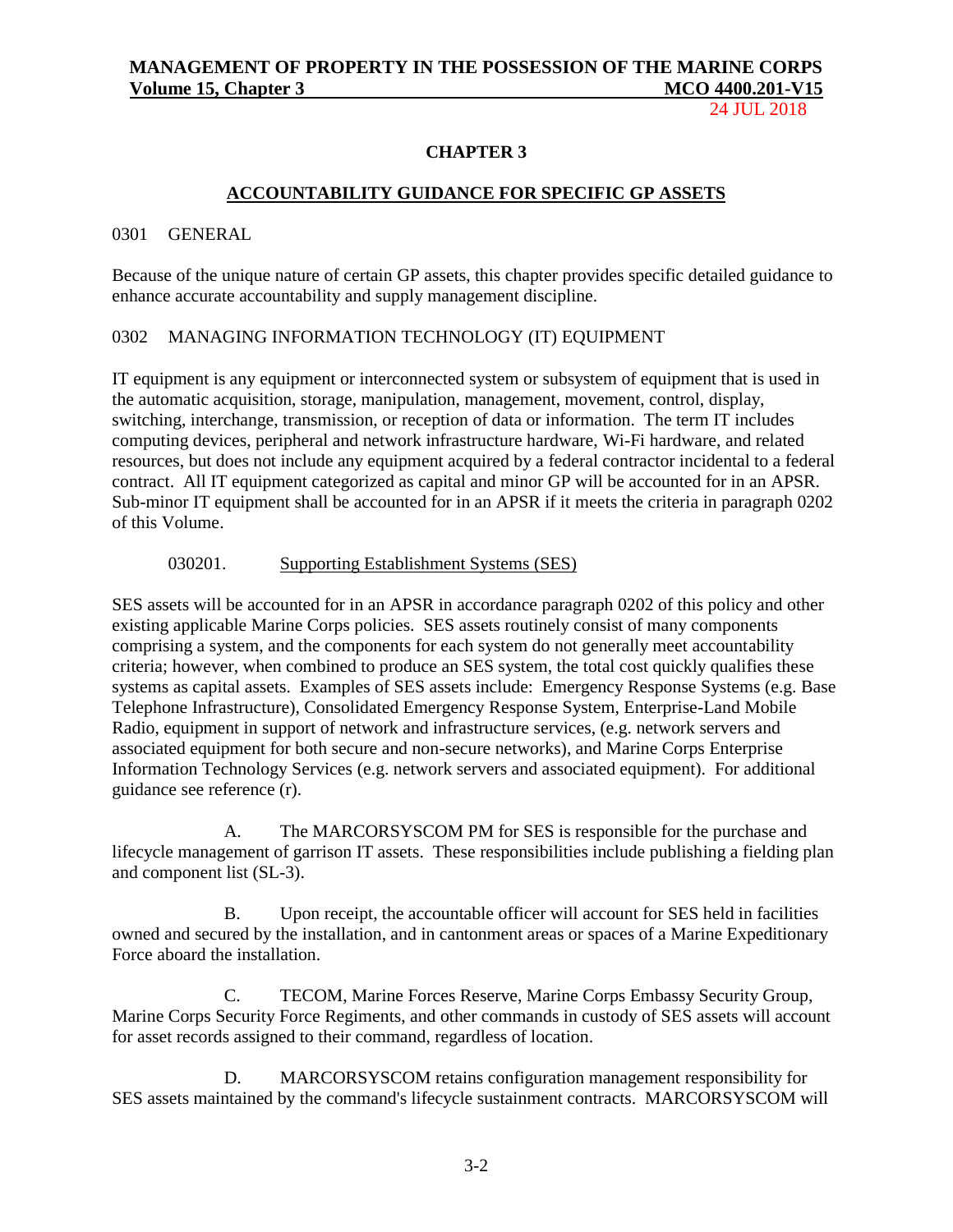24 JUL 2018

issue such SES assets to the sustainment vendor as Government Furnished Property. Per Volume 10 of this Order, MARCORSYSCOM will manage SES GP and Government Furnished Property.

E. The PMs for SES at MARCORSYSCOM will catalog SES assets, create birth records, and upload KSDs to the APSR. Asset records for SES will be reviewed by ADC I&L (LF) prior to transferring the assets to the appropriate accountable officer. This will include documentation for capital improvements and development of required Fair Market Value (FMV) Worksheets.

030202. Internal Use Software (IUS). IUS will be accounted for in an APSR. Per reference (t), software includes the application and operating system programs, procedures, rules and any associated documentation pertaining to the operation of a computer system or program. Most often, software is an integral part of an overall system having interrelationships between software, hardware, personnel, procedures, controls, and data. IUS includes all IT applications, systems, and/or software licenses within the Marine Corps IT portfolio. IUS is software that:

A. Is acquired or developed to meet the activity's internal or operational needs (intended purpose).

B. Is a stand-alone application, or the combined software components of an IT system that can consist of multiple applications, modules, or other software components integrated and used to fulfill operational requirements.

C. Does not include computer software (i.e. operating systems, firmware, etc.) that is integrated into and necessary to operate general property, plant, and equipment, rather than perform an application.

## 0303 INTERIM RELOCATABLE FACILITIES (IRFs)

Per reference (s), IRF assets are classified as either real property or personal property (i.e., GP).

030301. IRFs designated as Class II real property will have Class II asset records maintained in the Internet Naval Facilities Asset Data Store APSR.

030302. IRFs designated as Class III, Type 5 assets will have asset records maintained in the Internet Naval Facilities Asset Data Store and will be accounted for as GP in DPAS.

### 0304 GROUND TRAINING SYSTEMS (GTS)

GTSs will be categorized as either GP or military equipment based on the associated concept of operations and deployable status. GTSs will be accounted for within an APSR in accordance with reference (a) and Volume 3 of this Order. MARCORSYSCOM retains lifecycle management and accountability responsibility for assigned GTS and will be designated the controlling custodian for GTS assets managed via lifecycle sustainment contracts solely managed by the contractor and issued as Government Furnished Equipment.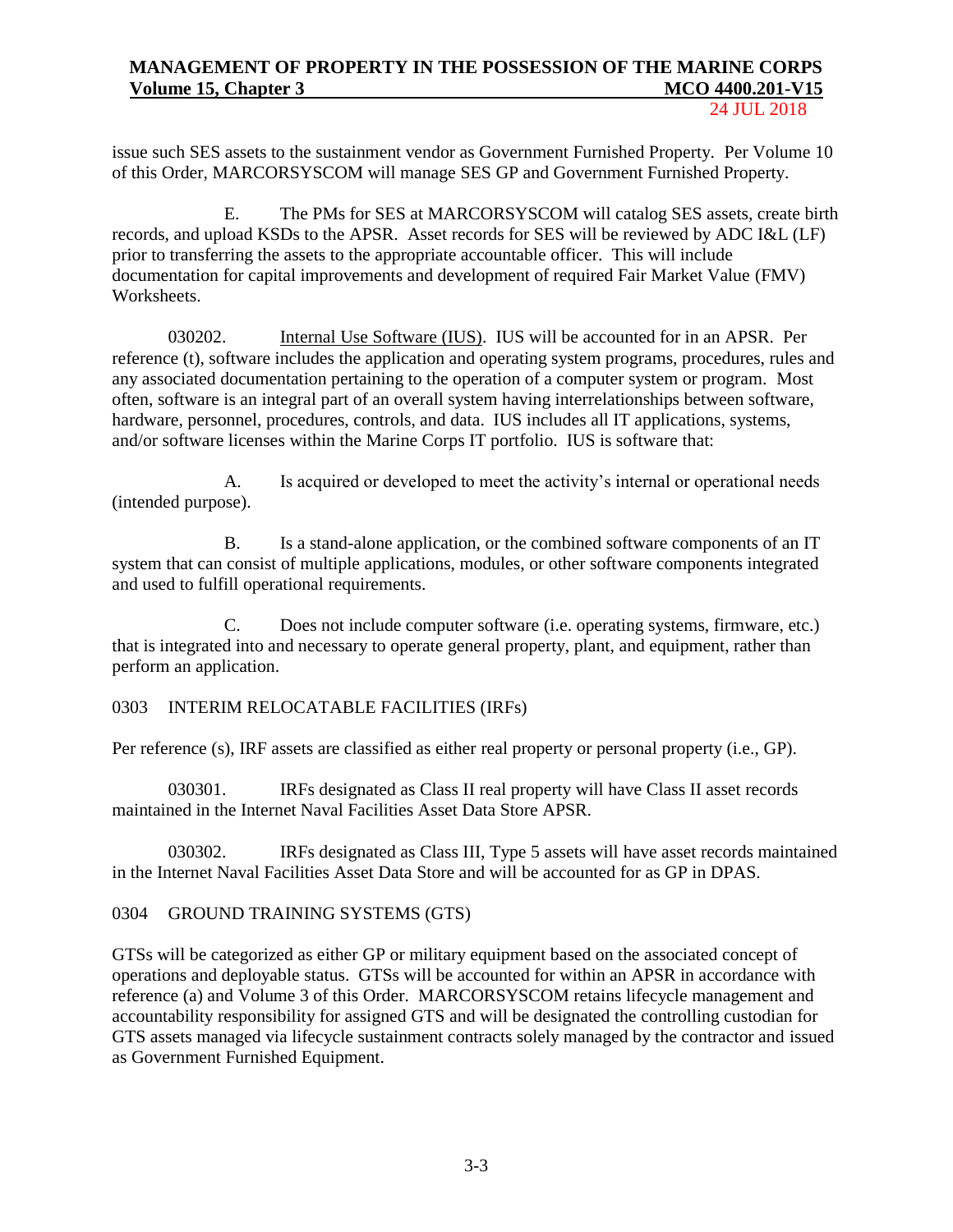24 JUL 2018

### 0305 AVIATION SIMULATORS

030501. Marine Corps aviation simulator assets are owned by the Department of the Navy (DON) and are used in support of the DON mission and objectives. Aviation simulators are used in training of pilots across the DON. The DON funds, procures, fields, and maintains these type assets. Naval Air Systems Command (NAVAIR) procures the simulators and maintains the full lifecycle for them, much as it does for aircraft.

030502. The Marine Corps does not have lifecycle management responsibility or fund lifecycle events. The DON incurs the cost and responsibility for simulators. Aviation equipment provided by NAVAIR is accounted for by NAVAIR and will not be accounted for in a Marine Corps APSR. Aviation simulator assets are reported at the DON level and should not be included and reported on Marine Corps financial statements.

### 0306 AIR TRAFFIC CONTROL (ATC) EQUIPMENT

The ATC System Integrated Product Team is responsible for acquisition and lifecycle support for systems that provide ATC capability at Navy and Marine Corps Air Stations and ships. The ATC System Integrated Product Team, in conjunction with HQMC Aviation and the MARCORSYSCOM Management Control Activity, will produce fielding plans and an SL-3 component listing for these assets.

030601. ATC assets purchased by the Marine Corps are GP and will be accounted for in accordance with this policy.

030602. Per reference (u), ATC equipment provided by NAVAIR is accounted for by NAVAIR and will not be accounted for in a Marine Corps APSR.

### 0307 PHYSICAL SECURITY EQUIPMENT AND MARINE CORPS ELECTRONIC SECURITY SYSTEMS

Physical security equipment and Marine Corps Electronic Security Systems (MCESS) must be accounted for in an approved APSR. A component-level inventory list and fielding plan will be provided by MCESS PMs in conjunction with ADC I&L (LF).

030701. Asset records for MCESS will be prepared by ADC I&L (LF) prior to transferring the assets to the appropriate accountable officer. This will include documentation for capital improvements and development of required FMV Worksheets. MCESS PMs, in conjunction with ADC I&L (LF), will catalog MCESS assets, create birth records, and upload KSDs to the APSR.

030702. The component list will be part of the fielding plan provided by MCESS PMs in conjunction with ADC I&L (LF).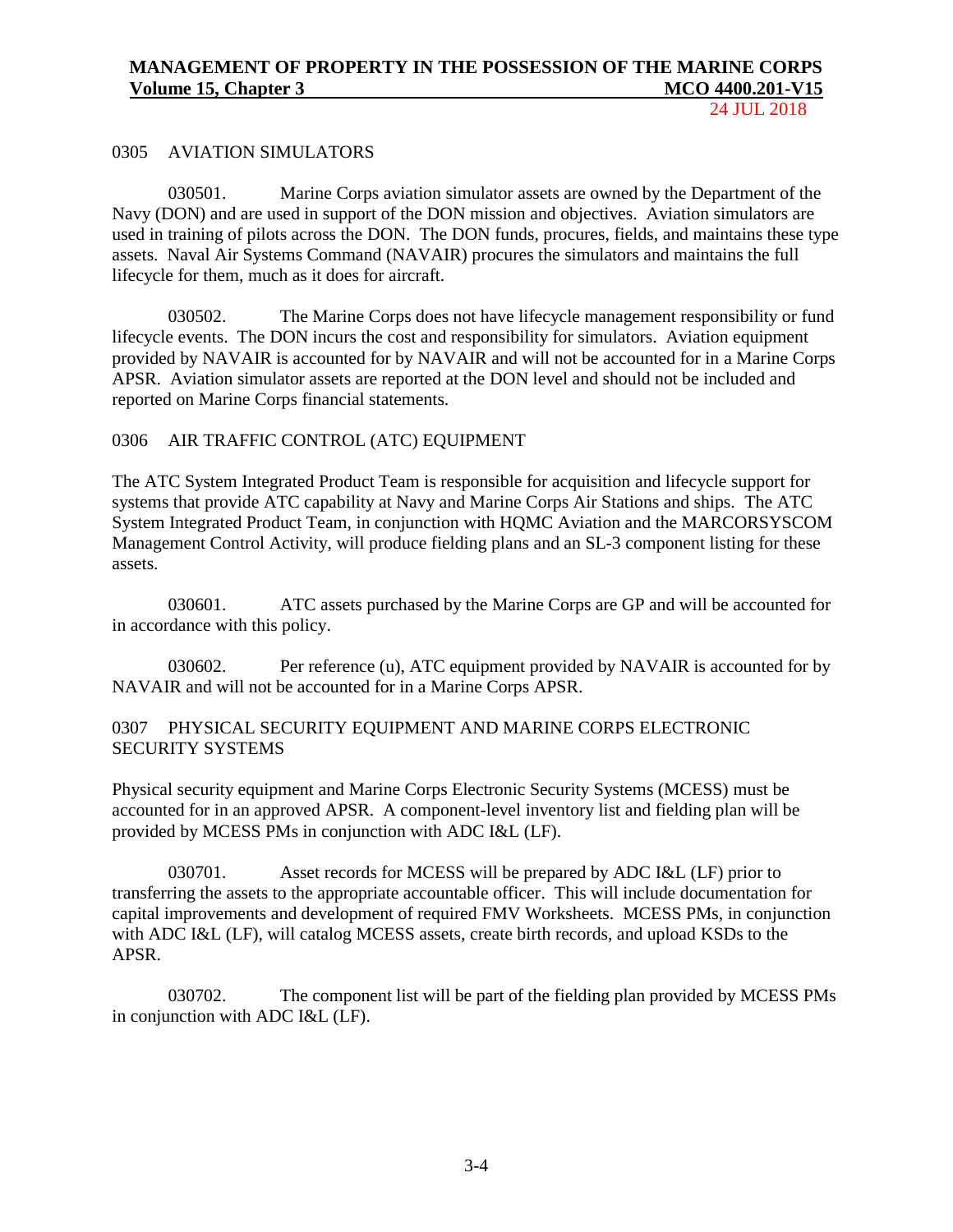24 JUL 2018

### 0308 BOATS

Marine Corps boats, boat trailers, and boat motors are GP. Property accountability for GP is outlined in Volume 3 of this Order and establishes DPAS as the APSR. Boats, boat trailers, and boat motors procured as a set will be accounted for under the MC-USMC DPAS module. Boat trailers and motors procured independently are not required to be accounted for in the MC-USMC DPAS module unless they meet the \$5,000 threshold, or it's deemed necessary by the installation commander. To prevent dual accounting and financial misstatement, the Marine Corps will routinely verify ownership rights by validating KSDs of boats, boat trailers, and boat motors. The Marine Corps will not account for any boats, boat trailers, and boat motors aboard the installations where ownership rights have not been established and properly validated. Owning units will ensure that boats and boat trailers comply with all local and state registration and licensing laws. Additionally, this policy does not pertain to boat operator licensing.

### 0309 REMAIN BEHIND EQUIPMENT (RBE)

Per paragraph 0208 of Volume 3 of this Order, RBE is unit equipment left by deploying forces at their bases when they deploy. For GP and GME, the RBE chain of command, in coordination with the supporting unit commander, will designate which organizations will account for RBE and provide oversight.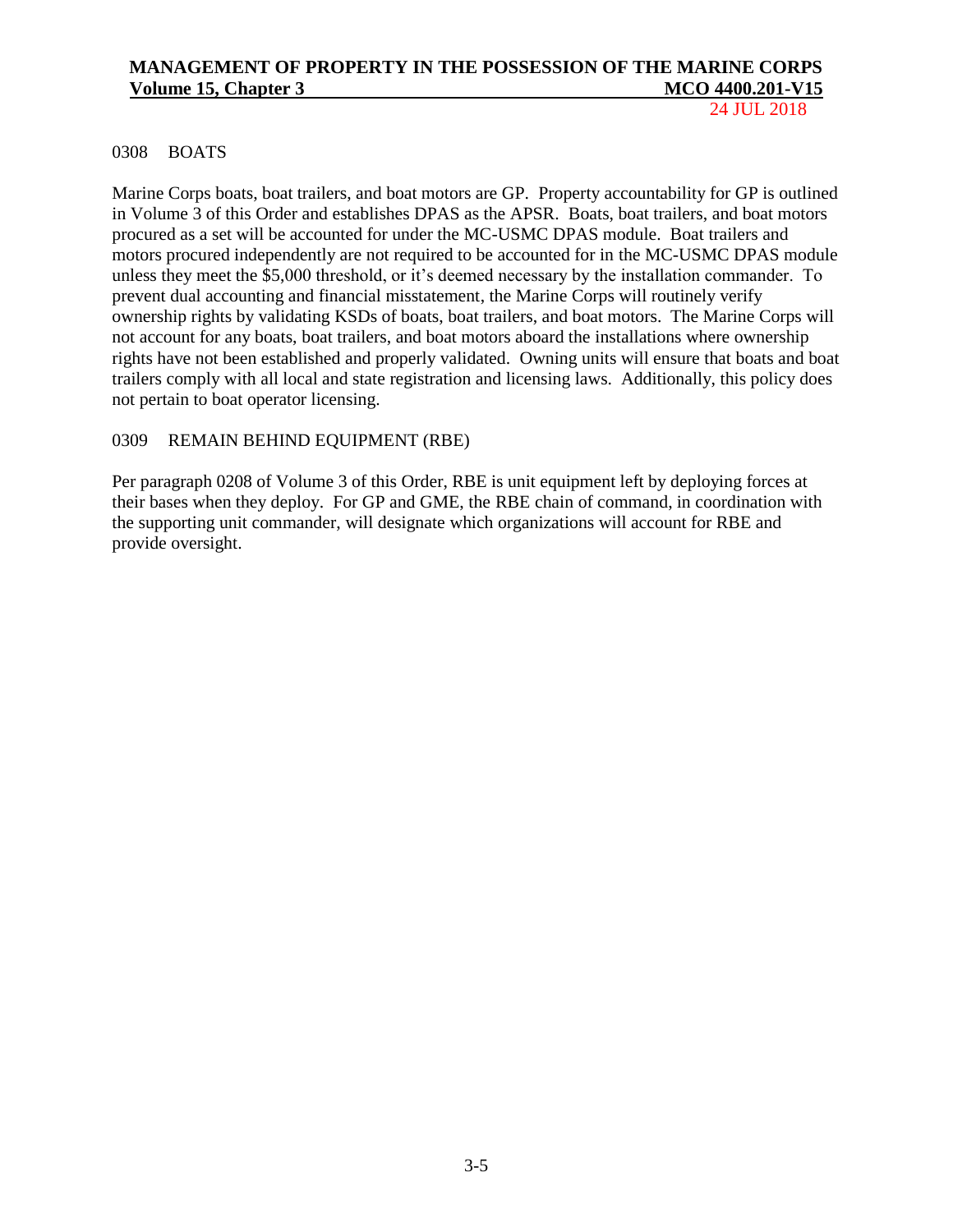24 JUL 2018

 $\overline{\phantom{0}}$ 

|                |                                    | <b>VOLUME 15: CHAPTER 4</b>                                                                                                                                         |                       |  |  |  |  |
|----------------|------------------------------------|---------------------------------------------------------------------------------------------------------------------------------------------------------------------|-----------------------|--|--|--|--|
|                |                                    | "FINANCIAL MANAGEMENT OF GP AND GME ASSETS"                                                                                                                         |                       |  |  |  |  |
|                |                                    | <b>SUMMARY OF SUBSTANTIVE CHANGES</b>                                                                                                                               |                       |  |  |  |  |
|                |                                    | Hyperlinks are denoted by <b>bold</b> , <i>italic</i> , <i>blue and underlined font</i> .                                                                           |                       |  |  |  |  |
|                |                                    | The original publication date of this Marine Corps Order (MCO) Volume (right header)<br>will not change unless/until a full revision of the MCO has been conducted. |                       |  |  |  |  |
|                |                                    | All Volume changes denoted in blue font will reset to black font upon a full revision of this<br>Volume.                                                            |                       |  |  |  |  |
| <b>CHAPTER</b> | <b>PAGE</b>                        | <b>SUMMARY OF SUBSTANTIVE</b>                                                                                                                                       | <b>DATE OF CHANGE</b> |  |  |  |  |
| <b>VERSION</b> | <b>PARAGRAPH</b><br><b>CHANGES</b> |                                                                                                                                                                     |                       |  |  |  |  |
|                |                                    |                                                                                                                                                                     |                       |  |  |  |  |
|                |                                    |                                                                                                                                                                     |                       |  |  |  |  |
|                |                                    |                                                                                                                                                                     |                       |  |  |  |  |
|                |                                    |                                                                                                                                                                     |                       |  |  |  |  |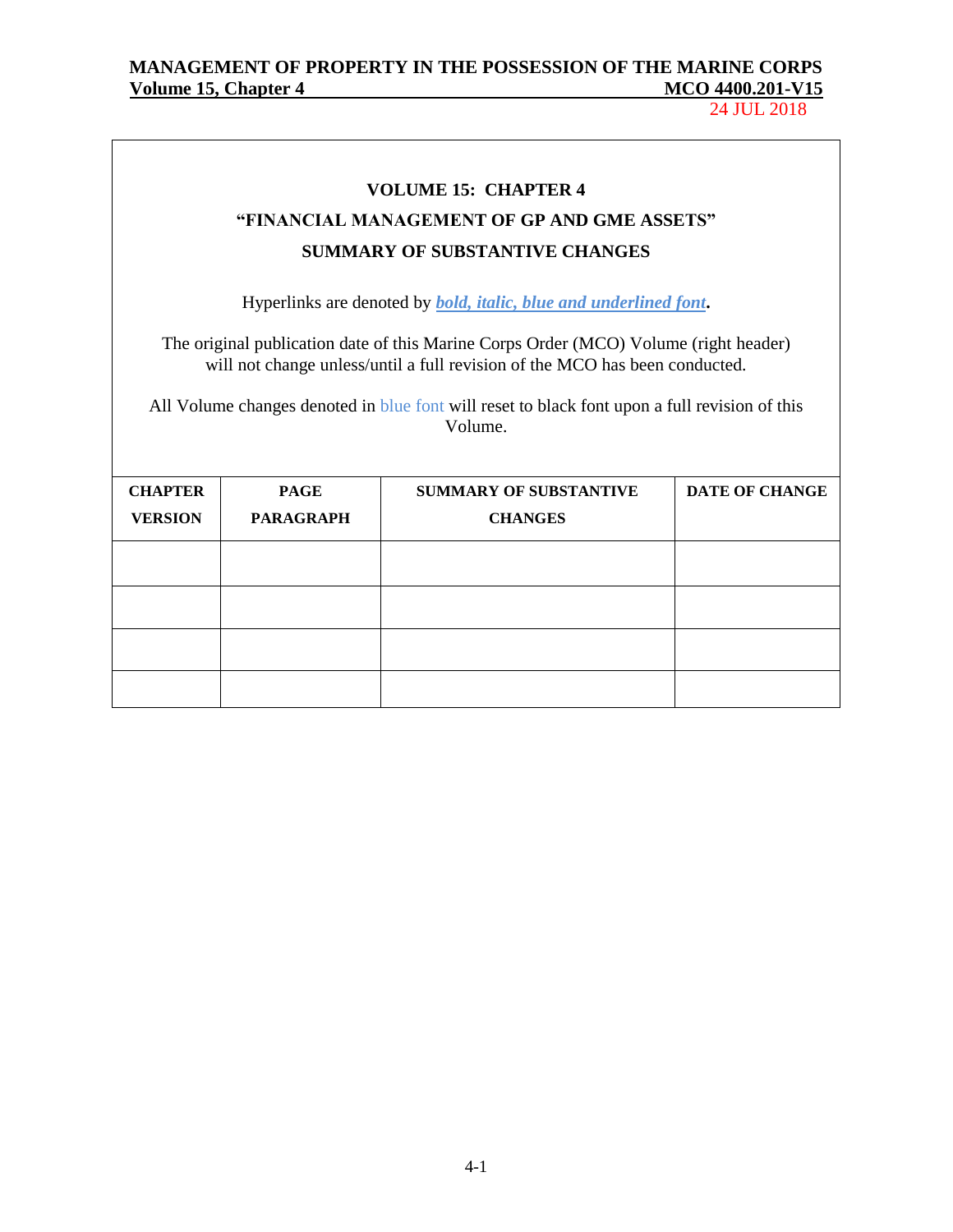24 JUL 2018

### **CHAPTER 4**

### **FINANCIAL MANAGEMENT OF GP AND GME ASSETS**

### 0401 GENERAL

This chapter provides an understanding of critical financial management concepts, policy, and procedures used for effective management and reporting of GP and GME assets to the Marine Corps financial statements. Proper application of these concepts will ensure financial information in the APSR ultimately aligns with comparable information in various financial management systems.

### 0402 VALUATION

Valuation of assets is a key financial management process to ensure accurate reporting of assets throughout their entire lifecycle. To support accurate valuation, Marine Corps processes and internal controls must be designed to ensure GP and GME transactions (all acquisitions, disposals, and inventory balances) are recorded correctly and are valued on an appropriate valuation basis.

040201. Valuation Elements. Valuation consists of three data elements (Total Acquisition Cost, Useful Life, and Placed In-Service Date) which are used to calculate the NBV to support the Marine Corps financial statements. Valuation must be captured in the APSR. Determination of the value of an asset requires the following:

### A. Total Acquisition Cost – Purchase Price Plus Ancillary Costs

1. Purchase price. Per reference (a), the purchase price is the amount the Marine Corps paid for an asset (net of both trade and case discounts paid for the item).

2. Ancillary costs. Per reference (a), ancillary costs include all other costs including transportation costs, handling and storage costs, labor and other direct or indirect production costs, installation costs, design or engineering costs, cost of supervision of construction, appropriate share costs of equipment and facilities used in construction, etc. Constructed assets could have more ancillary costs. In the case of a constructed asset see reference (a) for a more detailed listing.

B. Useful Life. Per reference (g), useful life is the estimated normal operating life of an asset in terms of its utility to the Marine Corps. The useful life of an asset is determined by reference (g), Volume 6, paragraph J, Table 6.1 DoD Recovery Periods for Depreciable General Property, Plant, and Equipment Assets. The useful life of common assets is outlined in Table 4-2.

C. Placed In-Service Date. The placed in-service date is the day the asset was originally placed in service by the installation. This is also the day the APSR automatically begins to calculate the asset's depreciation. Proper selection of the placed in-service date is discussed in paragraph 040302.

040202. Valuation Documentation. Documentation is required for both capitalized and minor assets to support the input of valuation elements into the Accountable Property System of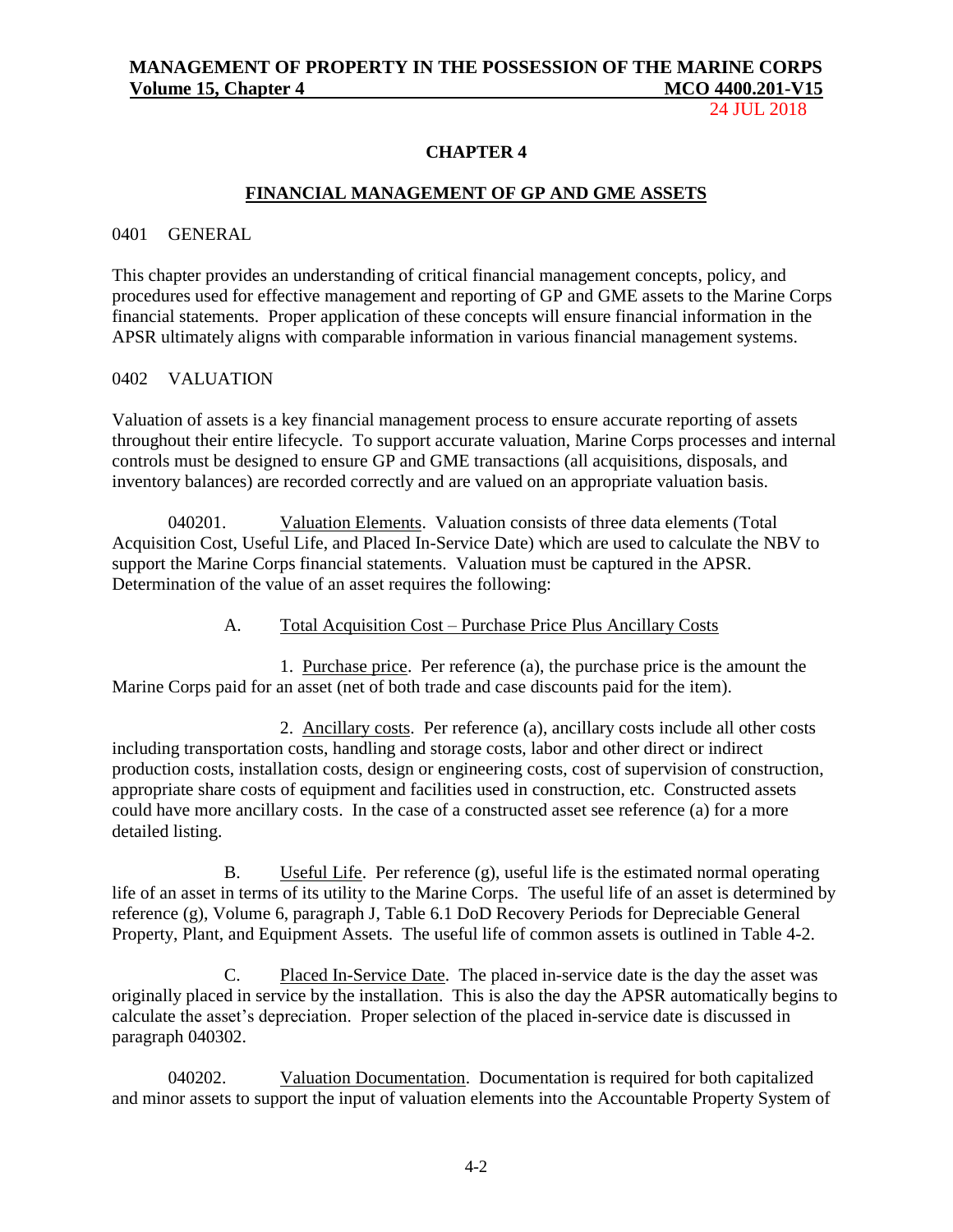24 JUL 2018

Record (ASPR). Non-capitalized assets are expensed and are not required to be depreciated. KSDs supporting the valuation of all capital assets recorded in the APSR must be retained for 10 years per Volume 3 of this Order. KSDs include:

A. Obligating documents that support asset acquisition costs and any related asset improvements (e.g., contracts, Military Interdepartmental Purchase Requests (MIPRs), statements of work, purchase orders, DD-1155, DD-1149, etc.).

B. Documentation of shipping, planning, engineering, or installation invoices, Memorandums for the Record explaining labor costs or shares of construction equipment, with justification.

C. Documentation supporting the placed in-service date (e.g., iRAPT Receiving Report, DD-250, DD-1348, US bill of lading, etc.).

D. Documentation supporting any retirements, transfers, or other disposals of idle, excess, obsolete, or otherwise unusable assets (e.g., Declaration of excess, documentation supporting determination of impairment from performance of physical inventory counts, DD 1348- 1A and DD 1149).

040203. Fair Market Value (FMV) Worksheet. KSDs are required for all capital and minor assets recorded in the ASPR. In some instances, KSDs may not be available to document the valuation of property in the ASPR. The FMV Worksheet provided in Appendix C of reference (a) provides a format to document estimates of the acquisition cost of GP and GME items when the original documentation cannot be obtained. This worksheet serves as a substitute for the original documentation that substantiates the recorded cost and date, both necessary for financial reporting purposes, and is to be kept as part of the asset record. Appendix A of this Volume details acceptable alternative valuation methods when KSDs are not available. Note: Per references (a) and (b), PPMs shall exhaust all options to locate and/or obtain KSDs for assets costing \$5,000 or more. Minor property procured and recorded in DPAS on or before 30 September 2015 should be supported by KSDs; however, unlike garrison capital assets, in the event KSDs cannot be located, FMV Worksheets will not be required for minor property. Rather, an MCICOM memorandum for the record will be uploaded to the asset record. Table 4-1 below identifies when FMV Worksheets are required if KSDs are not available:

|                                         | <b>KSD</b> | <b>FMV</b><br>Worksheet |
|-----------------------------------------|------------|-------------------------|
| <b>Capital Assets</b>                   |            |                         |
| Not Fully Depreciated                   | Y          | Y (if no KSD)           |
| <b>Fully Depreciated</b>                | Y          | Y (if no KSD)           |
| <b>Minor Property</b>                   |            |                         |
| Procured on or before 30 September 2015 | v          | N (if no KSD)           |
| Procured after 30 September 2015        | v          | Y (if no KSD)           |

Table 4-1. Requirements for KSD and FMV Worksheets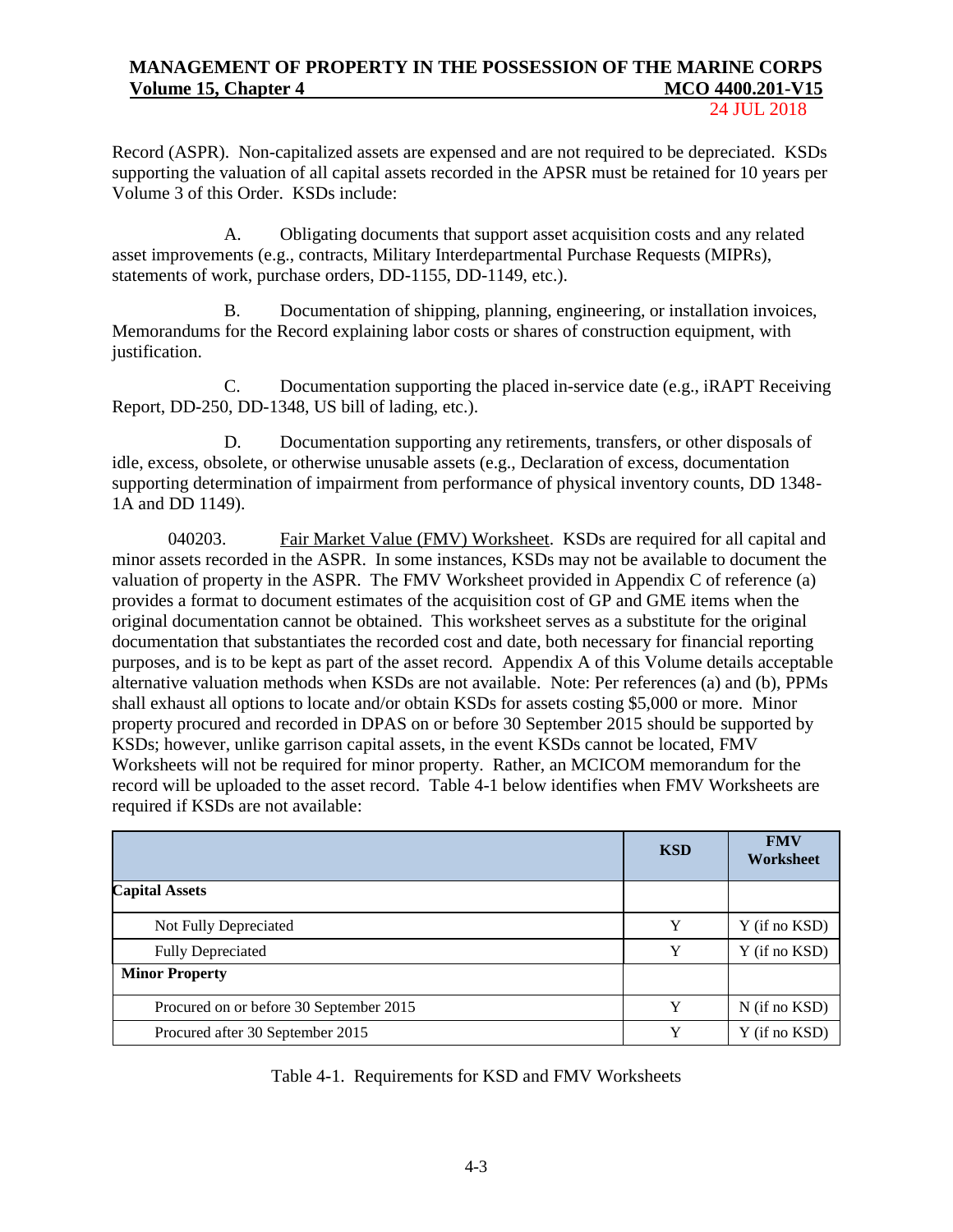24 JUL 2018

### 0403 DEPRECIATION

All capital assets will be depreciated in accordance reference (g). When assets are properly identified (i.e., correct asset description, date, and cost), the APSR for GP and GME will automatically calculate depreciation. Property depreciation is applied using the straight line method. This means an item's value reduces by the same amount every month until fully depreciated. GP and GME assets will typically be depreciated for a period between 5 and 20 years in accordance with reference (g). Non-capitalized assets are treated as expenses on the financial statement and are not required to be depreciated. Table 4-2 below lists depreciation periods for common asset types.

| <b>Sample Asset Type</b>                                                                                                                                                                                                                                                                 | <b>Recovery Period</b>           | <b>Justification</b>                                                                                                                                    |
|------------------------------------------------------------------------------------------------------------------------------------------------------------------------------------------------------------------------------------------------------------------------------------------|----------------------------------|---------------------------------------------------------------------------------------------------------------------------------------------------------|
| Aerial Boom Trucks (Cherry Pickers)<br><b>Buses</b><br>Dump Truck<br>P-19 Fire Trucks<br><b>Suction Trucks</b><br><b>Tractor Trailer</b><br><b>Trash Trucks</b><br>Vans<br><b>Telecommunication Equipment</b>                                                                            | 5-year depreciation<br>schedule  | Vehicles and Heavy Trucks are<br>depreciated over 5 years per reference<br>$(g)$ .                                                                      |
| VTC Equipment<br><b>Digital Cameras</b><br><b>Security Cameras/Systems</b><br><b>Installation Communications</b><br>Equipment                                                                                                                                                            | 5-year depreciation<br>schedule  | Computers, ADP Systems and<br>Hardware, Radio and Television<br>Broadcasting Equipment and Software<br>depreciate over 5 years per reference<br>$(g)$ . |
| Balers, Tie<br><b>Bulldozers</b><br>Carousel, Warehouse<br><b>Excavators</b><br>Forklifts<br>Hydraulic Platforms<br><b>Snow Blowers</b><br>Sweepers (Street/Runway)<br><b>Tractors</b><br>Storage Tanks (above/below ground)<br>Boats: Dive and Rescue, Patrol,<br>Utility, Oil Skimmers | 10-year depreciation<br>schedule | Machines & Equipment are depreciated<br>over 10-year periods per reference (g).                                                                         |
| *Generally reserved for real property*<br>$\bullet$                                                                                                                                                                                                                                      | 20-year depreciation<br>schedule | Vessels, Tugs, Barges and Similar<br>Water Transportation Equipment (Non-<br>ME Vessels/Ships) depreciate on 20-<br>year lives per reference (g).       |

| Table 4-2. Common Asset Type Depreciation Periods |  |  |  |  |  |  |
|---------------------------------------------------|--|--|--|--|--|--|
|---------------------------------------------------|--|--|--|--|--|--|

040301. Compliance. Per reference (a), the depreciation activation date is the date that depreciation starts for capitalized property. For new acquisitions, the date of receipt shall be used, except for constructed personal property or improvements where the date of acceptance shall be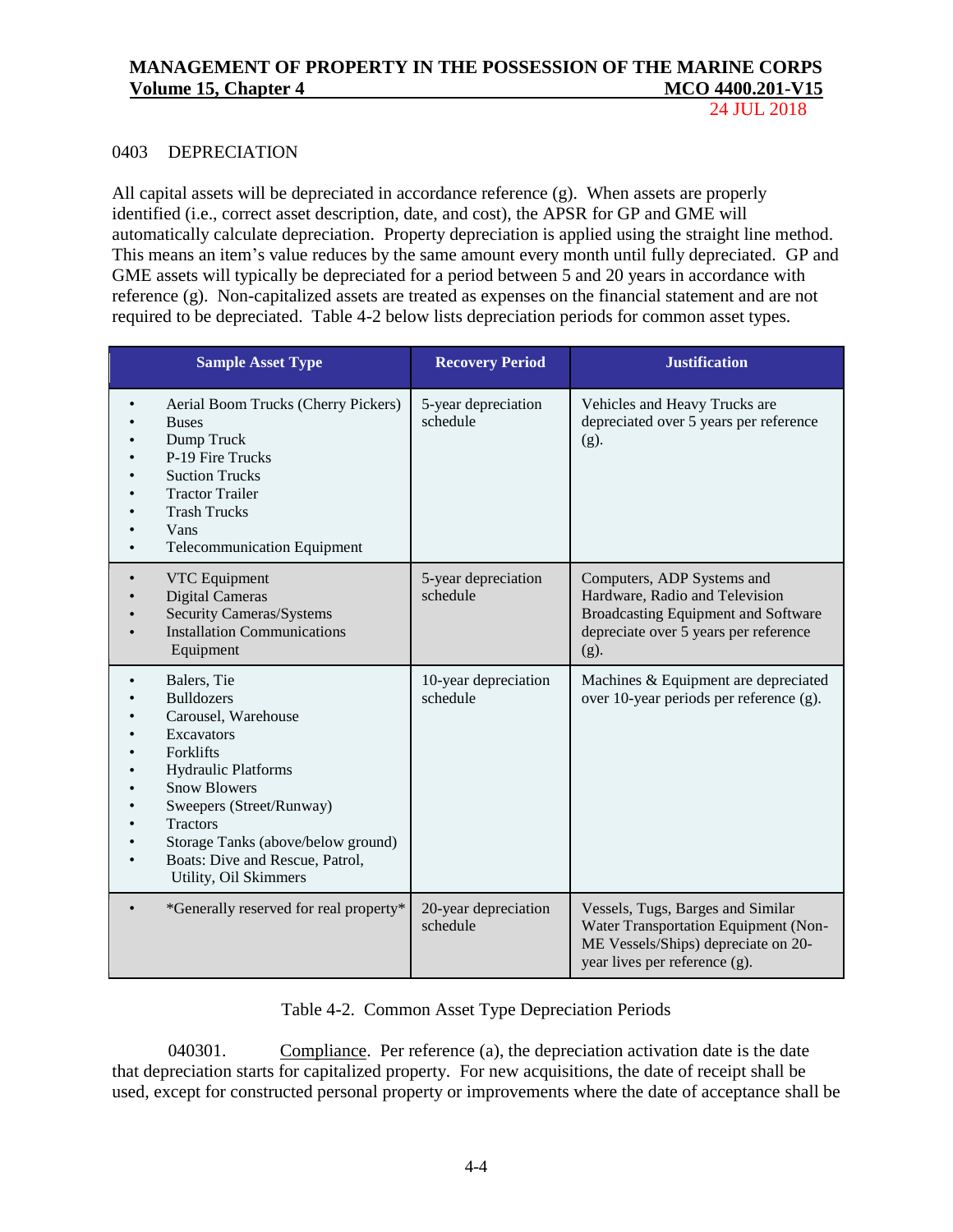24 JUL 2018

used. If the receipt date is not known, the PPM shall use either the shipping date, inspection date, or procurement date, respectively.

040302. Placed In-Service Date. Sometimes referred to as Original In-Service Date, this data element should align with the receipt date from the KSD (e.g., DD-250).

A. The original in-service date for assets transferred into the Marine Corps can be manually entered into the APSR to reflect the date the asset was actually placed in service – this may not be the same as the date the Marine Corps took receipt of the item.

B. If an asset has been in use for an extended period, the date of receipt (e.g., the date on the DD-250) is still the appropriate date to activate the asset in the APSR. Note: In the event an asset is being constructed, the activation date should align with the date the asset is ready for its intended use.

040303. Depreciation Expense. Depreciation expense represents the amortization of the cost of depreciable GP and GME as an operating expense over the period in which assets are expected to provide benefits. Depreciation periods are covered in references (a) Volume 4, Chapter 6 of reference (g).

# 0404 IMPACT OF SUPPLY ACTIONS ON VALUATION

In addition to reconciling supply records with physical inventories, supply records must also be reconciled with financial accounting systems. The process of requisitioning is directly linked to financial management since all requisitions obligate financial resources. All requisitions, to include all types of Marine Corps funding, shall be managed in accordance with applicable policies and directives, specifically references (a), (g), (k) and (v). The installation PPM will reconcile supply information (i.e., on hand balances) in the APSR quarterly with a resulting variance report provided to DC P&R (RFA) per reference (v).

040401. Capital Improvements. Per Volume 6 of reference (g), the costs to improve capitalized GP and GME assets shall be capitalized when the costs of the improvement increase the asset's capability, size, efficiency, or useful life. In addition, the cost of an improvement shall be capitalized only when the cost of the improvement equals or exceeds the Marine Corps capitalization threshold of \$100k, regardless of funding source.

A. Capital improvement examples include:

1. Expanding a security network (adding cameras, monitors, etc.).

2. Expanding installation communications distribution capacity (data centers, area distribution nodes, communication spaces).

B. Capital improvements which do not extend the useful life of the asset will be depreciated over the remaining useful life of the asset.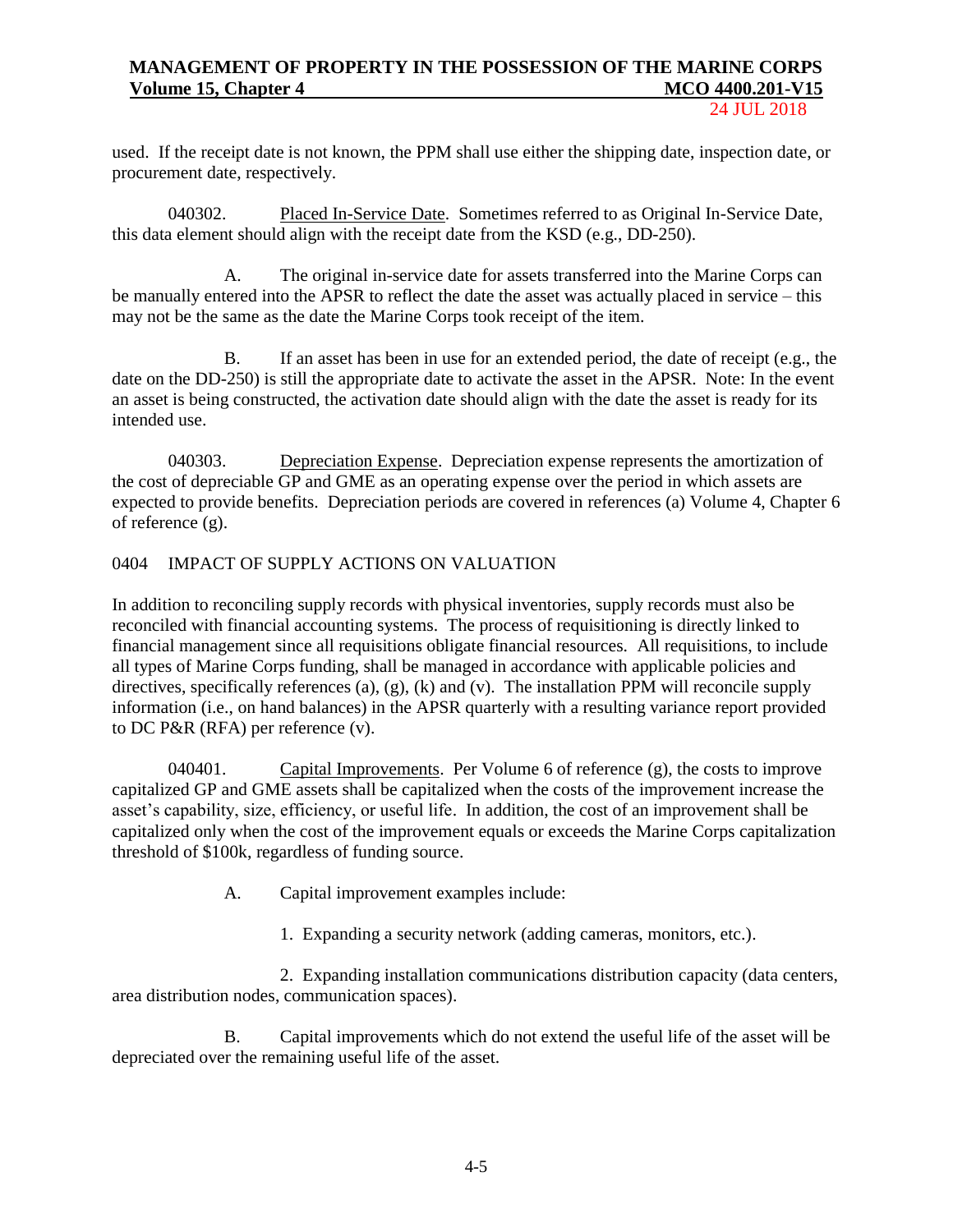24 JUL 2018

C. Capital improvements having an expected useful life differing from the asset will be depreciated separately.

040402. Trade-In Value. Per reference (a), the cost to be recorded for a capitalized asset acquired when trading in another asset shall be equal to the sum of the book value of the asset traded plus any cash paid or liabilities assumed for the new asset. The book value is the recorded cost of a capitalized asset, less its accumulated depreciation.

A. An asset is considered a trade-in when an item is provided to the vendor as part of a deal to purchase a new asset. The old asset is considered a trade-in as the vendor will apply a value to the new purchase.

B. An asset is not considered a trade-in when it is sent to DLA Disposition Services and a new one is procured.

C. Accounting for Trade-In Assets. The book value of the original asset should be added to the cash paid or liabilities assumed to determine the total cost of the new asset. An example would be a new saw purchased for \$175,000 cash plus the installation's old saw. The book value from DPAS of the old saw was \$20,000. The exact book value should be added to the total cash paid when calculating the total cost. In this example, the correct total would be \$195,000.

040403. Transfers. Per reference (a), transferred-in GP and GME represents assets the Marine Corps receives from other activities or other federal agencies. Transferred-in GP and GME items that meet capitalization criteria shall be recorded as capitalized assets and depreciated over the remaining estimated useful life of the asset. To ensure proper accountability and financial reporting of transferred-in assets, the PPM or Fleet Manager and receiving personnel must establish local procedures to ensure all documentation is received, and an IUID label is affixed per reference (f). Per reference (a), the asset must then be entered into the APSR within 7 days with the correct receipt, placed in-service date, activation date, acquisition cost, and depreciation information. Examples of government property transfers are as follows:

A. The Marine Corps receives a radar device from the Federal Aviation Administration (FAA). The FAA provides the original purchase and receipt information indicating the item cost of \$500,000 and is 4 years old with a useful life of 10 years. Accumulated depreciation is \$200,000 and the NBV is \$300,000.

1. Since this is a federal agency (non-DoD) the asset total cost is recorded at the FAA's NBV of \$300,000. The activation date is the date the Marine Corps took possession, and the remaining estimated useful life is 6 years.

2. Tier 1 documentation: FAA's DD-250 equivalent, contract, commercial invoice, and transfer document.

B. The Marine Corps receives a Server Tower from the US Air Force. The Air Force provides documentation indicating they acquired the server from a vendor 2 years ago for \$500,000. The Air Force depreciates the server over 4 years and informs the Marine Corps that the asset's NBV is \$250,000.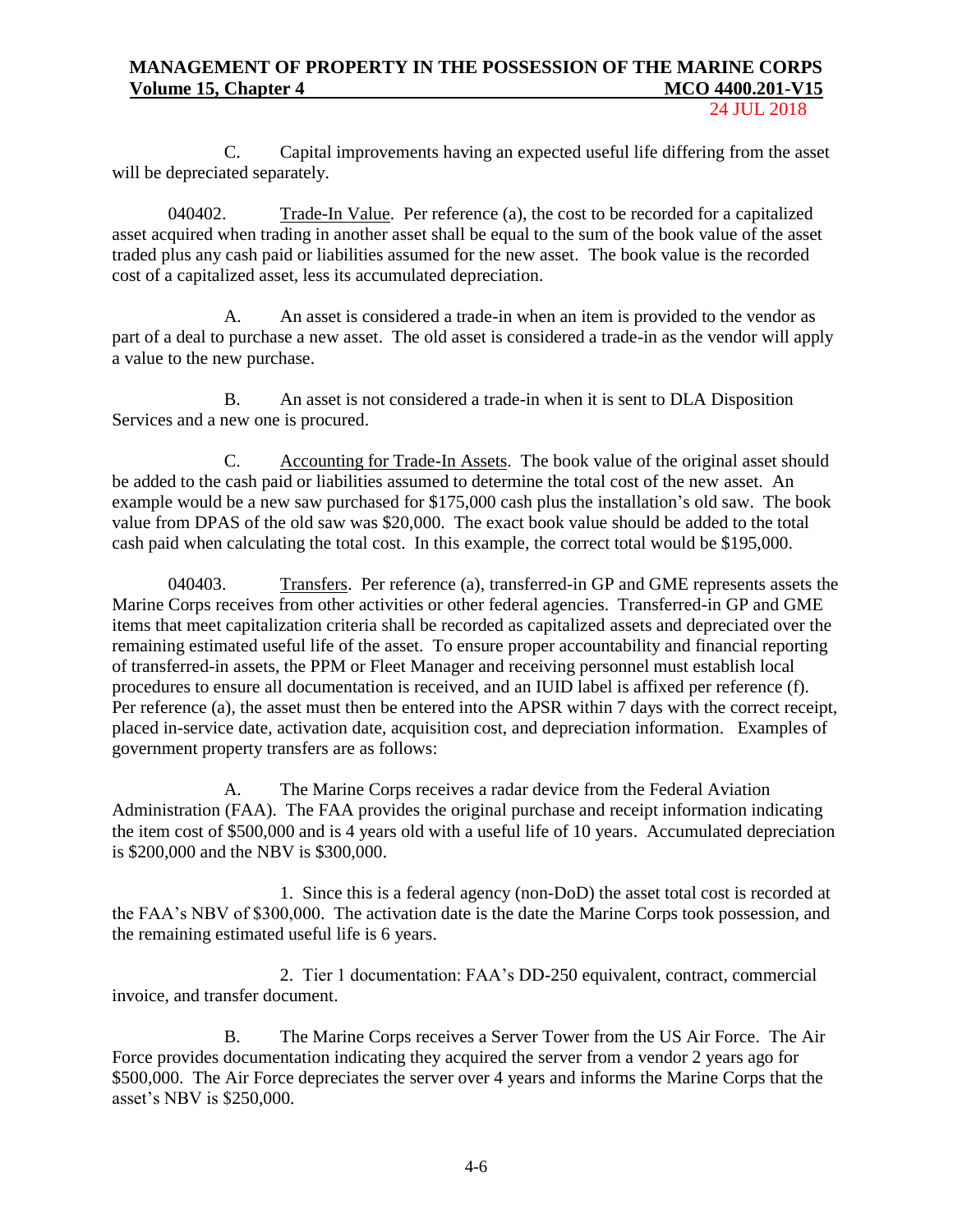24 JUL 2018

1. Since this is a DoD activity, the asset's total cost is the \$500,000 originally paid by the Air Force. In addition, the accumulated depreciation equals total depreciation expense recognized by the Air Force at the time of transfer - \$250,000. The useful life is the same as the useful life used by the Air Force.

2. Source documentation is the Air Force's DD-250, contract, commercial invoice, and DD-1149 at the time of transfer.

C. Per reference (a), if the original source documentation (i.e., purchase order, vendor invoice, and receiving report) is not available, then a DD 1149 may be accepted as proper documentation provided all applicable information (i.e., acquisition cost, depreciation activation date, part number, national stock number, serial number, bar code (or other unique identifier), nomenclature, quantity, value, and recovery period) are documented on the form.

## 0405 FINANCIAL REPORTING

For purposes of reporting on the Marine Corps financial statements, the following applies per Figure 4-1 below:

040501. Expense Items. Per reference (g), expense items are those items with a unit price under the capitalization threshold of \$100k that do not meet depreciation requirements. Expenses are the costs incurred to operate and maintain the organization such as personal services, supplies, and utilities. This includes consumable supplies and materials, and principal/secondary items which are generally financed with O&M, MC appropriations. Items procured from Defense Working Capital Funds (DWCF) will be treated as expense items in all cases except when intended for use in weapon systems outfitting, government furnished material on new procurement contracts, or for installations as part of a weapon system modification, major reactivation, or major service life extension.

040502. Investment Items. Per reference (g), investment items are those assets with a unit price above the capitalization threshold of \$100k that meet depreciation requirements or are centrally managed. The type of appropriations used for this type of property are PMC funds. Investments are the costs that result in the acquisition of, or an addition to, end items. These costs benefit future periods and generally have a long life-span. Equipment stocked in the stores accounts or similar-type allowance equipment in the possession of operating forces is excluded.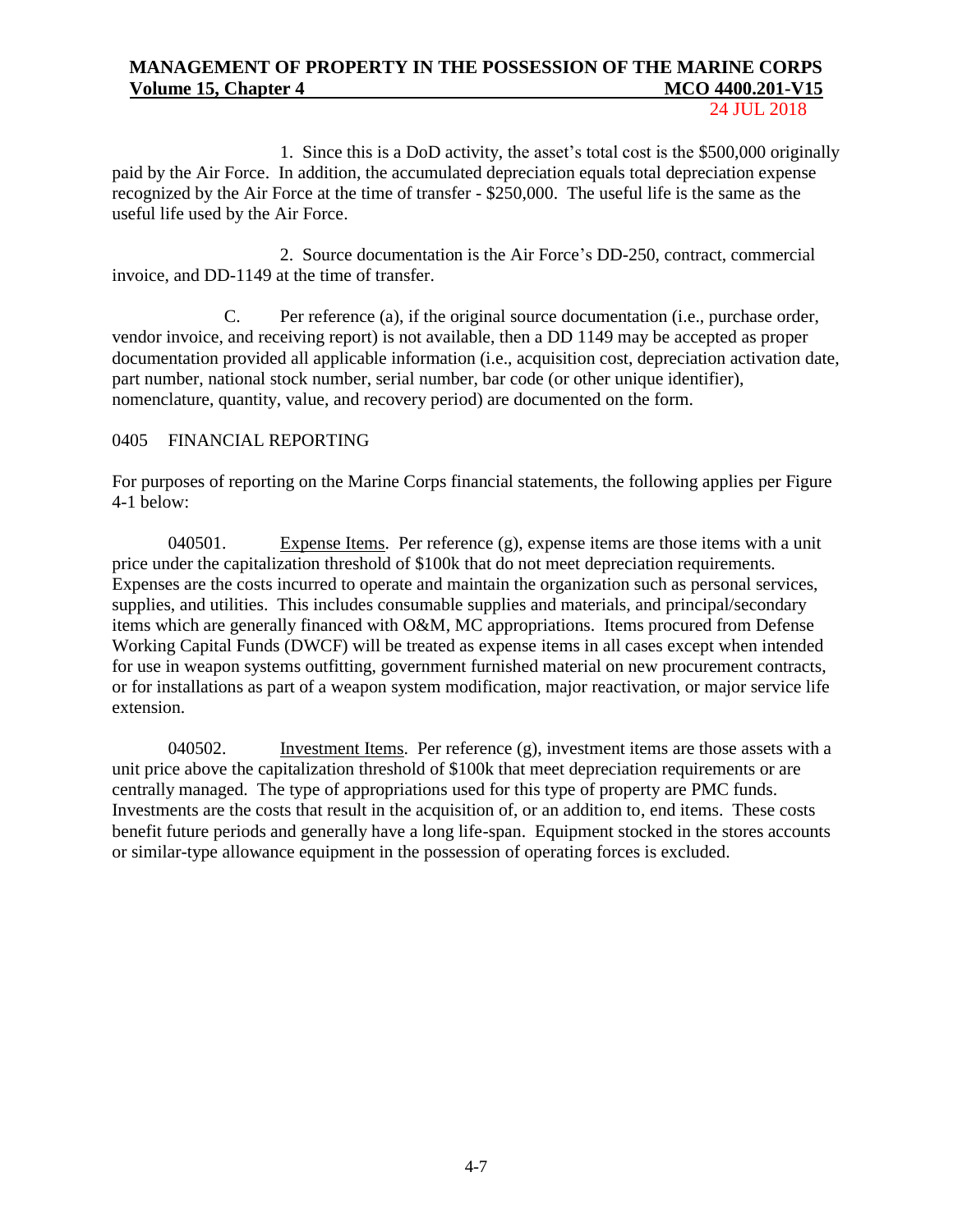24 JUL 2018

| <b>Expense/Investment Cost Determination</b>                                              |                |                  |                |                     |                |                 |
|-------------------------------------------------------------------------------------------|----------------|------------------|----------------|---------------------|----------------|-----------------|
| Is the item a                                                                             | <b>If</b>      | <b>Then</b>      | <b>If</b>      | <b>Then</b>         | <b>If</b>      | <b>Then</b>     |
| Centrally                                                                                 | Yes            | Is the           | Yes            | Is the item part of |                | Yes Classify as |
| Managed/Asset                                                                             |                | itempurchased    |                | a full funding      |                | Investment      |
| Controlled                                                                                |                | from             |                | effort? $*$         | N <sub>o</sub> | Classify as     |
| Item?                                                                                     |                | DWCF?            |                |                     |                | <b>Expense</b>  |
|                                                                                           |                |                  | N <sub>o</sub> | Classify as         |                |                 |
|                                                                                           |                |                  |                | Investment          |                |                 |
|                                                                                           | N <sub>o</sub> | Is the unit cost | Yes            | Classify as         |                |                 |
|                                                                                           |                | more than        |                | Investment          |                |                 |
|                                                                                           |                | \$100,000?       | N <sub>o</sub> | Classify as         |                |                 |
|                                                                                           |                |                  |                | Expense             |                |                 |
| * When intended for use in weapon system outfitting, government furnished material on new |                |                  |                |                     |                |                 |
| procurement contracts or for installation as part of a weapon as part of a weapon system  |                |                  |                |                     |                |                 |
| modification, major reactivation or major service life extension.                         |                |                  |                |                     |                |                 |

Figure 4-1. Expense/Investment Cost Determination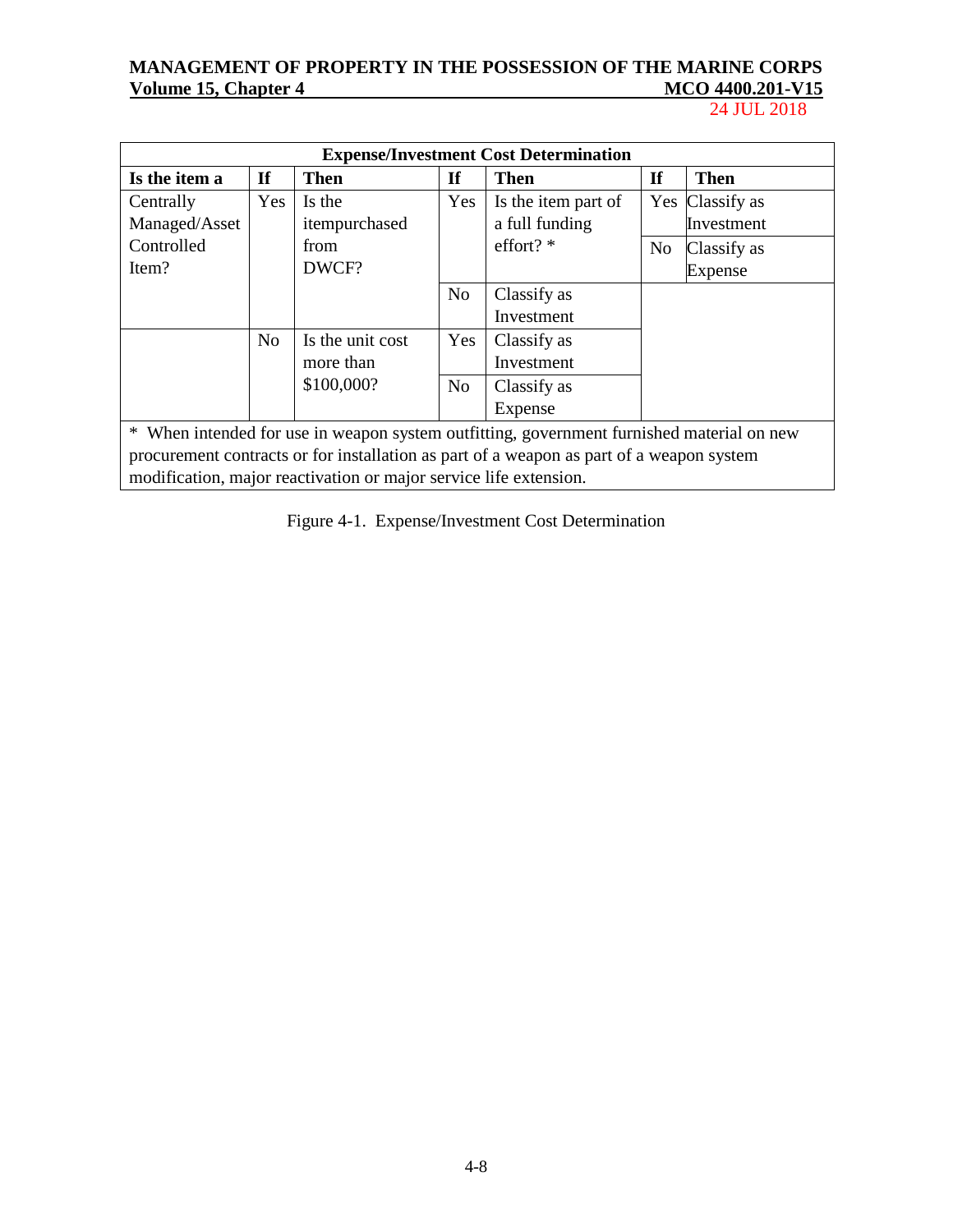# MANAGEMENT OF PROPERTY IN THE POSSESSION OF THE MARINE CORPS<br>Volume 15, Chapter 5 MCO 4400.201-V15 **Volume 15, Chapter 5**

24 JUL 2018

| <b>VOLUME 15: CHAPTER 5</b>                                                                                                                                                                                                                                                     |                  |                                                                                           |                |  |  |  |
|---------------------------------------------------------------------------------------------------------------------------------------------------------------------------------------------------------------------------------------------------------------------------------|------------------|-------------------------------------------------------------------------------------------|----------------|--|--|--|
|                                                                                                                                                                                                                                                                                 |                  | "MANAGING ASSET RECORDS IN THE APSR"                                                      |                |  |  |  |
|                                                                                                                                                                                                                                                                                 |                  | <b>SUMMARY OF SUBSTANTIVE CHANGES</b>                                                     |                |  |  |  |
|                                                                                                                                                                                                                                                                                 |                  | Hyperlinks are denoted by <i>bold</i> , <i>italic</i> , <i>blue and underlined font</i> . |                |  |  |  |
| The original publication date of this Marine Corps Order (MCO) Volume (right header)<br>will not change unless/until a full revision of the MCO has been conducted.<br>All Volume changes denoted in blue font will reset to black font upon a full revision of this<br>Volume. |                  |                                                                                           |                |  |  |  |
| <b>CHAPTER</b>                                                                                                                                                                                                                                                                  | <b>PAGE</b>      | <b>SUMMARY OF</b>                                                                         | <b>DATE OF</b> |  |  |  |
| <b>VERSION</b>                                                                                                                                                                                                                                                                  | <b>PARAGRAPH</b> | <b>SUBSTANTIVE CHANGES</b>                                                                | <b>CHANGE</b>  |  |  |  |
|                                                                                                                                                                                                                                                                                 |                  |                                                                                           |                |  |  |  |
|                                                                                                                                                                                                                                                                                 |                  |                                                                                           |                |  |  |  |
|                                                                                                                                                                                                                                                                                 |                  |                                                                                           |                |  |  |  |
|                                                                                                                                                                                                                                                                                 |                  |                                                                                           |                |  |  |  |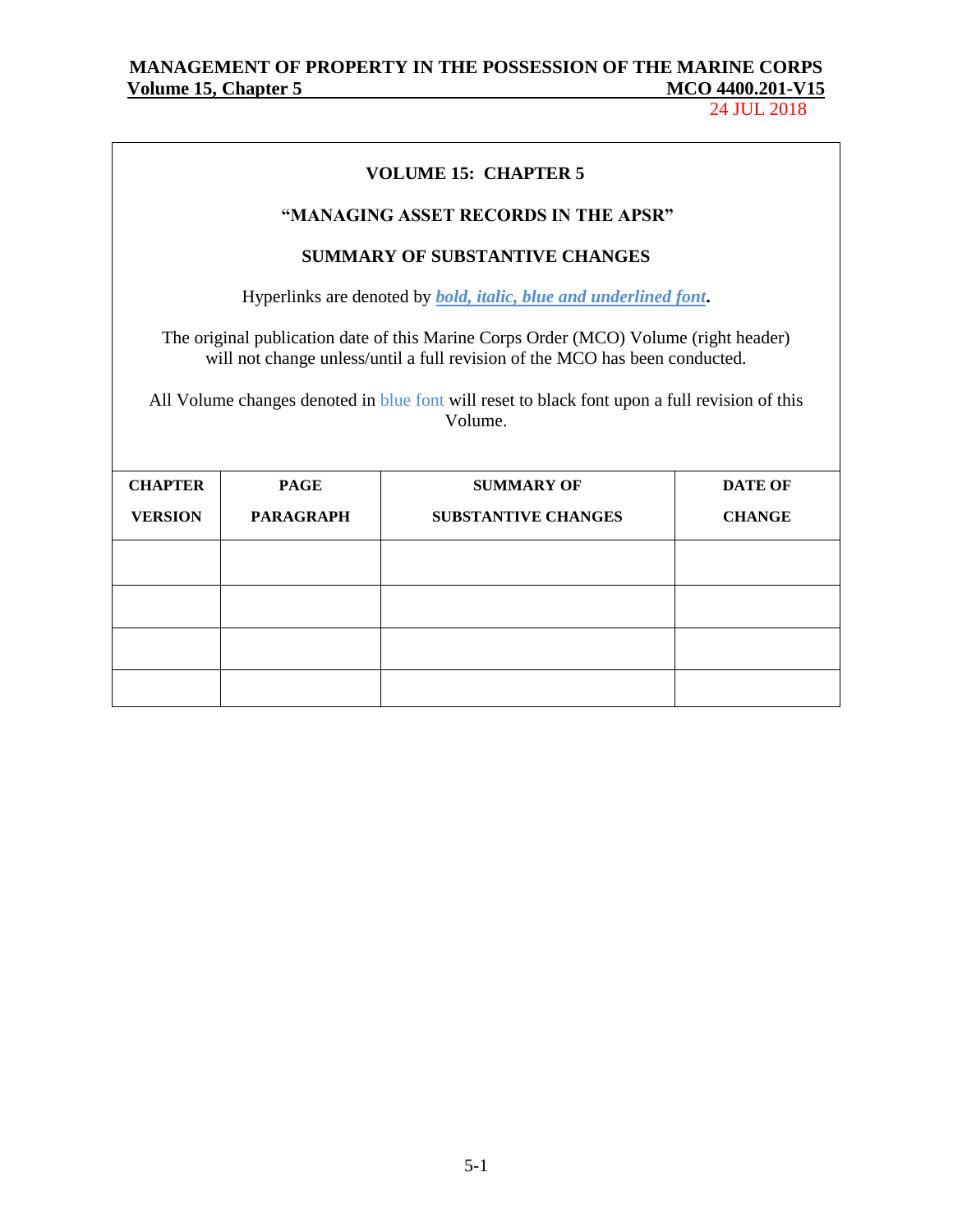24 JUL 2018

### **CHAPTER 5**

#### **MANAGING ASSET RECORDS IN THE APSR**

### 0501 GENERAL

This chapter provides policy and procedures to facilitate effective asset management of GP and GME within the APSR to include KSDs, FMV Worksheets, and required IUID labels.

### 0502 ASSET RECORD MANAGEMENT

050201. Data Elements. Reference (b) identifies the required data elements for effective asset management in an APSR. To ensure effective management of GP and GME assets, Marine Corps activities will utilize the following data elements:

A. Name, part number and description (noun, nomenclature), model number, and national stock number, if known.

- B. Contract/Purchase Order number
- C. Owner (both the accountable and custodial organization)

D. Status (e.g., active or inactive (retired), staged, stored, in-transit, transferred, declared excess, awaiting disposal, disposed of).

E. Quantity (e.g., received, fabricated, issued, and on-hand) and unit of measure.

F. General ledger classification (e.g., military or general equipment, loaned, or leased, or a means to apply business rules for making such a determination).

G. Value at full cost and depreciation information, if applicable; or original acquisition cost if the property does not require capitalization.

H. Estimated useful life (years or activity based for capitalized property).

I. Unique item identifier (UII) or DoD recognized IUID equivalent, if available and necessary for unique identification in accordance with reference (n).

J. Date placed in service.

- K. Location.
- L. Current condition (e.g., supply condition code).

M. Posting reference (e.g., receiving report number, contract, purchase order, or other procurement identification number, invoice number).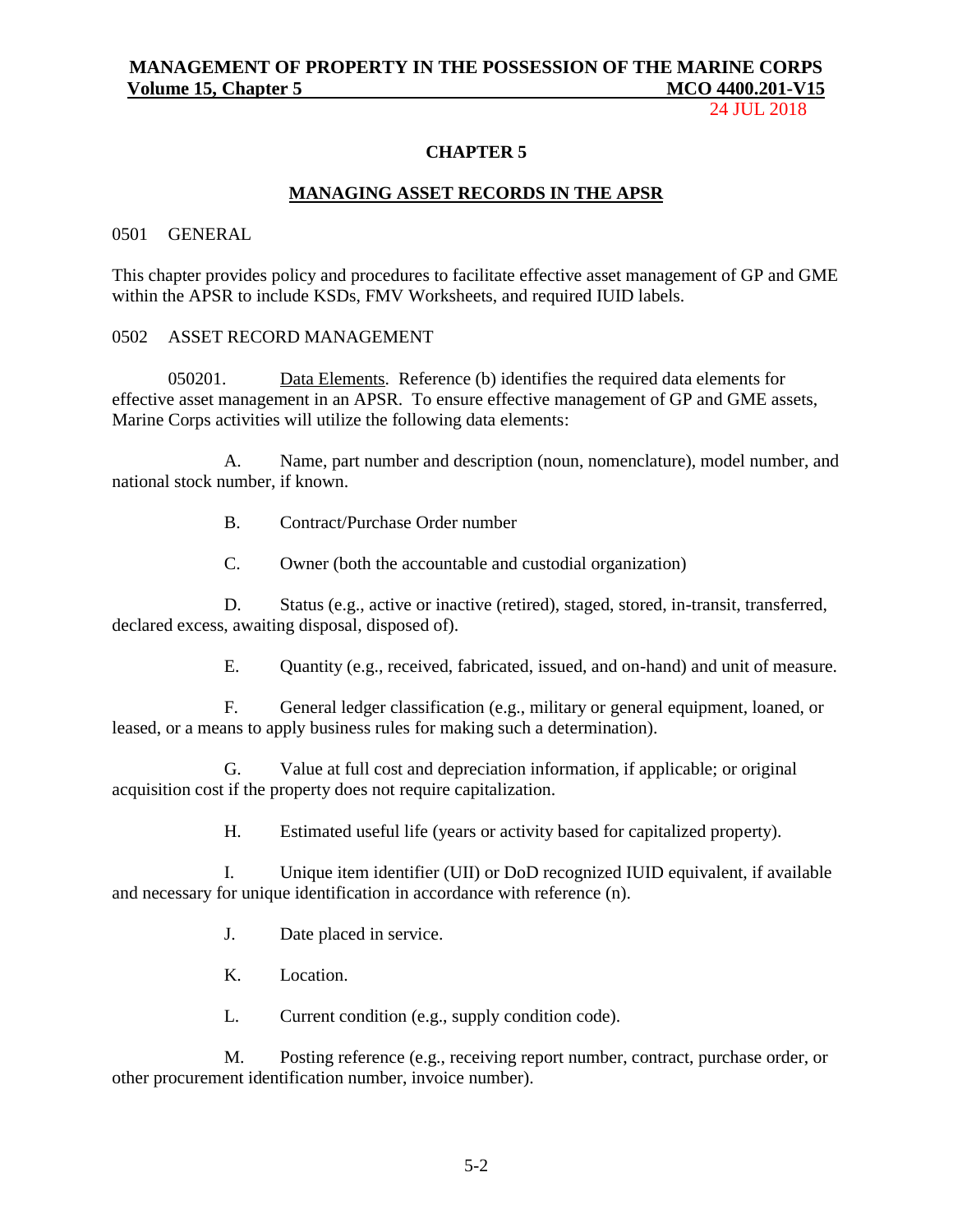24 JUL 2018

N. Transaction type (e.g., received, accepted, inventoried, transferred, shipped, retired or disposed).

O. Transaction date.

050202. Key Supporting Documents. Per reference (a), GP and GME property records and/or systems must provide a complete trail of all transactions, suitable for audit (i.e., a transaction-based history of asset activity, including individual additions and deletions). KSDs are defined as documentation that is retained to demonstrate control activities and are properly designed to satisfy financial reporting objectives, as well as support individual financial transactions and accounting events. Table 5-1 provides examples of several KSDs and identifies the primary use for each. This table is not intended to be and all-inclusive list of required KSDs. The ability to substantiate key data attributes within the APSR is directly related to the documentation on hand to support an asset. Per Volume 3 of this Order, KSDs are a required and critical part of GP and GME property records. Per reference (a), sufficient documentation must provide validation for entries recorded and tracked in the accounting system. Note: KSDs must be able to substantiate the data elements identified in sub paragraph 050201 of this Volume.

| <b>Example KSDs</b>                                                                                                       | <b>Primary Use</b>                   |  |
|---------------------------------------------------------------------------------------------------------------------------|--------------------------------------|--|
| Purchase Order (DD 1155)                                                                                                  | Procurement validation               |  |
| Receiving Report (Any one of the<br>- DD 1155 (Box 26)<br>following)<br>- DD $250$ (Box 22)<br>- DD 1348-1A (Box 23 & 27) | Depreciation activation date         |  |
| Vendor Invoice                                                                                                            | Acquisition cost and ancillary costs |  |
| DD 1149                                                                                                                   | Transfer                             |  |
| DD 1348-1A                                                                                                                | Disposal                             |  |
| Fair Market Value Worksheet (FMV)                                                                                         | Alternate Method of Valuation        |  |

Table 5-1. Examples of KSD Usage

A. New capital acquisitions will be supported with a copy of the contract (SF 1449, SF26 and/or SF33), purchase order (DD 1155), receiving report (DD 250), bill of lading (SF 1103), vendor invoice, and/or other documents that capture ancillary costs if applicable.

B. New minor property acquisitions will be supported with a copy of the contract (SF 1449, SF26 and/or SF33), purchase order (DD 1155), receiving report (DD 250), and/or bill of lading (SF 1103). One (or all) of these three documents will provide adequate information for entering the necessary information into the APSR. These KSDs must be provided in accordance with Table 4-1 of this Volume.

C. Property transferred in or out (capital and minor) will be supported with the requisition and invoice/shipping document (DD 1149) and any other original documentation pertaining to the item transferred (e.g., contract and receipt documents).

D. Disposed property (capital and minor) will be supported with the issue release/receipt document (DD 1348-1A).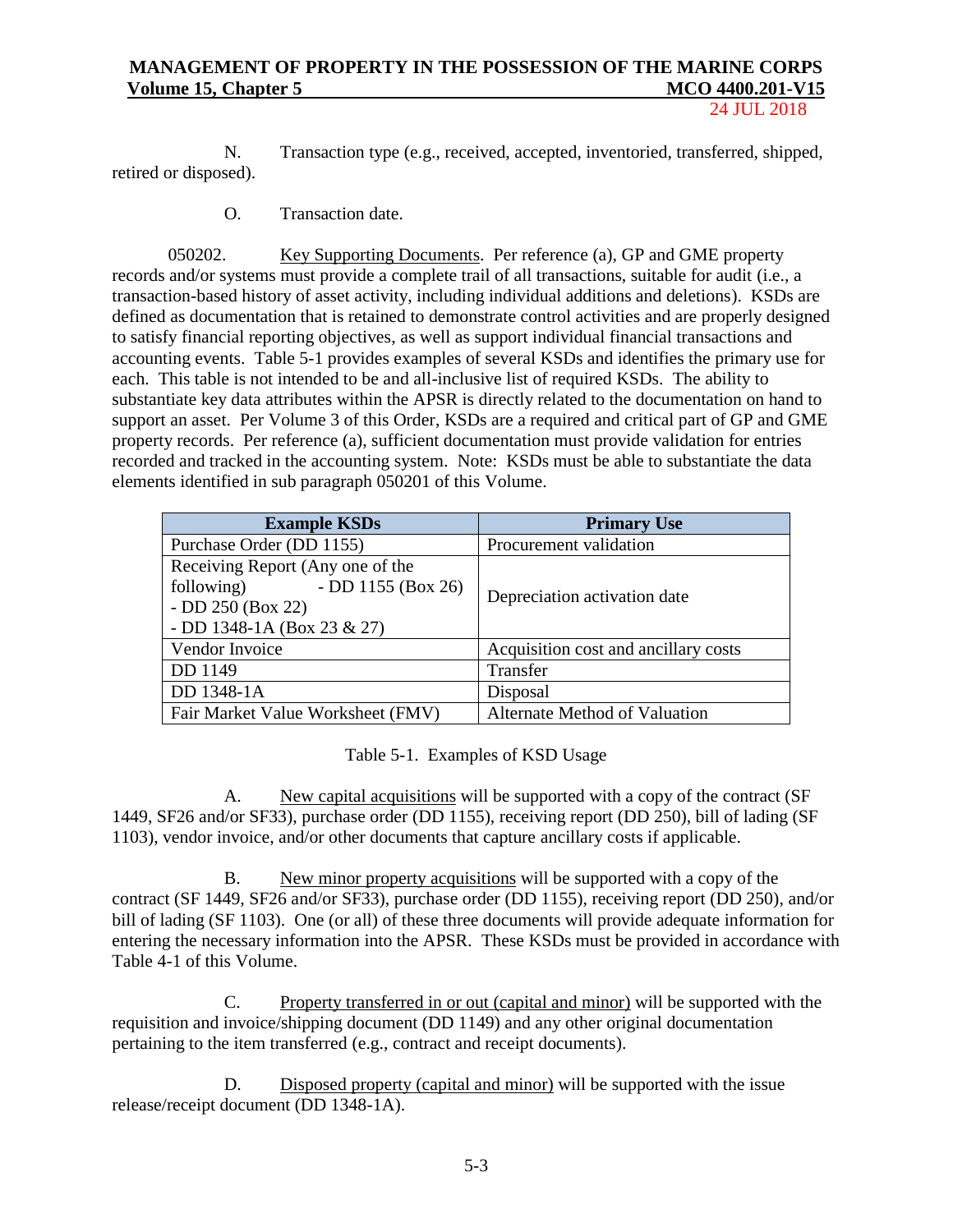24 JUL 2018

### E. Documentation for Special Types of Property

1. Leases for equipment will be supported by the lease agreement, Lease Determination Worksheet, and Data Element Worksheet for all leased assets the Marine Corps receives.

2. Donated, exchanged, found, or unsupported personal property will be supported with a DD 1348 document identifying where the asset came and who transferred the asset. At a minimum, a memo to the record must be retained explaining in detail the situation involving the asset. Finally, in the absence of a DD 1348, the asset will be supported by a similar asset FMV Worksheet as described in Appendix C of reference (a).

3. Software will be supported by the contract and receipt documents. If available, software will also be supported by a copy of the site license agreement for all commercial off-the-shelf or externally developed software until the software is no longer in use. For internally developed software and improvements to internally developed or commercial off-the-shelf software, the PPM must retain all documentation supporting the final costs associated with producing the software.

050203. Record Retention. KSDs will be retained for 10 years in accordance with Volume 3 of this Order. Required KSDs include the contract which validates the requirement, an invoice which validates what the government was billed, and the receiving report or DD-250 which validates the receipt date and unique identifying information.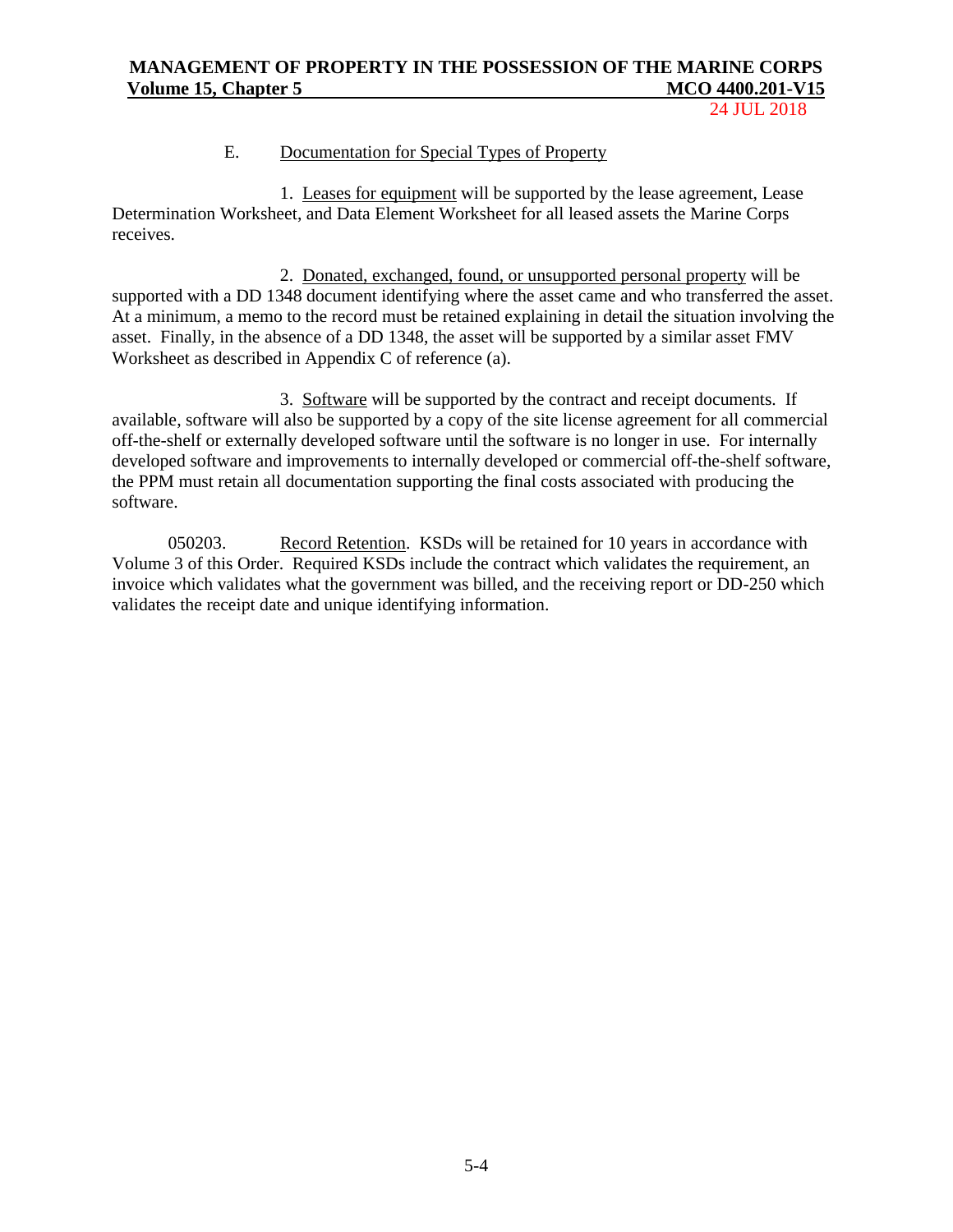24 JUL 2018

## **VOLUME 15: CHAPTER 6**

### **"BUDGETING"**

## **SUMMARY OF SUBSTANTIVE CHANGES**

Hyperlinks are denoted by *bold, italic, blue and underlined font***.**

The original publication date of this Marine Corps Order (MCO) Volume (right header) will not change unless/until a full revision of the MCO has been conducted.

All Volume changes denoted in blue font will reset to black font upon a full revision of this Volume.

| <b>CHAPTER</b> | <b>PAGE</b>      | <b>SUMMARY OF</b>          | <b>DATE OF</b> |
|----------------|------------------|----------------------------|----------------|
| <b>VERSION</b> | <b>PARAGRAPH</b> | <b>SUBSTANTIVE CHANGES</b> | <b>CHANGE</b>  |
|                |                  |                            |                |
|                |                  |                            |                |
|                |                  |                            |                |
|                |                  |                            |                |
|                |                  |                            |                |
|                |                  |                            |                |
|                |                  |                            |                |
|                |                  |                            |                |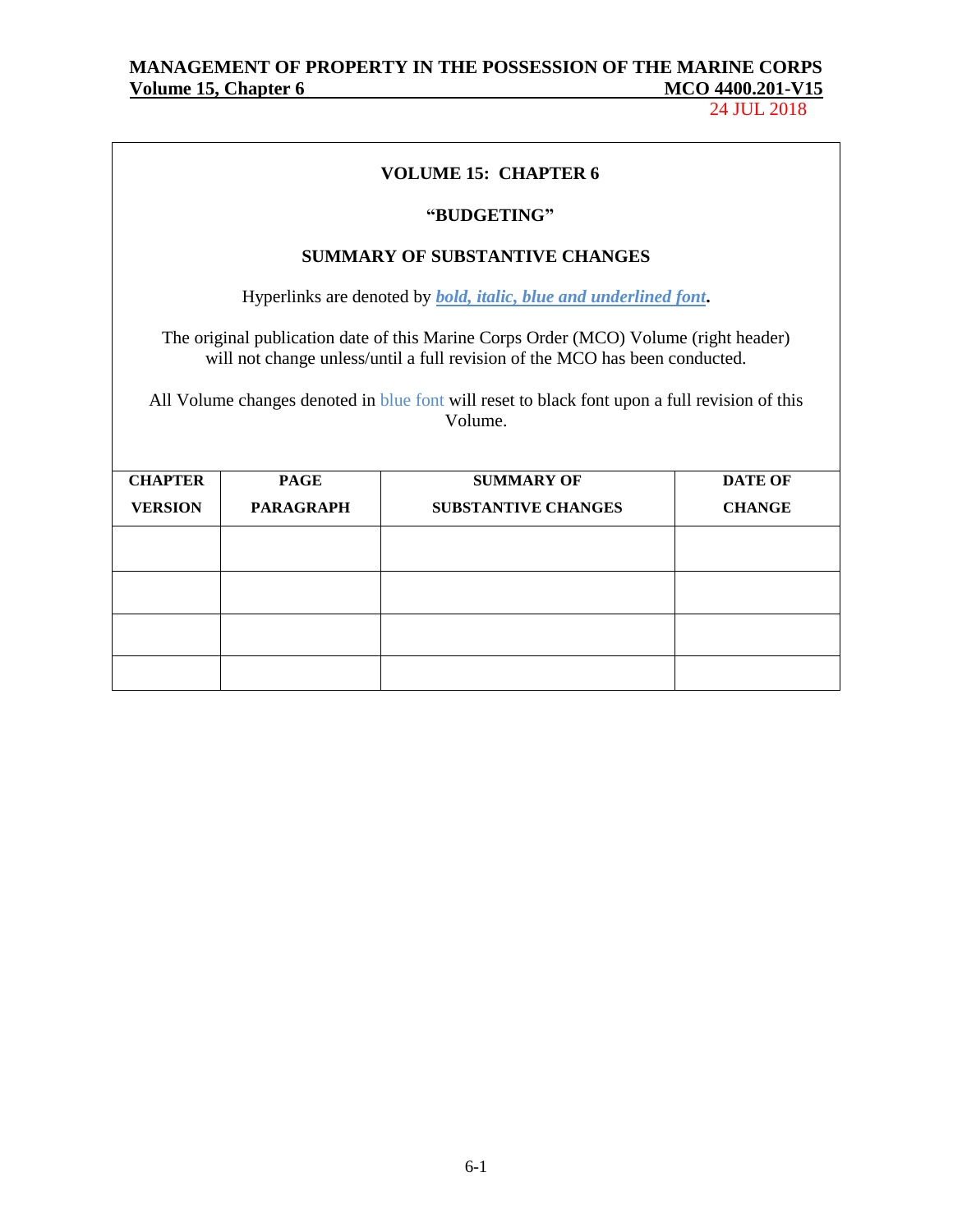24 JUL 2018

### **CHAPTER 6**

### **BUDGETING**

### 0601 BUDGETING

This chapter addresses the PPBE process and provides the foundation for organizations to develop and submit annual budgets for GP and GME. Budget execution and requisitioning are addressed in references (v) and (k). Working capital organizations will execute the PPBE process in accordance with references (g) and (v). Two important elements of the PPBE process within the Marine Corps are budget formulation and budget execution. GP and GME funding requirements will be submitted in accordance with ADC I&L (LF) POM directives and annual data calls. All GP and GME requirements are funded via an ADC I&L (LF) funding line/stream. Supported/tenant command O&M funds shall not be used for GP and GME assets unless authorized in this Volume.

060101. Program Objective Memorandum. Per reference  $(v)$ , the POM is a critical document produced during the programming phase of the PPBE process and includes an analysis of missions, objectives, alternative methods to accomplish objectives, and allocation of resources. Development of the POM should include a review of local requirements in support of operations, and should include input from stakeholders throughout the installation, supporting establishment, and operating forces.

060102. Budget Submission Responsibility. Budget submissions for GP requirements are submitted through the supporting command (i.e., GP accountable officer) and shall be coordinated through the comptroller or fiscal office at each command.

060103. Appropriations. Per Volume 14, Chapter 2 of reference (g), the Purpose Statute provides that agencies shall apply appropriations only to the objects for which the appropriations were made, except as otherwise provided by law (see 31 U.S.C. § 1301(a) in reference (i)). The Comptroller General has determined the following three conditions which must be met to expend appropriated funds:

A. The expenditure of an appropriation must be for a particular statutory purpose or necessary for the proper execution of the general purpose of the appropriation.

B. The expenditure must not be prohibited by law.

C. The expenditure must not be otherwise provided for, and it must not fall within the scope of another appropriation. Costs budgeted in the O&M appropriations are considered expenses. Costs budgeted in the procurement appropriation are considered investments.

D. The following criteria will be used to distinguish those types of costs to be classified as expenses from those to be classified as investments for budgeting purposes:

1. Expenses are costs of resources consumed in operating and maintaining the DoD. When costs generally considered as expenses are included in the production or construction of an investment item, they shall be classified as investment costs. Military personnel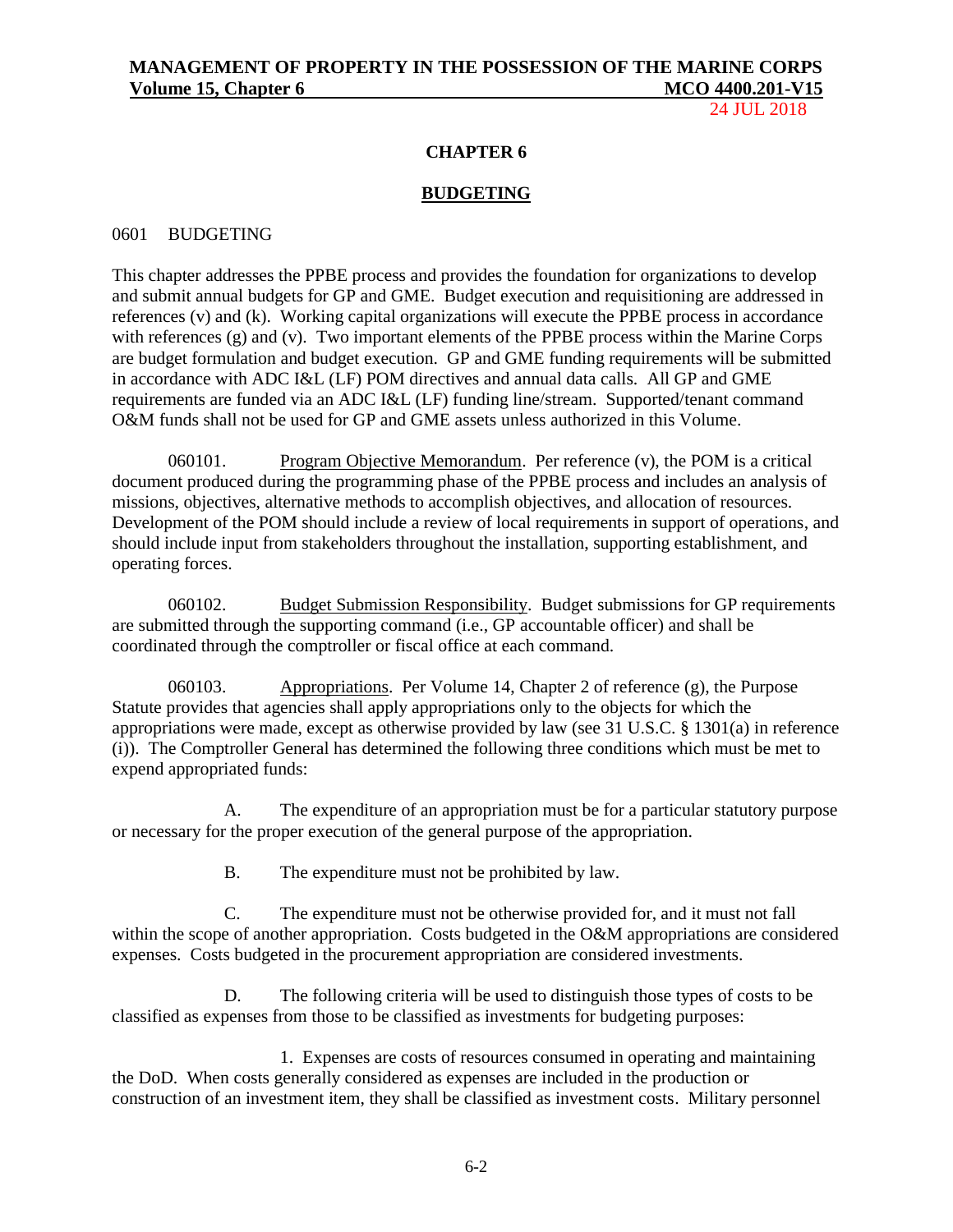24 JUL 2018

costs are an exception to this rule. The following guidelines shall be used to determine expense costs:

a. Labor of civilian, military, or contractor personnel.

b. Rental charges for equipment and facilities.

c. Food, clothing, and fuel.

d. Supplies and materials designated for the supply management of Defense Working Capital Funds.

e. Maintenance, repair, overhaul, and rework of equipment.

f. Assemblies, spares and repair parts, and other items of equipment that are not designated for centralized item management and asset control and which have a system unit cost less than the dollar threshold of \$250k for expense and investment determinations. These criteria are applied based on the unit cost of a complete system rather than on individual items of equipment or components that, when aggregated, become a system. The concept of a system must be considered in evaluating the procurement of an individual end item. A system is comprised of several components that are part of and function within the context of a whole to satisfy a documented requirement. In this case, system unit cost applies to the aggregate cost of all components being acquired as a new system.

g. Costs of incidental material and items not known until an end item is being modified are conditional requirements and are considered expenses because the material is needed to sustain or repair the end item.

h. Engineering efforts to determine what a modification will ultimately be, or to determine how to satisfy a deficiency, are expenses.

i. Facilities sustainment, O&M-funded restoration and modernization projects. Planning and design costs are excluded from the cost determination for purposes of determining compliance with the amounts established in 10 U.S.C. 2805 for minor construction projects; however, design costs are not excluded from capitalization.

2. Investments are costs to acquire capital assets such as real property and equipment. The following criteria shall be used to determine costs to be classified as investments:

a. All items of equipment, including assemblies, ammunition and explosives, modification kits (the components of which are known at the outset of the modification), spares and repair parts not managed by Defense Working Capital Funds, that are subject to centralized item management and asset control.

b. All equipment items that are not subject to centralized item management and asset control and have a system unit cost equal to or greater than the expense and investment dollar threshold of \$250k (for working capital funds investment criteria see reference (w)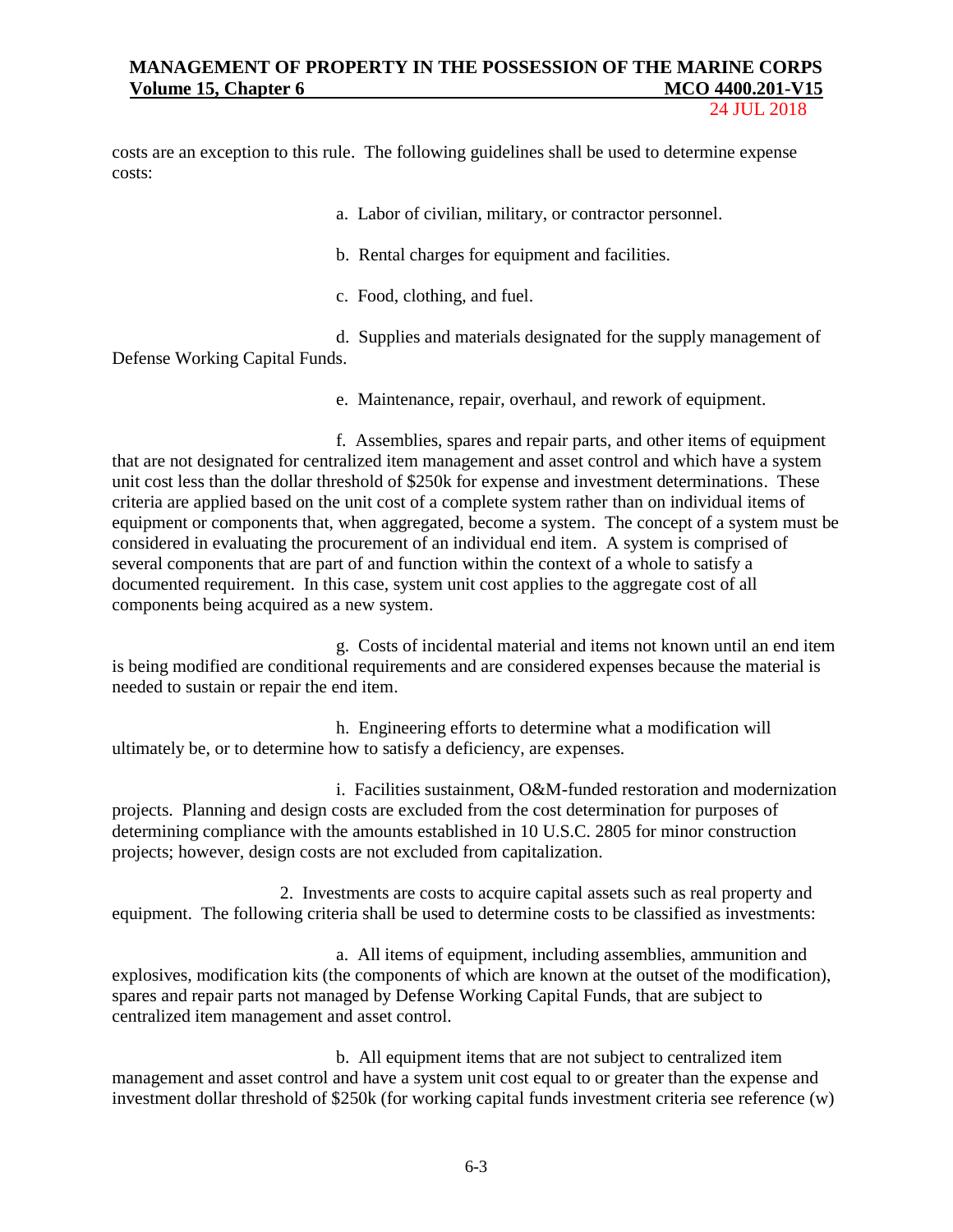24 JUL 2018

and Volume 2B Chapter 9 section 090104 of reference (g)). The validated requirement may not be fragmented or acquired in a piecemeal fashion to circumvent the expense and investment criteria policy.

c. Construction, including the cost of and rights therein (other than leasehold). Construction includes real property equipment installed and made an integral part of facilities, related site preparation, and other land improvements.

d. The costs of modification kits, assemblies, equipment, and material for modernization programs, ship conversions, major reactivations, major remanufacturing programs, major service life extension programs, and the labor associated with incorporating these efforts into or as part of the end item are considered investments. All items included in the modification kit are considered investments even though some of the individual items may otherwise be considered as an expense. Components that were not part of the modification content at the outset and which are subsequently needed for repair are expenses. The cost of labor for the installation of modification kits and assemblies is an investment.

e. Supply management items of Defense Working Capital Funds designated for weapon system outfitting, government-furnished material on new procurement contracts, or for installation as part of a weapon system modification or modernization, major reactivation, or major service life extensions.

f. Also considered investments are support elements such as data, factory training, support equipment, and interim contractor support which are required to support the procurement of a new weapon system or modification.

Note: The \$250k investment threshold is for procurement purposes and determines the type of funding used to purchase assets. This should not be confused with the \$100k accountability threshold which is used to determine which items are capital assets that are depreciated in the APSR.

3. In accordance with section 8030 of the DoD Appropriations Act of Fiscal Year 2016, commanders can execute O&M, MC appropriations for the purchase of investment property when approved by ADC I&L (LF). Authority for the local purchase of centrally procured GP and GME assets (i.e., purchased via MARCORSYSCOM) is not delegated to the operating forces or supporting establishments unless authorized by ADC I&L (LF). For additional guidance on the use of appropriations refer to Figure 4-1 in this Volume.

## 0602 BUDGET PROGRAMS FOR GARRISON PROPERTY (GP) AND GARRISON MOBILE EQUIPMENT (GME)

There are five main categories of budget programs for GP and GME.

060201. Collateral Equipment (CE). CE is a centrally-managed O&M, MC and PMC funding program that supports the operating forces and supporting establishment organizations with one-time initial outfitting of military construction projects. This includes furniture, furnishings, and essential equipment which are loose, portable, or can be detached from a structure so the facility may be used for its designated purpose. Requirements must be associated with new military construction (MILCON), expansion of existing facilities that results in a change in function, operation, or an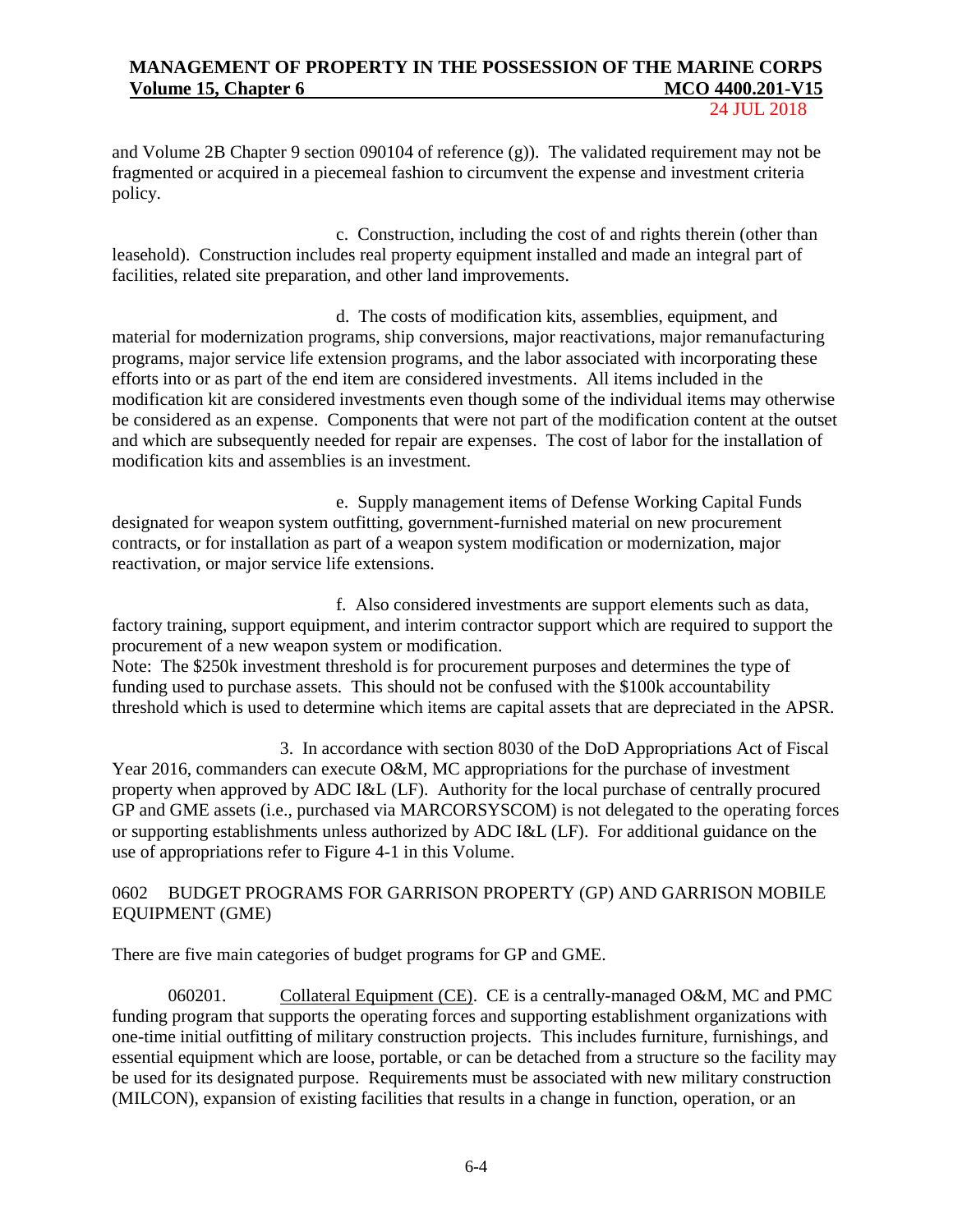24 JUL 2018

improvement in physical condition of the facility (facilities sustainment, restoration, and modernization, or host nation funded improvement projects). Types of assets procured under the CE program include, but are not limited to: physical security equipment, command support equipment, audio visual equipment, and communications equipment. Equipment such as electronic security systems and IT equipment (e.g., routers and switches) are centrally managed and therefore are considered investment items. The hierarchy of CE budget programs is shown in Figure 6-1.



Figure 6-1. CE Budget Program Hierarchy

## A. Planning

1. Project Engineering Documentation. When planning MILCON; facilities sustainment, restoration, and modernization; or host nation facility improvement projects; the requirements generator will coordinate with the supporting command (i.e., Public Works, PPM, or Fleet Manager) to prepare a realistic estimate of CE requirements. The information should be included in the DD 1391 "Military Construction Data Sheet" to develop a totally integrated and useful facility.

2. Interior Design Services. Interior design services are an option to facility planners. If this option is utilized, the fees must be accounted for in the budget. These fees fall under the CE funding stream. Marine Corps activities are encouraged to solicit interior design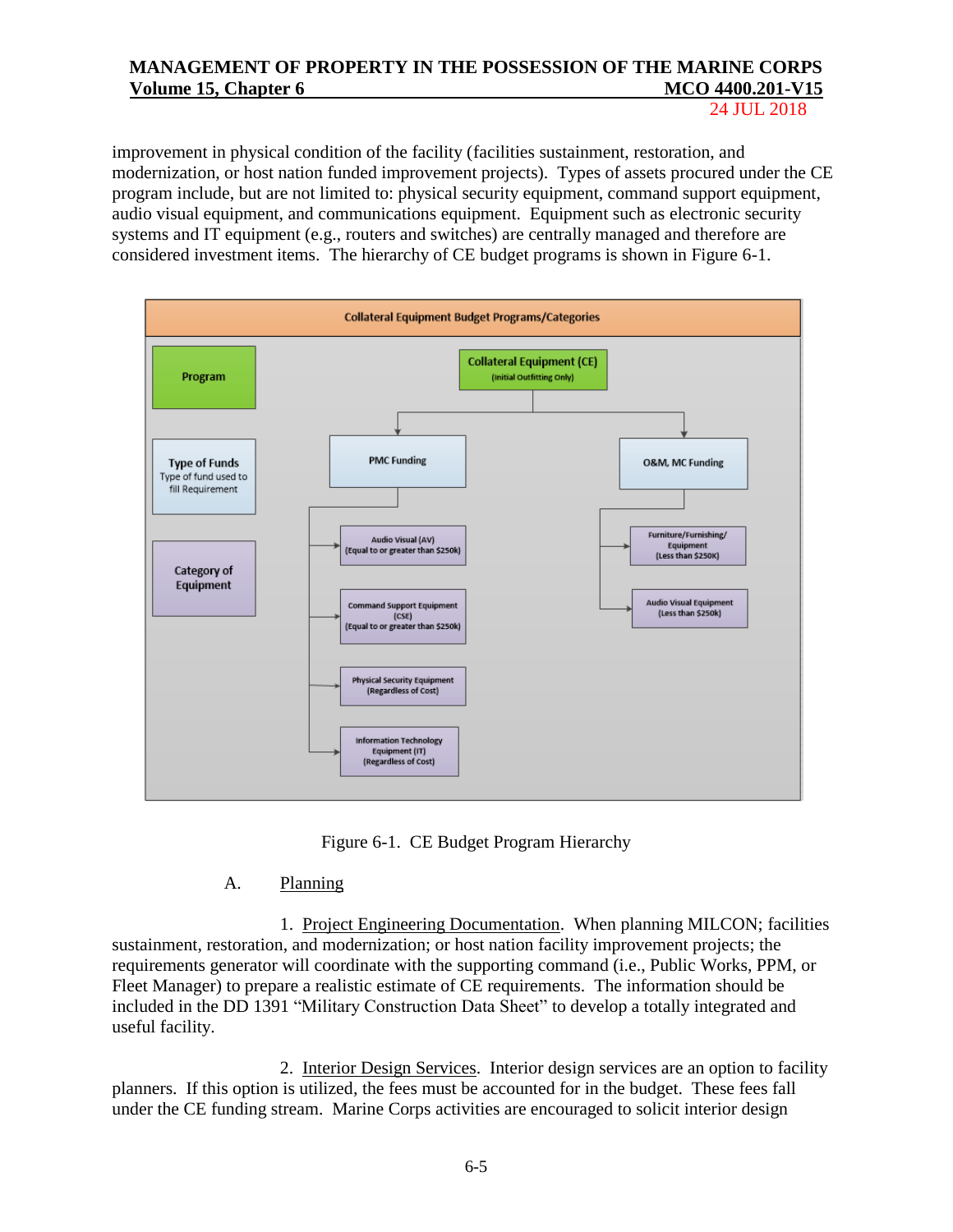24 JUL 2018

assistance from the appropriate NAVFAC. Projects to upgrade housing facilities, administrative offices, and mess halls are candidates for these services.

3. Turn-key Projects. Turn-key projects are budgeted for CE PMC or O&M, MC funds based on the estimated cost of the project. Turn-key projects exist when a contract specifies a contractor provides all equipment, installation, improvement, repair, and construction for the project. Several appropriations may be combined to obligate the contract. Turn-key projects associated with new construction may include communications structures and spaces, bachelor enlisted quarters, headquarters buildings, gyms/sports facilities, aircraft hangers, motor pools, and other facilities.

B. Programming. Programming for CE begins with an annual POM data call issued by ADC I&L (LF) to the Marine Corps enterprise. CE requirements identified on a DD 1391 are loaded into Logistics Facilities Services Application (LFS Apps) under the applicable appropriation. This allows HQMC to program CE funding in support of the project for the appropriate POM cycle year.

C. Budgeting. Annual budget requirements for CE are refined and submitted to ADC I&L (LF) in response to the annual budget data call. Budget requirements are submitted in LFS Apps by 30 June each year. Budget submissions for CE are used by ADC I&L (LF) to develop funding phasing plans, formulate annual funding allocations for each project, and serve as the basis for future budgets.

D. Execution

1. Allocation. Available O&M, MC funds will be allocated to activities for the specific purpose of outfitting a new or renovated facility. Procurement action shall be initiated immediately to commit funds for all items funded.

2. Obligation. Allocated funds must be obligated and shall not exceed the amount allocated.

3. PMC funds authorized to procure investment items are administered and executed through MARCORSYSCOM and are obligated after receipt of the authorization document (e.g. NavCompt Form 372).

060202. Personnel Support Equipment (PSE). PSE is a centrally-managed program (O&M, MC) that provides replacement of furniture, furnishings, and household equipment for existing bachelor quarters, mess halls, offices, and classrooms. The hierarchy of PSE budget programs is showin Figure 6-2.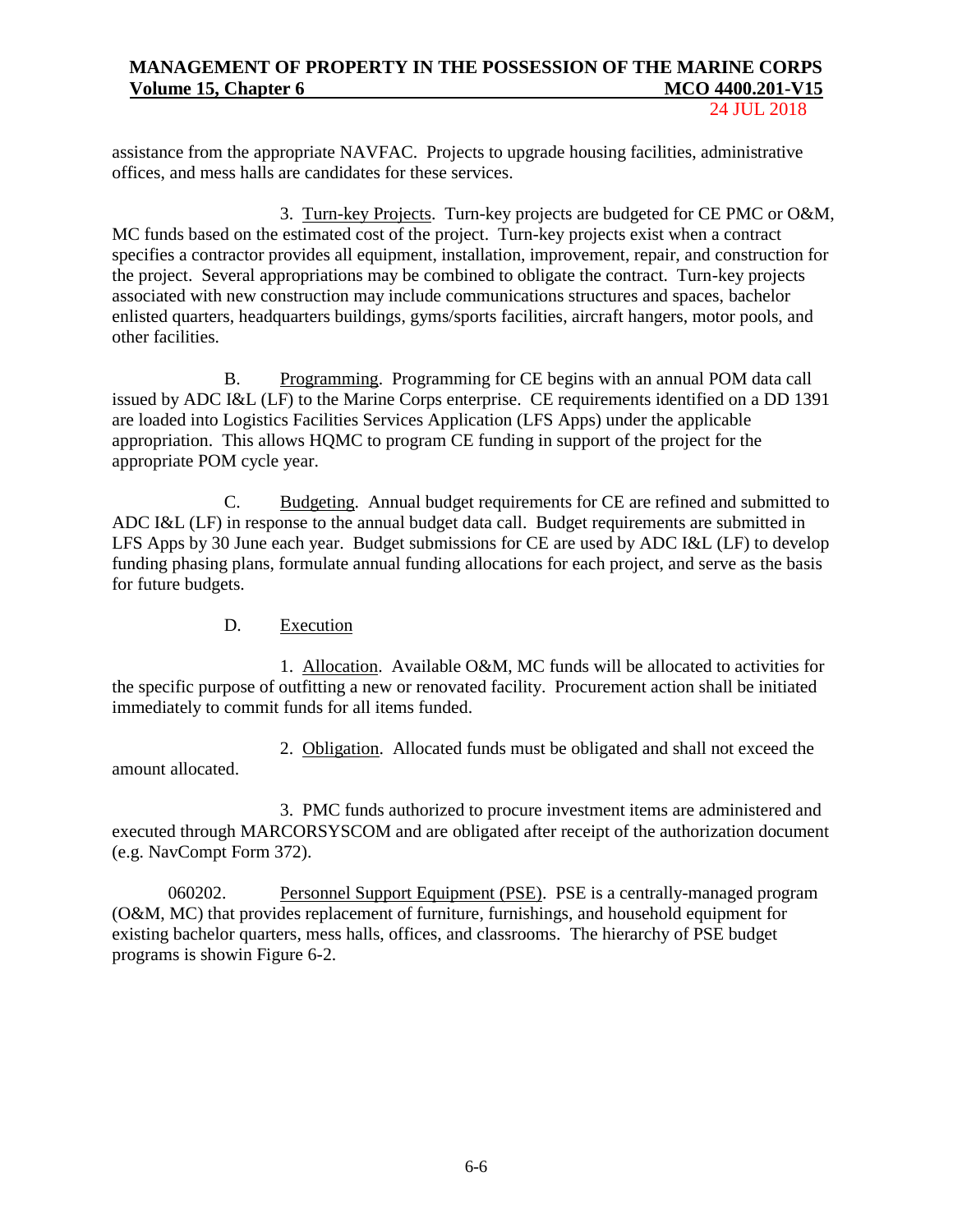24 JUL 2018



Figure 6-2. PSE Budget Program Hierarchy

A. Planning. Supporting (installation) commands are responsible for including PSE replacement costs in their PSE budget. It is the responsibility of the supported command requirements generator (e.g., barracks manager) to register these requirements with the supporting command for inclusion in POM and annual budget planning. Commanders of supporting commands will review PSE purchases for facilities beginning at the 9-year mark and submit requirements for replacement via LFS Apps, so a phased approach can be used when procuring items to meet the 12 year replacement timeline.

B. Programming. Programming for PSE begins with an annual POM data call issued by ADC I&L (LF) to the installations. The purpose of the data call is to develop the POM. PSE requirements are loaded into LFS Apps under the O&M, MC appropriation. This allows HQMC to program PSE funding requirements in support of installation and tenant activity projects in the appropriate POM cycle year.

C. Budgeting. Annual budget requirements for PSE are refined and submitted to ADC, I&L (LF) in response to the annual budget data call. Budget requirements are submitted in LFS Apps by 30 June each year. Budget submissions for PSE are used by ADC I&L (LF) to develop funding phasing plans, formulate annual funding allocations for each project, and serve as the basis for future budgets.

D. Execution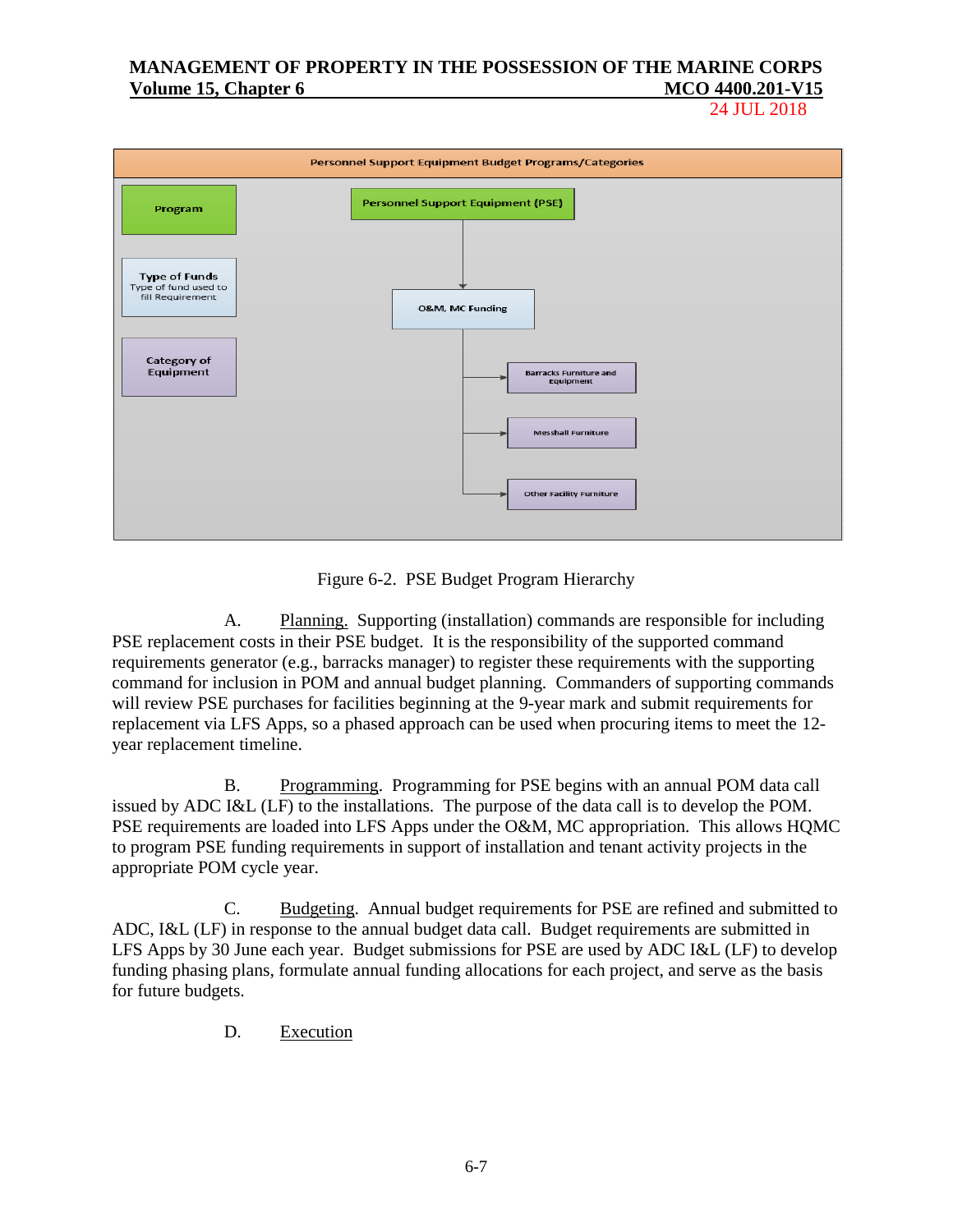24 JUL 2018

1. Allocation. Available O&M, MC funds will be allocated to activities for the replacement of PSE. Procurement action shall be initiated immediately to commit funds for all items funded.

amount allocated.

2. Obligation. Allocated funds must be obligated and shall not exceed the

3. Authorized funds will be obligated after receipt of the authorization document (e.g. NavCompt Form 372).

4. If funding is unavailable through the PSE program, individual items may be purchased by supporting AOs if local O&M funds are available. The replacement cost for all soft items (i.e., bed linen, drapes, bed spreads, etc.) will be carried by the installation using local O&M funds. Replacement items will be maintained and disposed of as necessary to meet operational requirements. In instances where either hard or soft items have surpassed the mandated lifecycle and are still in a usable condition, installations will use their best judgement in determining the balance between quality of life and necessary expense.

060203. Command Support Equipment (CSE). The CSE budget program funds replacement of industrial and non-industrial equipment and systems at existing facilities. Examples include: waste pulping systems, grinders, overhead cranes, generators, carousel systems, conveyor belts, open water spill response equipment, and other warehouse equipment. The hierarchy of CSE budget programs is shown in Figure 6-3.



Figure 6-3. CSE Budget Program Hierarchy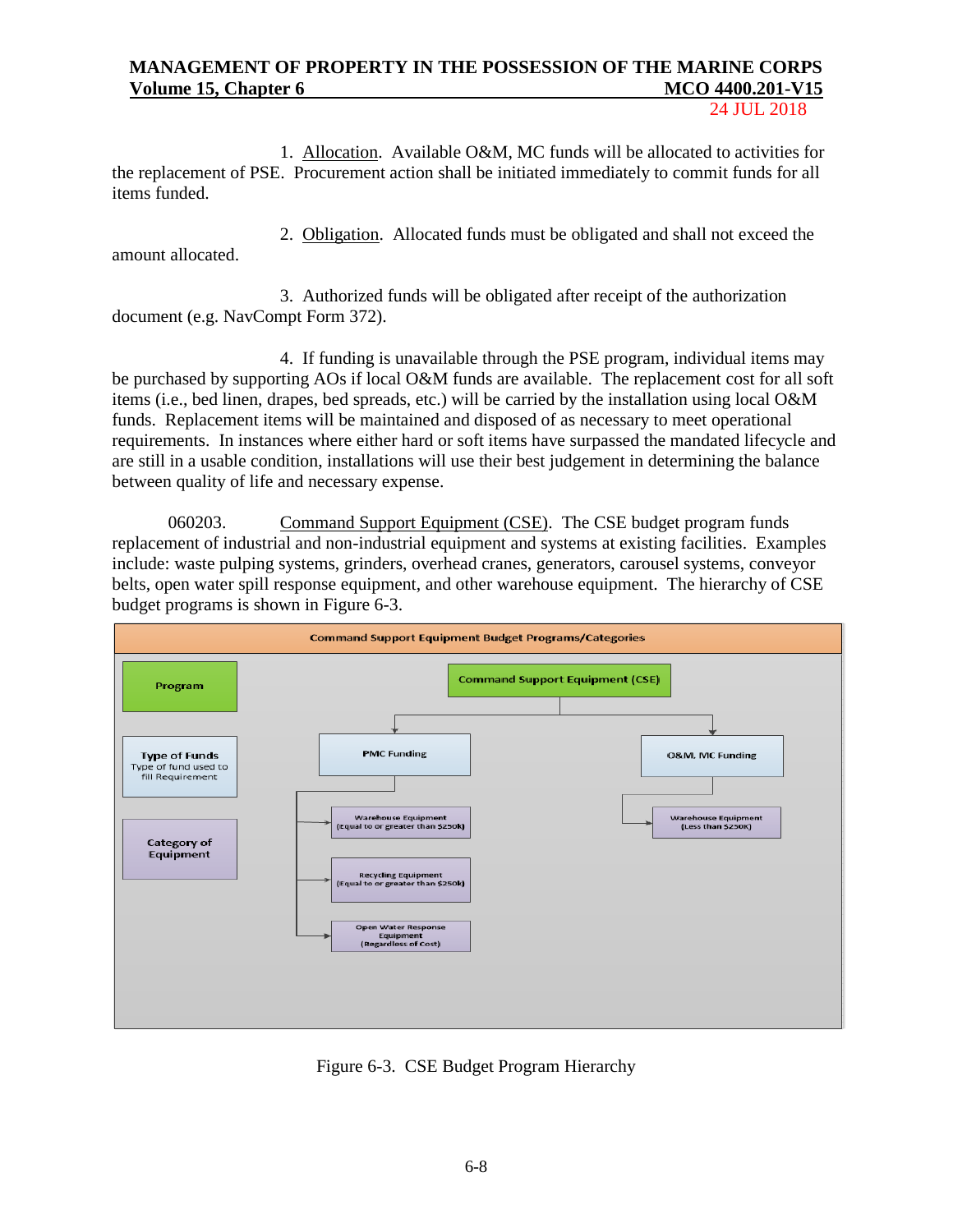24 JUL 2018

A. Planning. To develop the CSE budget plan, commanders of supporting (installation) commands and the operating forces shall develop CSE requirements per the following guidelines:

1. Replacement. Determine if the time for equipment replacement matches the forecasted lifecycle for the item. If yes, POM for replacement costs. If not, see Maintenance Improvement below.

2. Maintenance Improvement. Determine if equipment with recurring maintenance problems should be fixed or replaced with newer technology that is more cost-effective.

3. New Technology. Determine if new technology may be available which will generate labor savings and improve productivity and efficiency.

4. Budget Justification. Seek necessary approval to comply with higher or local level authority. Develop appropriate justification and specifications for each requirement identified and prepare a logistics plan for procurement documentation.

5. Costs. Transportation and installation costs of equipment shall be included in the total item cost. Transportation and installation of CSE shall be funded with the same appropriation used to procure the equipment. Activities shall include installation in the terms of the contract for the supplier (contractor) to accomplish the equipment installation.

6. Economic Analysis. An economic analysis shall be completed for all equipment scheduled for commercial procurement and retained with the activity comptroller as supporting documentation.

7. Determine if the equipment replacement forecasted on the plant account listing should be replaced within the planned budget cycle. If not, update account records to correct the replacement year and condition code.

B. Programming. Programming for CSE begins with an annual POM data call issued by ADC I&L (LF) to the installations. The purpose of the HQMC data call is to develop the POM. CSE requirements are loaded into LFS Apps under the PMC funding appropriation. This allows HQMC to program CSE funding in support of the installation and tenant activity projects during the POM cycle year.

C. Budgeting. Annual budget requirements for CSE are refined and submitted to ADC I&L (LF) in response to the annual budget data call. Budget requirements are submitted in LFS Apps by 30 June each year. Budget submissions for CSE are used by ADC I&L (LF) to develop funding phasing plans, formulate annual funding allocations for each project, and serve as the basis for future budgets.

## D. Execution

1. Allocation. Available PMC funds will be allocated for a specific requirement each year. The allocation of funding is determined by the priority of the need and the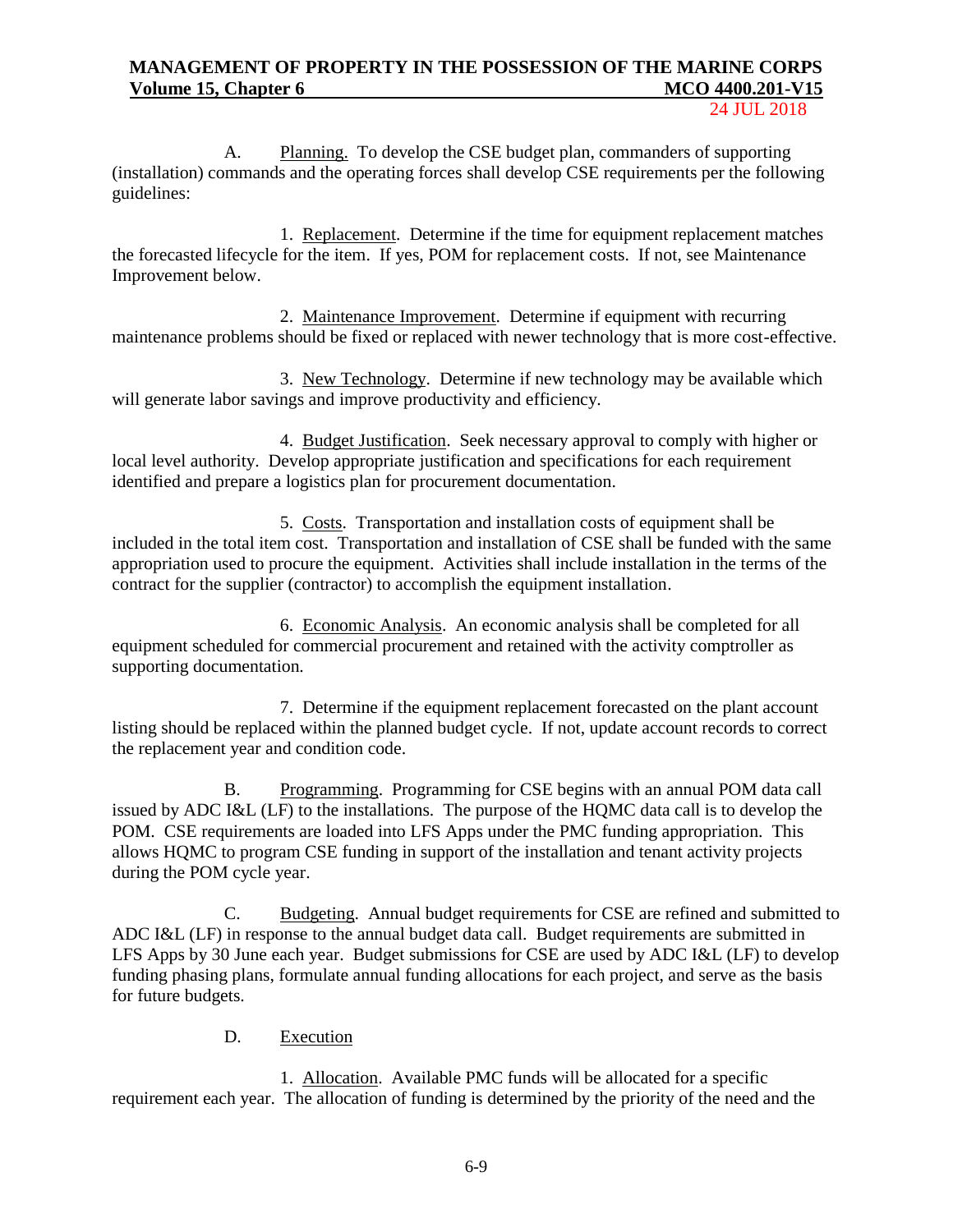24 JUL 2018

availability of funding. Procurement action is initiated at HQMC with the necessary procurement documentation provided by the requesting installation.

2. Obligation. Allocated funds must be obligated and shall not exceed the amount allocated.

3. PMC funds authorized to procure investment items are administered and executed through MARCORSYSCOM and are obligated after receipt of the authorization document (e.g. NavCompt Form 372).

060204. Food Preparation and Serving Equipment (FPSE). FPSE is a centrallymanaged procurement program that provides replacement of food preparation and servicing equipment. Complete guidelines governing the food service program are provided in reference (x).

A. Planning – Food Preparation and Serving Equipment (FPSE) Replacement

Schedule.

1. Supporting installation commands are responsible to include FPSE replacement costs in their FPSE budget. It is the responsibility of the supported command and/or requirements generator, (e.g., food service officer/technician) to register these requirements with the supporting command for inclusion in POM and annual budget planning. In accordance with the Lifecycle Replacement Plan, commanders of supporting commands will review FPSE requirements and submit for replacement from the FPSE-managed program via LFS Apps.

2. Costs. Transportation and installation costs of FPSE shall be included in the total item cost. Transportation and installation of FPSE shall be funded with the same appropriation used to procure the equipment. Activities shall include equipment installation in the terms of the contract for the supplier (contractor) to accomplish. Equipment installation costs for new construction are part of the appropriation used to procure the equipment.

B. Programming. Programming for FPSE begins with an annual POM data call issued by ADC I&L (LF) to the installations. The purpose of the HQMC data call is to develop the POM. FPSE requirements are loaded into LFS Apps under the O&M, MC appropriation. This allows HQMC to program FPSE funding in support of installation and tenant activity projects during the appropriate POM cycle year.

C. Budgeting. Annual budget requirements for FPSE are refined and submitted to ADC I&L (LF) in response to the annual budget data call. Budget requirements are submitted in LFS Apps by 30 June each year. Budget submissions for FPSE are used by ADC I&L (LF) to develop funding phasing plans, formulate annual funding allocations for each project, and serve as the basis for future budgets.

## D. Execution

1. Allocation. Available O&M, MC funds will be allocated to activities for replacement of FPSE. Procurement action shall be initiated immediately to commit funds for all items funded.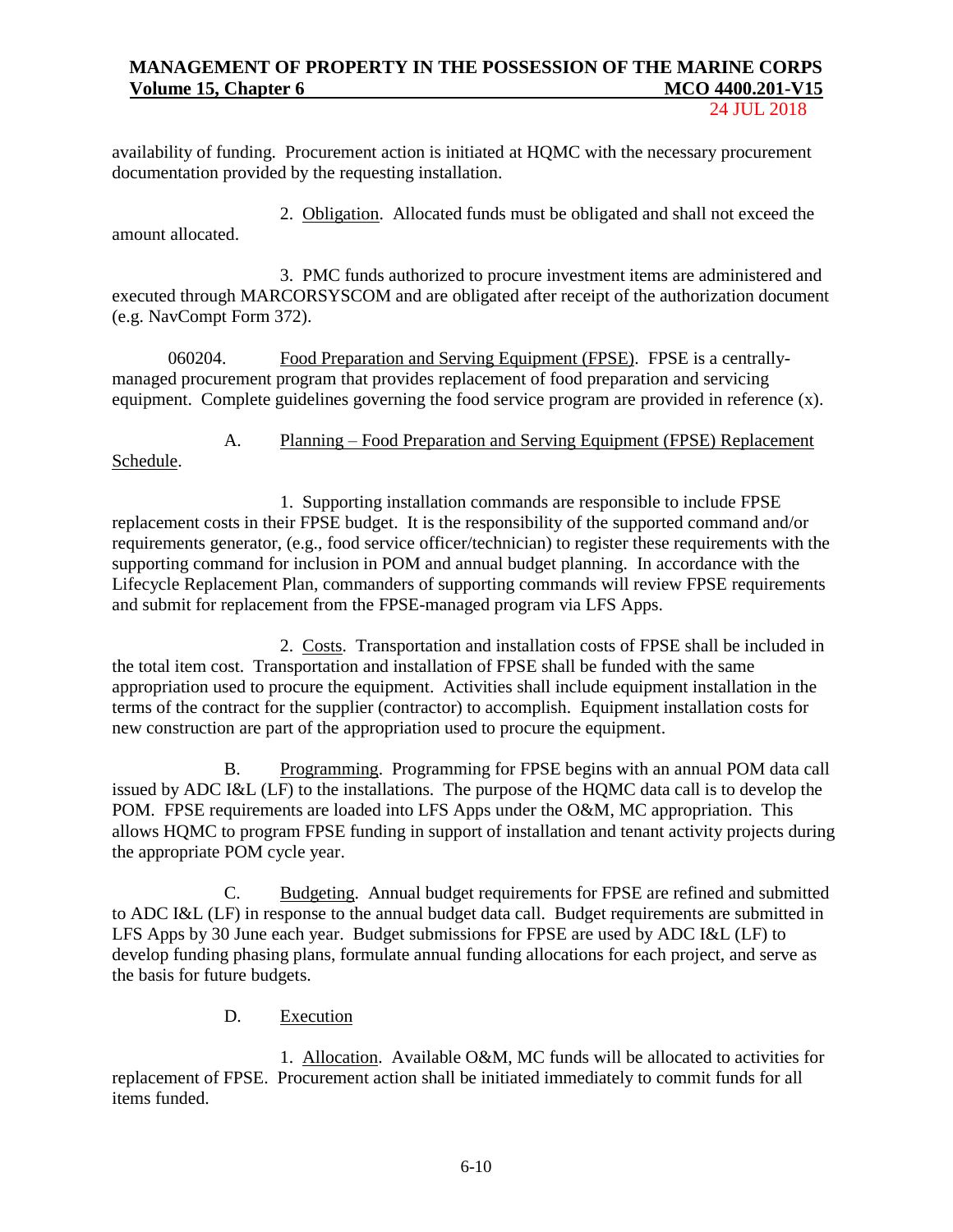24 JUL 2018

amount allocated.

2. Obligation. Allocated Funds must be obligated and should not exceed the

3. Authorized funds will be obligated after receipt of the authorization document (e.g. NavCompt Form 372).

4. If funding is unavailable through the FPSE program, individual items may be purchased by supporting AOs if local O&M funds are available.

060205. Garrison Mobile Equipment. ADC I&L (LF) centrally manages and executes five GME programs to fund replacement of GME assets at Marine Corps installations. These include: (1) commercial cargo vehicles, (2) commercial passenger vehicles, (3) garrison mobile engineering equipment, (4) material handling equipment, and (5) emergency response vehicles. For the installations to execute a deliberate, timely, and prioritized replacement process for GME, ADC I&L (LF) maintains oversight and management responsibility. Complete guidelines governing GME are provided in reference (y). The hierarchy of GME budget programs is shown in Figure 6-4.



Figure 6-4. GME Budget Program Hierarchy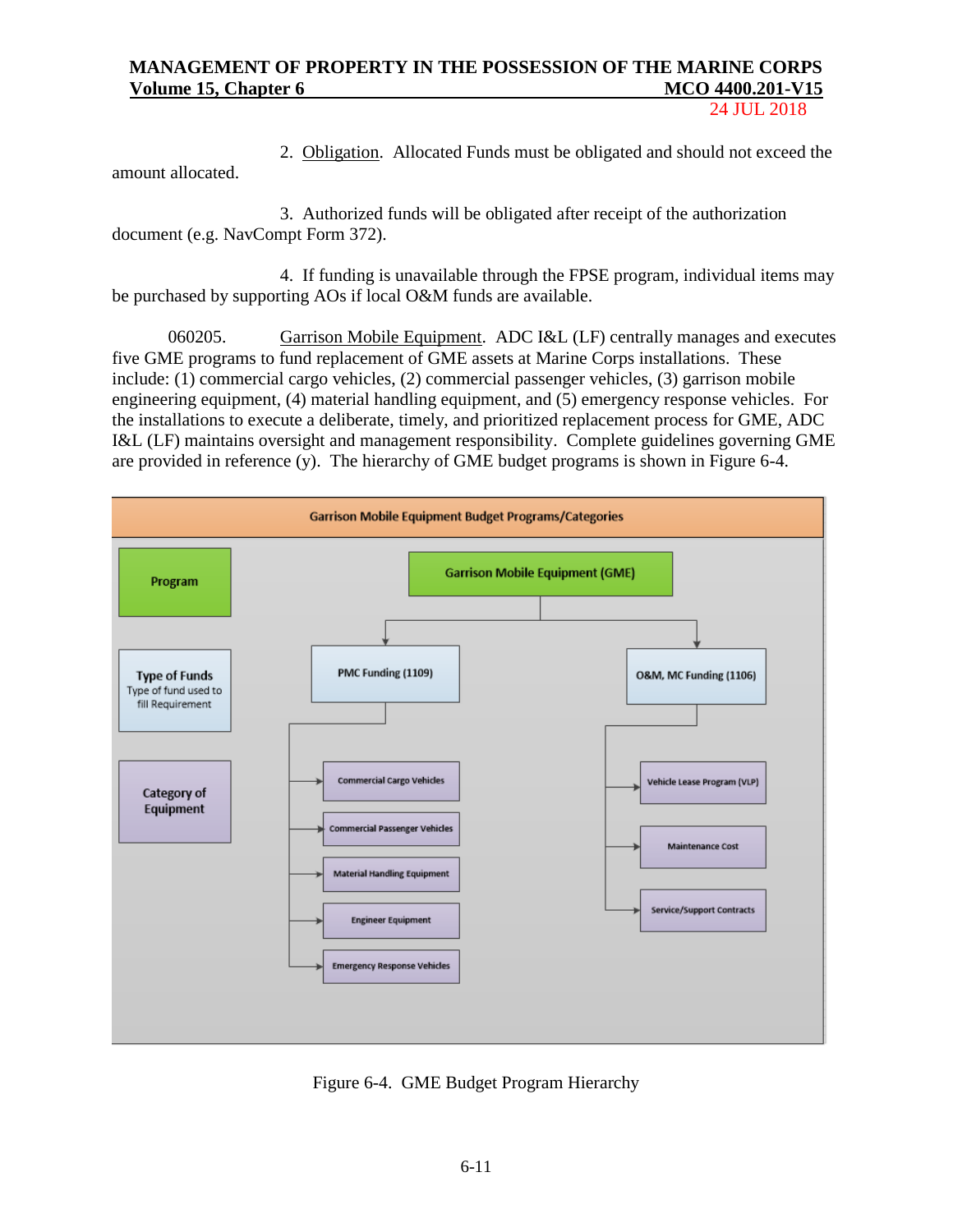24 JUL 2018

A. Planning. To fund the replacement of GME throughout the Marine Corps, ADC I&L (LF) develops a comprehensive plan for fulfilling requirements as required. Requirements determination is the internal process of determining what equipment is needed to fulfill each command's mission. This effort is most effective when commands keep the Fleet Management Information System up to date with all maintenance costs and service life and equipment utilization data; and perform a transparent and deliberate prioritization process to address their requirements.

B. Programming. Programming for GME begins with the identification of requirements by running the replacement utility within the Fleet Management Information System. This allows ADC I&L (LF) to program PMC funding to replace equipment that has exceeded its service life. A POM data call is issued annually to the Marine Corps installations to assist with developing POM submissions.

C. Budgeting. This phase of the PPBE process runs concurrently with the programming phase. In this phase, GME requirements undergo a final review before being presented as part of annual budget submissions.

D. Execution. ADC I&L (LF) will coordinate with GSA, NAVFAC Far East, and DLA to execute funds in a timely manner. PMC funds authorized to procure centrally-managed equipment are administered and executed through MARCORSYSCOM. Procurement action for GME requirements is initiated by ADC I&L (LF) using the finalized priority list. The following must occur to properly execute PMC funding allocations.

1. A Replacement Report is released by ADC I&L (LFS). In response, Fleet Managers prioritize the Requirements List based on their approved allowance to best support the installation's mission. Pending LFS review, Fleet Managers provide additional information as required for validation. Once the validated PPL is approved by LFS, the approved list is returned to each Fleet Manager.

2. GME procurement is centrally managed and initiated by LFS and contracted through various contracting agencies (e.g., DLA Troop Support, GSA, and NAVFAC Far East). LFS procures GME assets based on a prioritized listing of assets in the approved PPL.

3. When centrally procuring GME assets based on the approved PPL for each organization, LFS creates a PR in PR Builder confirming specifications with the receiving Fleet Manager. If acceptable, LFS submits the request in PR Builder where funds availability is verified in SABRS. If the PR is approved and signed by MARCORSYSCOM, funds are committed in SABRS and LFS notifies the selected contracting agency of the approved PR. The contracting agency then conducts the procurement.

## 0603 SPECIAL CONSIDERATIONS FOR BUDGETING

060301. Maintenance. Maintenance applies to all CSE and PSE assets regardless of dollar value. Maintenance and repair of GP and GME should be limited to those actions only necessary to keep property in such condition to be safely used (to include cyber compliance) for its intended purpose and to protect the government's investment. Maintenance funding requirements for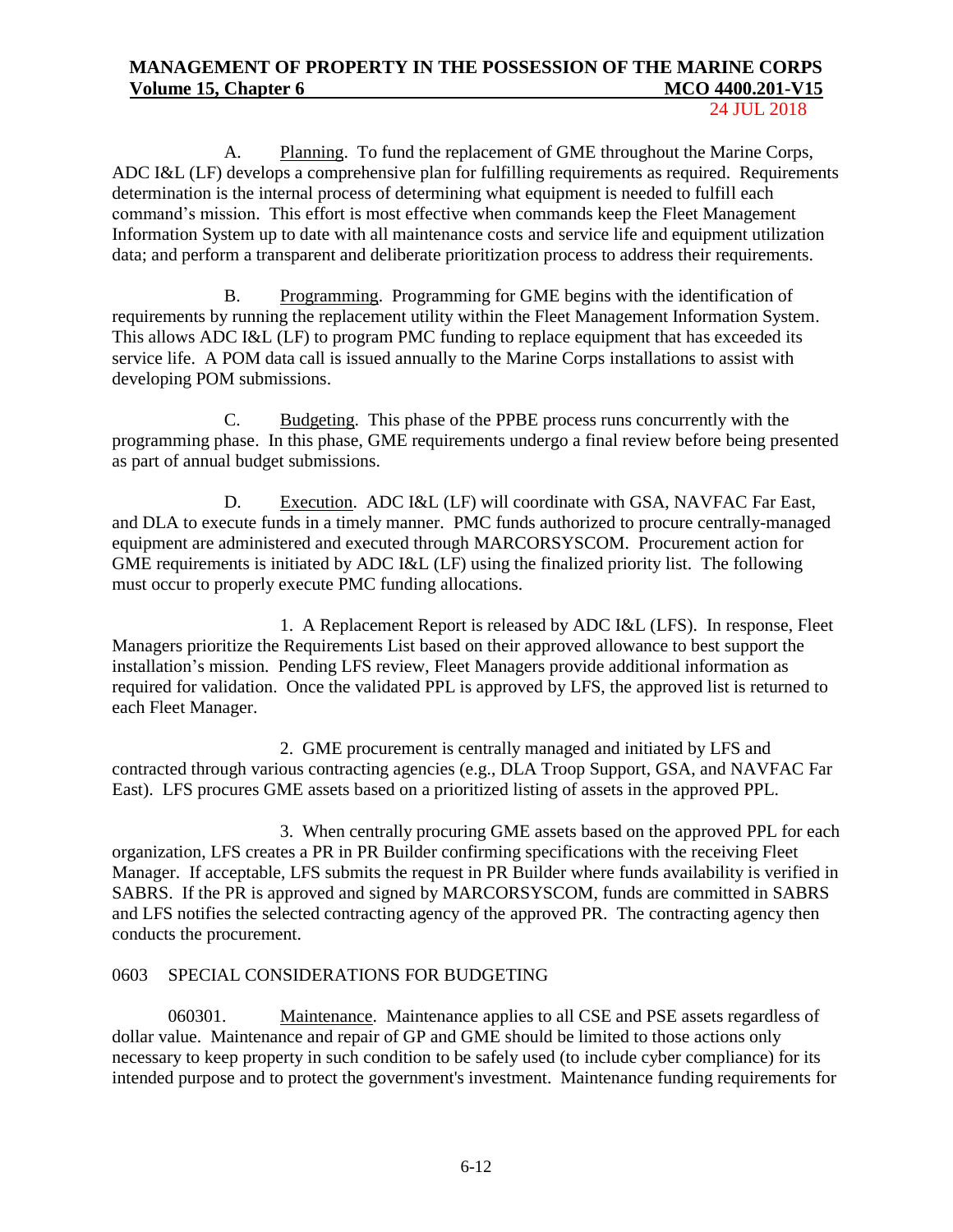24 JUL 2018

GP and GME is typically the responsibility of the owner. When the supporting unit is responsible for maintenance, they will include these costs in their MCICOM O&M budget requirement.

060302. Warranties. Per the Federal Acquisition Regulation (FAR) Subpart 46.7, the inclusion of a warranty in a contract is not mandatory. The contracting officer will consider factors such as the nature of the supplies/services, the cost of the warranty/technical support services, and the enforceability of the warranty in deciding whether to include a warranty in an acquisition for GP and GME. Unless one of the exceptions in DFARS 246.704 applies (i.e., the acquisition is for commercial items), the contracting officer will obtain approval from the Chief of the Contracting Office prior to including a warranty in an acquisition. In acquisitions for commercial items when FAR Part 12 is used, contracting officers will include FAR 52.212-4, which includes the government's rights after contract award, such as the implied warranty of merchantability and the implied warranty of fitness for a particular purpose. Additionally, contracting officers are normally required to take advantage of express warranties provided to the general public in customary commercial practice.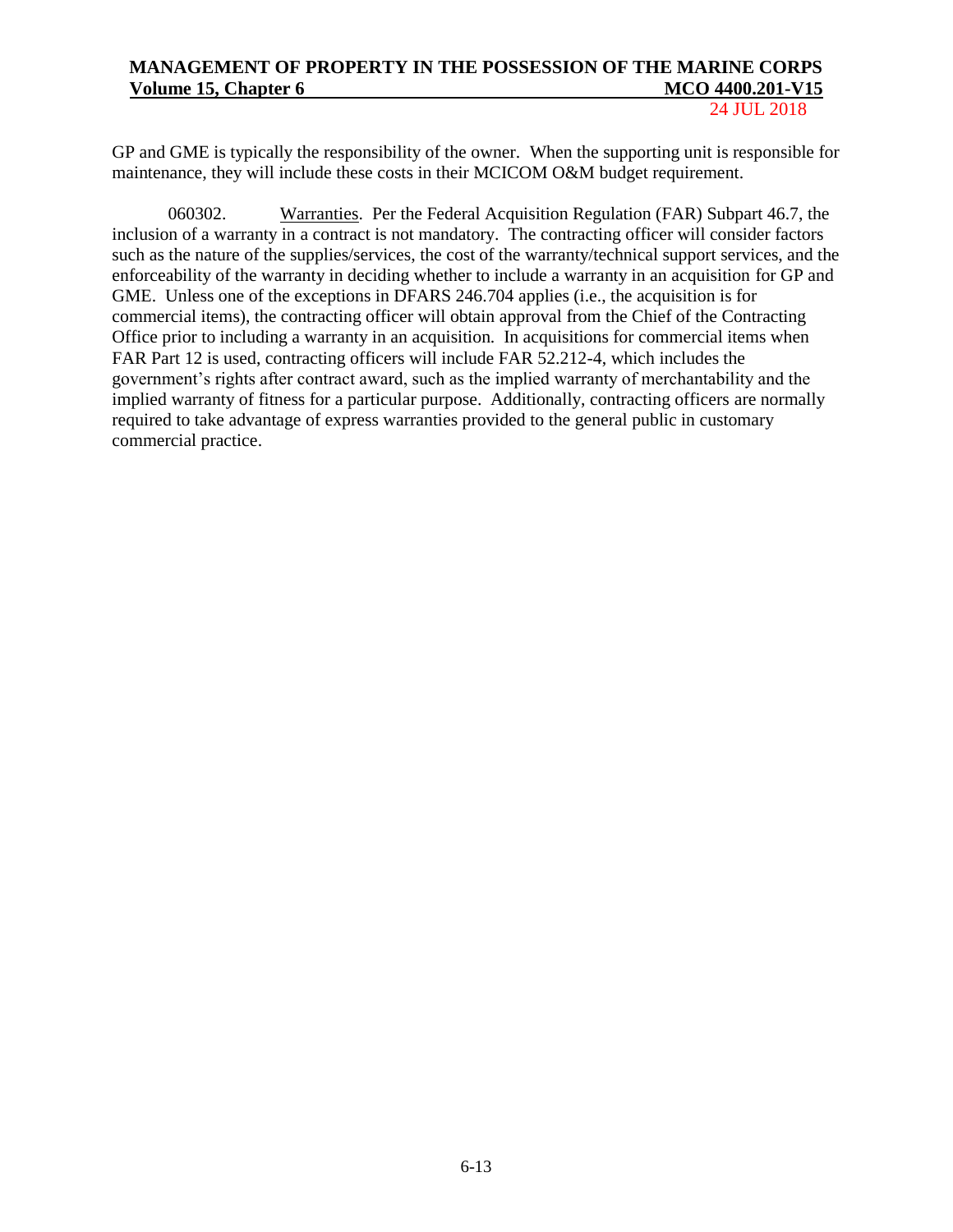24 JUL 2018

## **APPENDIX A**

## **ALTERNATIVE VALUATION METHODS (AVM)**

### **SUMMARY OF CHANGES**

Hyperlinks are denoted by *bold, italic, blue and underlined font***.**

The original publication date of this Marine Corps Order (MCO) Volume (right header) will not change unless/until a full revision of the MCO has been conducted.

All Volume changes denoted in blue font will reset to black font upon a full revision of this Volume.

| <b>CHAPTER</b> | <b>PAGE</b>      | <b>SUMMARY OF</b>          | <b>DATE OF</b> |
|----------------|------------------|----------------------------|----------------|
| <b>VERSION</b> | <b>PARAGRAPH</b> | <b>SUBSTANTIVE CHANGES</b> | <b>CHANGE</b>  |
|                |                  |                            |                |
|                |                  |                            |                |
|                |                  |                            |                |
|                |                  |                            |                |
|                |                  |                            |                |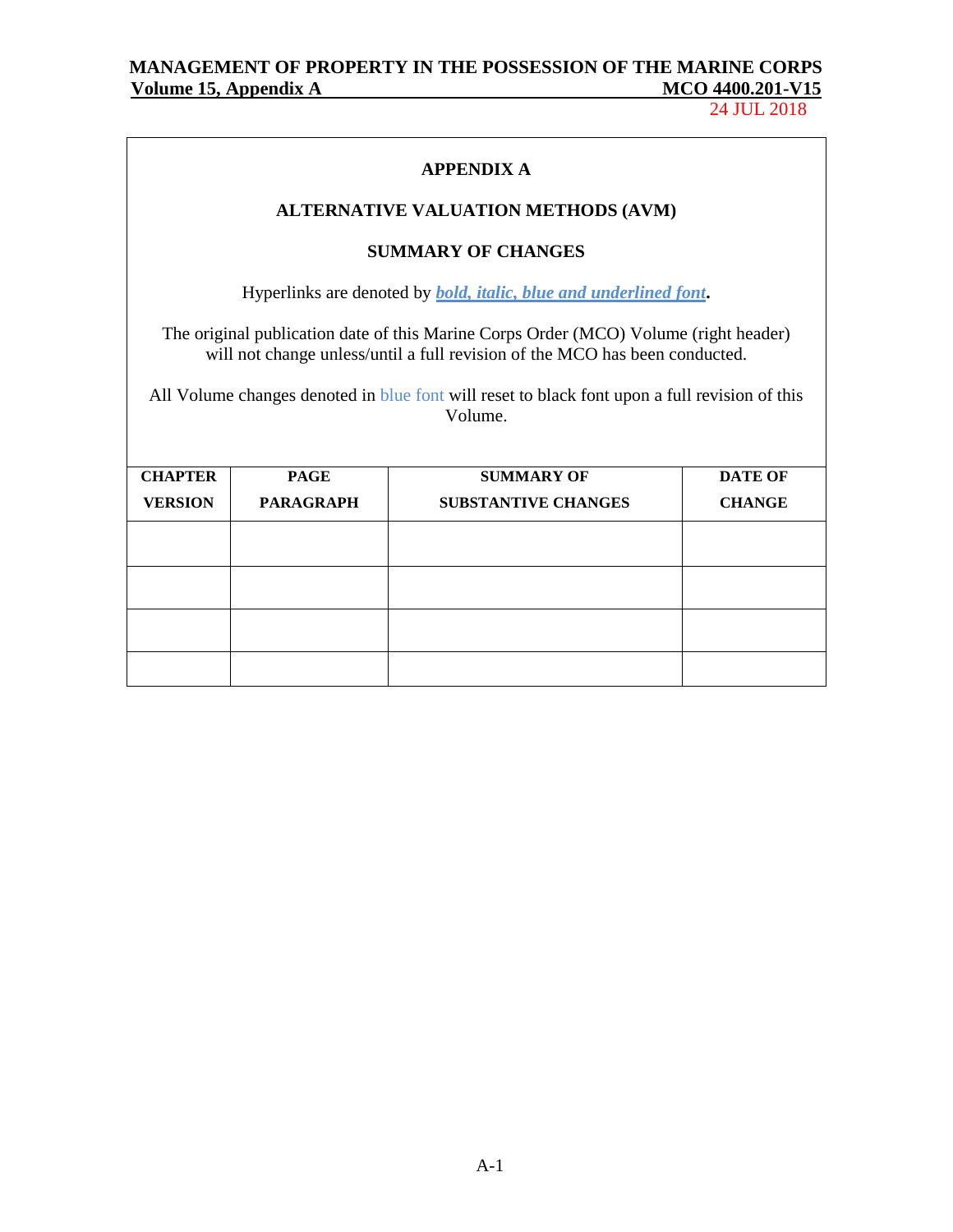24 JUL 2018

### **APPENDIX A**

### **ALTERNATIVE VALUATION METHODS (AVM)**

### GENERAL

Alternate Valuation Methods (AVM). If KSDs cannot be located for a capital asset, alternative methods must be used to determine the total cost, placed in-service date, and useful life.

A. Total Cost. This can be estimated using five different methods listed below in order of Marine Corps preference. See Table A-1.

B. Placed In-Service Date. This can be estimated using six different methods listed below in order of Marine Corps preference. See Table A-2.

C. Useful Life. The useful life, also known as the recovery period, is detailed in reference (g) based upon asset description. See Table 4-2 in this Volume for depreciation periods of common assets.

Notes for the AVM tables below: The Consumer Price Index Inflation Calculator found at [http://www.bls.gov/data/inflation\\_calculator.htm](http://www.bls.gov/data/inflation_calculator.htm) uses the average consumer price index for a given calendar year. This data represents changes in prices of all goods and services purchased for consumption by urban households. This index value has been calculated every year since 1913. For the current year, the latest monthly index value is used.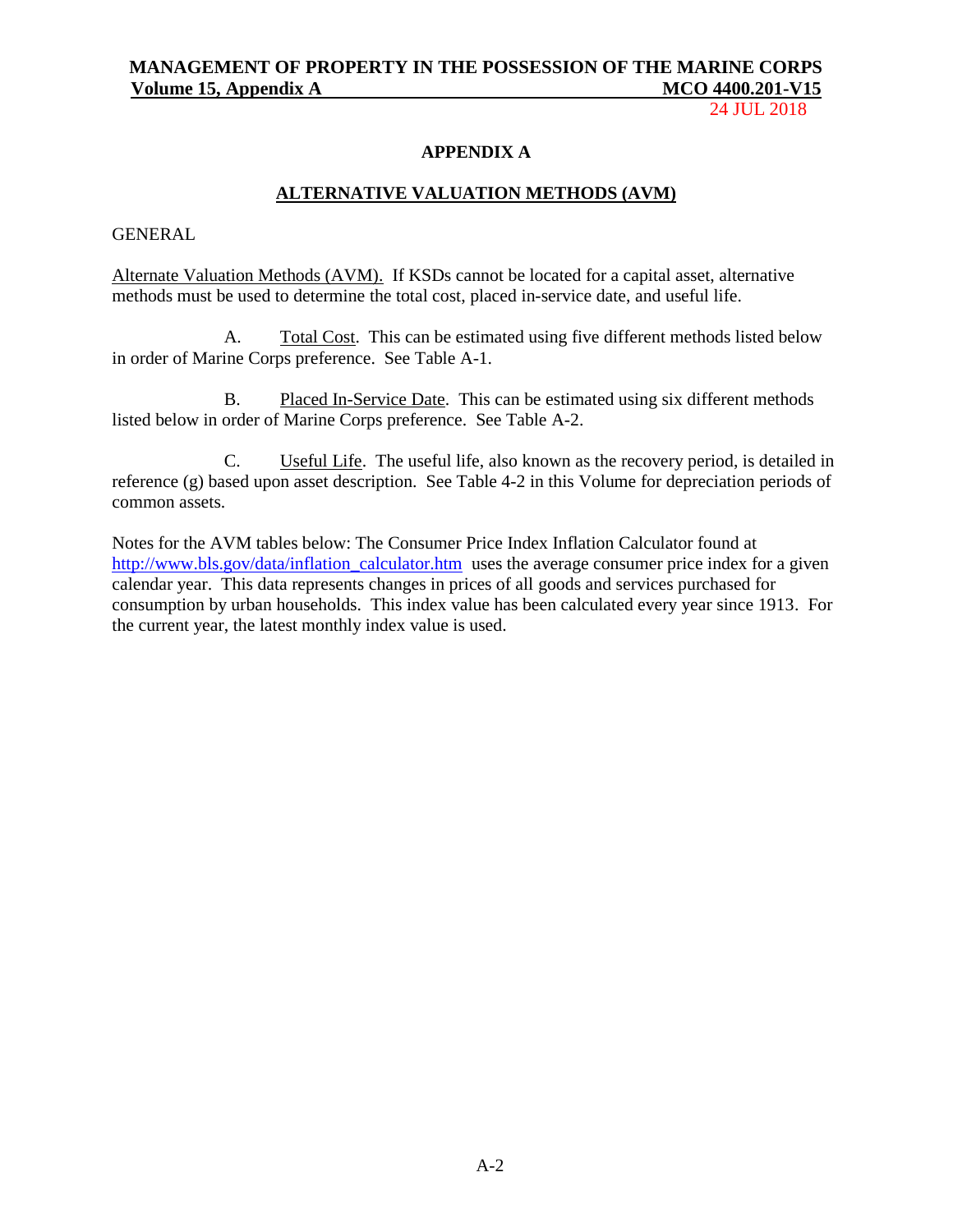# MANAGEMENT OF PROPERTY IN THE POSSESSION OF THE MARINE CORPS<br>Volume 15, Appendix A MCO 4400.201-V15 **Volume 15, Appendix A**

24 JUL 2018

| <b>GP and GME Costs</b><br><b>Available Alternative Methodologies</b> |                                                                                                                                                                                                                                                                                                                                                                                                                                                                                                                                  |  |  |
|-----------------------------------------------------------------------|----------------------------------------------------------------------------------------------------------------------------------------------------------------------------------------------------------------------------------------------------------------------------------------------------------------------------------------------------------------------------------------------------------------------------------------------------------------------------------------------------------------------------------|--|--|
| <b>Comparable Asset</b>                                               | Comparable assets are generally defined as items in the<br>same class used for the same function, of similar form and<br>fit, of the same relative size, and are expected to provide<br>virtually the same operational utility. Personnel may use<br>the comparable asset historical cost as a reasonable<br>estimate of historical cost for the asset in question.                                                                                                                                                              |  |  |
| <b>Published Price List</b>                                           | Published price list from the Original Equipment<br>Manufacturer (OEM) or a vendor involved in the<br>manufacture of the same or a similar item. FEDLOG may<br>be an acceptable alternate valuation method.                                                                                                                                                                                                                                                                                                                      |  |  |
| <b>Price Certification</b>                                            | Actual price certification from the OEM or a vendor<br>involved in the manufacture of the same or similar item.<br>Obtain a letter with the vendor's letterhead, or an<br>electronic email from the vendor that identifies the<br>vendor's name within the email address, stating a<br>reasonable amount of asset specific information<br>demonstrating the asset in question and the asset quoted<br>by the vendor are similar enough for comparative<br>purposes, and what the vendor would currently charge for<br>the asset. |  |  |
| <b>Budgetary Estimates</b>                                            | The goal of the budgetary estimate valuation<br>methodology is to use third-party (e.g., Congressional)<br>and internal documentation to determine programmatic<br>(e.g. LVSR, MRAP, etc.) funding levels to be expended<br>by the component in any given year.                                                                                                                                                                                                                                                                  |  |  |
| <b>Appraisal</b>                                                      | An appraisal specialist may be contracted to issue a<br>written appraisal report or memo for government review<br>and acceptance with a valuation for each asset appraised.                                                                                                                                                                                                                                                                                                                                                      |  |  |

Table A-1. Alternative Methods for Determining Total Cost.

Total Cost can be determined using the five different methods listed above in order of Marine Corps preference.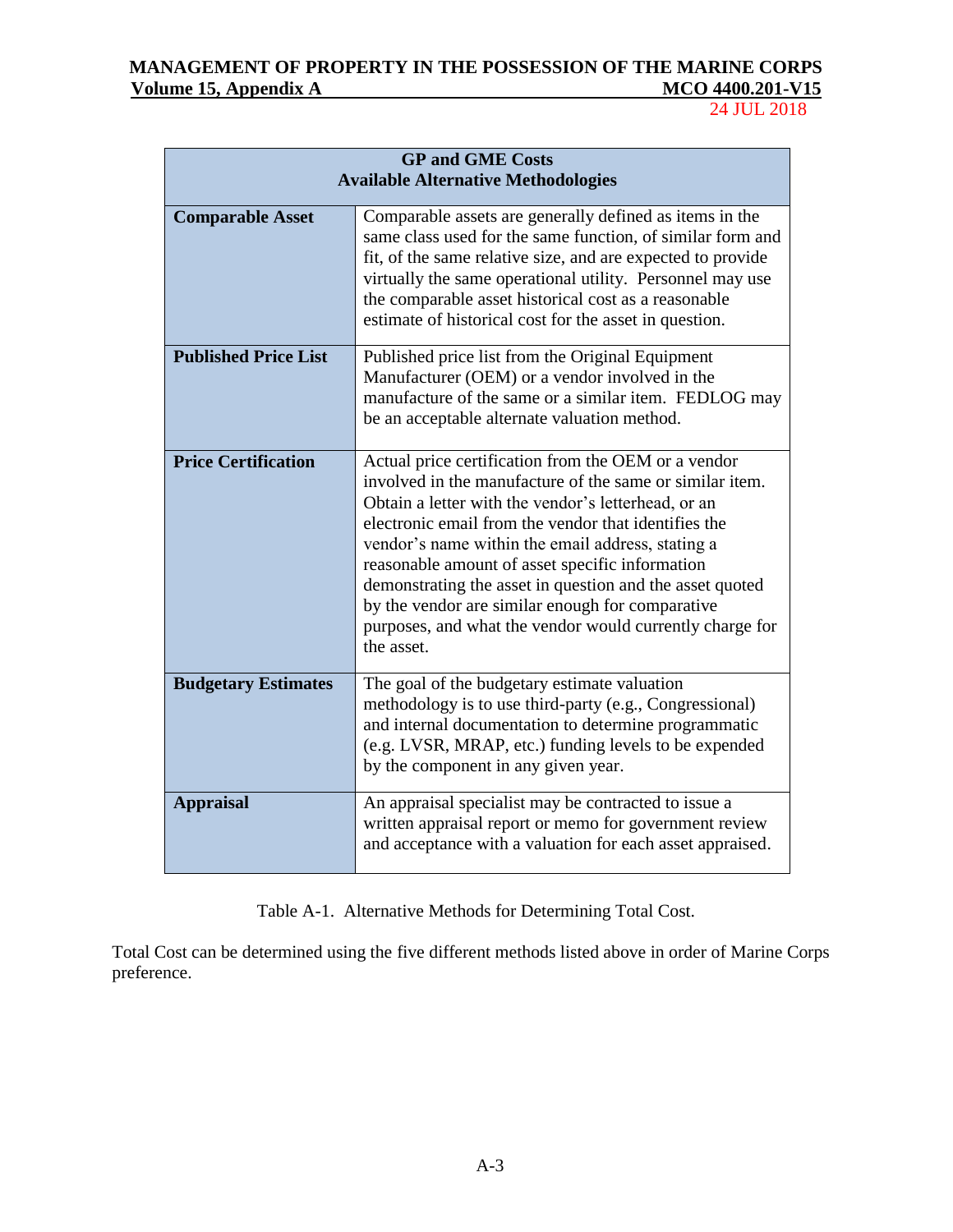# MANAGEMENT OF PROPERTY IN THE POSSESSION OF THE MARINE CORPS<br>Volume 15, Appendix A MCO 4400.201-V15 **<u>Volume 15, Appendix A</u>**

24 JUL 2018

| <b>Placed in Service Date</b>                                       |                                                                                                                                                                                                                                                                                                                                                                                                                                                                                            |  |  |
|---------------------------------------------------------------------|--------------------------------------------------------------------------------------------------------------------------------------------------------------------------------------------------------------------------------------------------------------------------------------------------------------------------------------------------------------------------------------------------------------------------------------------------------------------------------------------|--|--|
|                                                                     | <b>Available Alternative Methodologies</b>                                                                                                                                                                                                                                                                                                                                                                                                                                                 |  |  |
| <b>VIN Analysis</b>                                                 | Vehicle Identification Numbers (VINs)<br>consist of seventeen characters (after 1980),<br>uninterrupted by slashes, hyphens, or spaces.<br>The first three characters are the world<br>manufacturer identifier. Characters four<br>through nine are the vehicle descriptor<br>section. Character ten indicates the model<br>year or year of manufacture.                                                                                                                                   |  |  |
| <b>Midpoint of Model Year</b>                                       | Provided by the manufacturer on asset<br>identification plates/tags.                                                                                                                                                                                                                                                                                                                                                                                                                       |  |  |
| <b>Midpoint Placed in Service</b><br><b>Date of Adjacent Assets</b> | For assets acquired on the same contracting<br>document, if receiving reports (e.g., DD-250)<br>are available for some of the assets, the<br>placed in service date may be determined by<br>the midpoint between the placed in service<br>date of the asset with the preceding<br>serial/model number for which a receiving<br>report is available, and the placed in-service<br>date of the asset with the following<br>serial/model number for which a receiving<br>report is available. |  |  |
| <b>Midpoint of Final Year of</b><br><b>Funding</b>                  | Midpoint of the final year the project<br>allocated funding to acquire or perform an<br>improvement on an asset.                                                                                                                                                                                                                                                                                                                                                                           |  |  |
| <b>Contract Deliver and Order</b><br><b>Date</b>                    | The placed in-service date used will be the<br>"Deliver to Free on Board" point (by date)<br>indicated in the contract, purchase order,<br>Military Interdepartmental Purchase Request<br>(MIPR), or procurement request. If a<br>delivery date is not listed, the date used can<br>be the order date of the acquisition document.<br>For assets ordered through Military Standard<br>Requisitioning and Issue Procedures, the<br>FEDLOG data sheet may be used.                           |  |  |
| <b>Midpoint of Years an Asset</b><br>was Manufactured               | The midpoint of the year(s) the asset was<br>manufactured; certified by the OEM.                                                                                                                                                                                                                                                                                                                                                                                                           |  |  |

Table A-2. Methods for Determining Placed in Service Date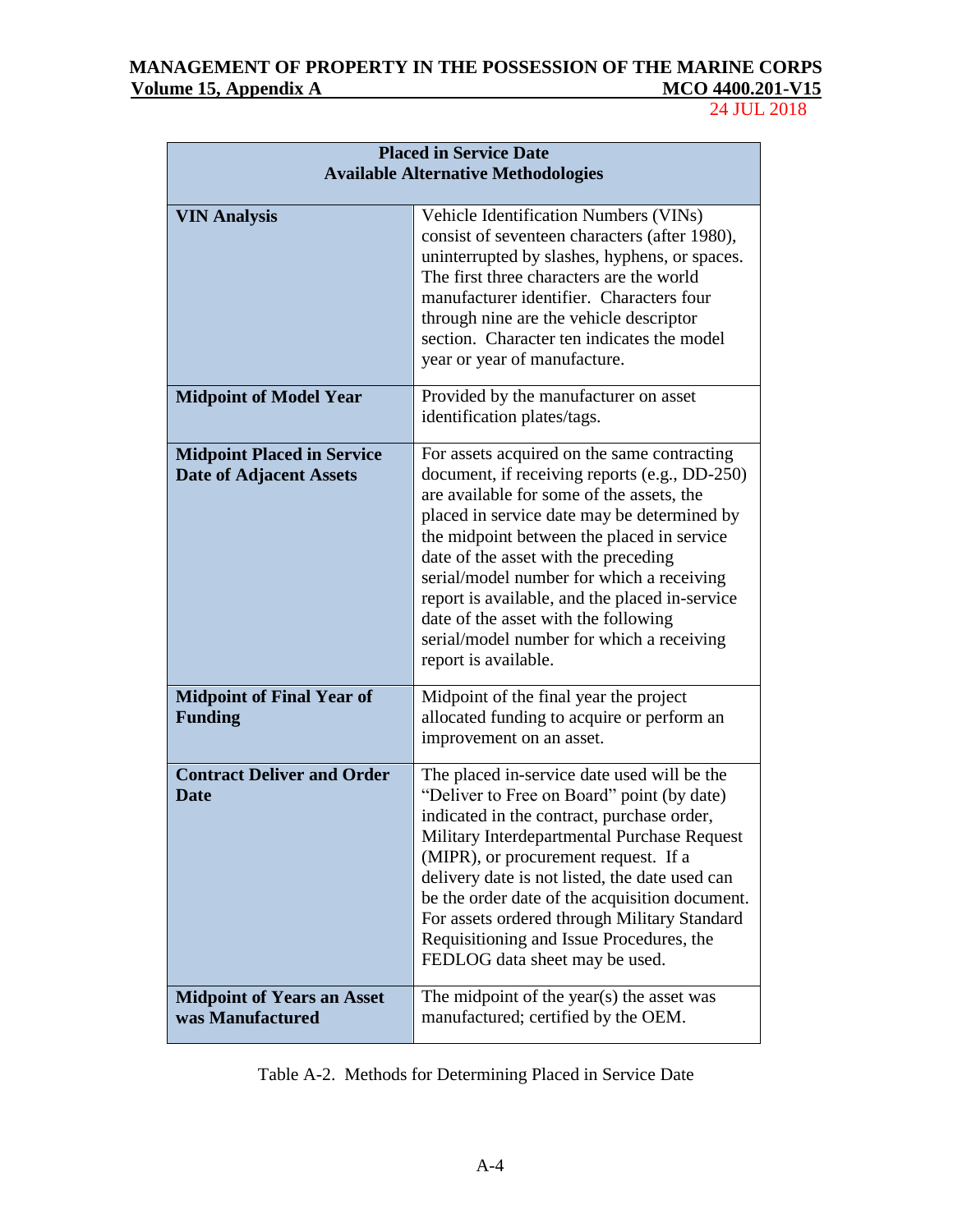24 JUL 2018

## **FAIR MARKET VALUE (FMV) WORKSHEET – From Ref (a)**

### **SIMILAR ASSETS/ESTIMATED FAIR MARKET VALUE (FMV) WORKSHEET**

**Purpose:** To document the estimated recorded cost and date for personal property (garrison property) items lacking proper substantiating documentation. Required for unsupported personal property recorded in the personal property system. This worksheet, when properly completed, serves as a substitute for original acquisition documentation and should be used when all attempts to locate actual documentation have been exhausted.

## **A. Personal Property General Information**

| Nomenclature/Location:                                                                          |                                |                                                             |                                                                                                                      |                                                             |  |
|-------------------------------------------------------------------------------------------------|--------------------------------|-------------------------------------------------------------|----------------------------------------------------------------------------------------------------------------------|-------------------------------------------------------------|--|
|                                                                                                 |                                |                                                             |                                                                                                                      |                                                             |  |
|                                                                                                 |                                |                                                             |                                                                                                                      |                                                             |  |
|                                                                                                 |                                |                                                             |                                                                                                                      |                                                             |  |
|                                                                                                 |                                |                                                             |                                                                                                                      |                                                             |  |
| Method of Acquisition:                                                                          |                                |                                                             |                                                                                                                      |                                                             |  |
| Purchase __________ Requisition __________ Transfer _________ Donated __________ Found ________ |                                |                                                             |                                                                                                                      |                                                             |  |
| B.<br><b>Similar Asset Comparison</b>                                                           |                                |                                                             |                                                                                                                      |                                                             |  |
|                                                                                                 | <b>Personal Property Asset</b> |                                                             |                                                                                                                      | <b>Similar Asset</b>                                        |  |
| Nomenclature:                                                                                   |                                |                                                             | <u> Alexandria de la contrada de la contrada de la contrada de la contrada de la contrada de la contrada de la c</u> |                                                             |  |
| NSN:                                                                                            |                                |                                                             |                                                                                                                      | <u> 1989 - Andrea Stadt Britain, amerikansk politiker (</u> |  |
| Serial Number:                                                                                  |                                |                                                             |                                                                                                                      |                                                             |  |
| Model:                                                                                          |                                |                                                             |                                                                                                                      |                                                             |  |
| Model Year:                                                                                     |                                |                                                             |                                                                                                                      |                                                             |  |
|                                                                                                 |                                |                                                             |                                                                                                                      |                                                             |  |
| <b>Recorded Cost:</b>                                                                           |                                | <u> 2000 - Andrea Andrews, amerikansk politik (d. 1878)</u> |                                                                                                                      |                                                             |  |
|                                                                                                 |                                |                                                             |                                                                                                                      |                                                             |  |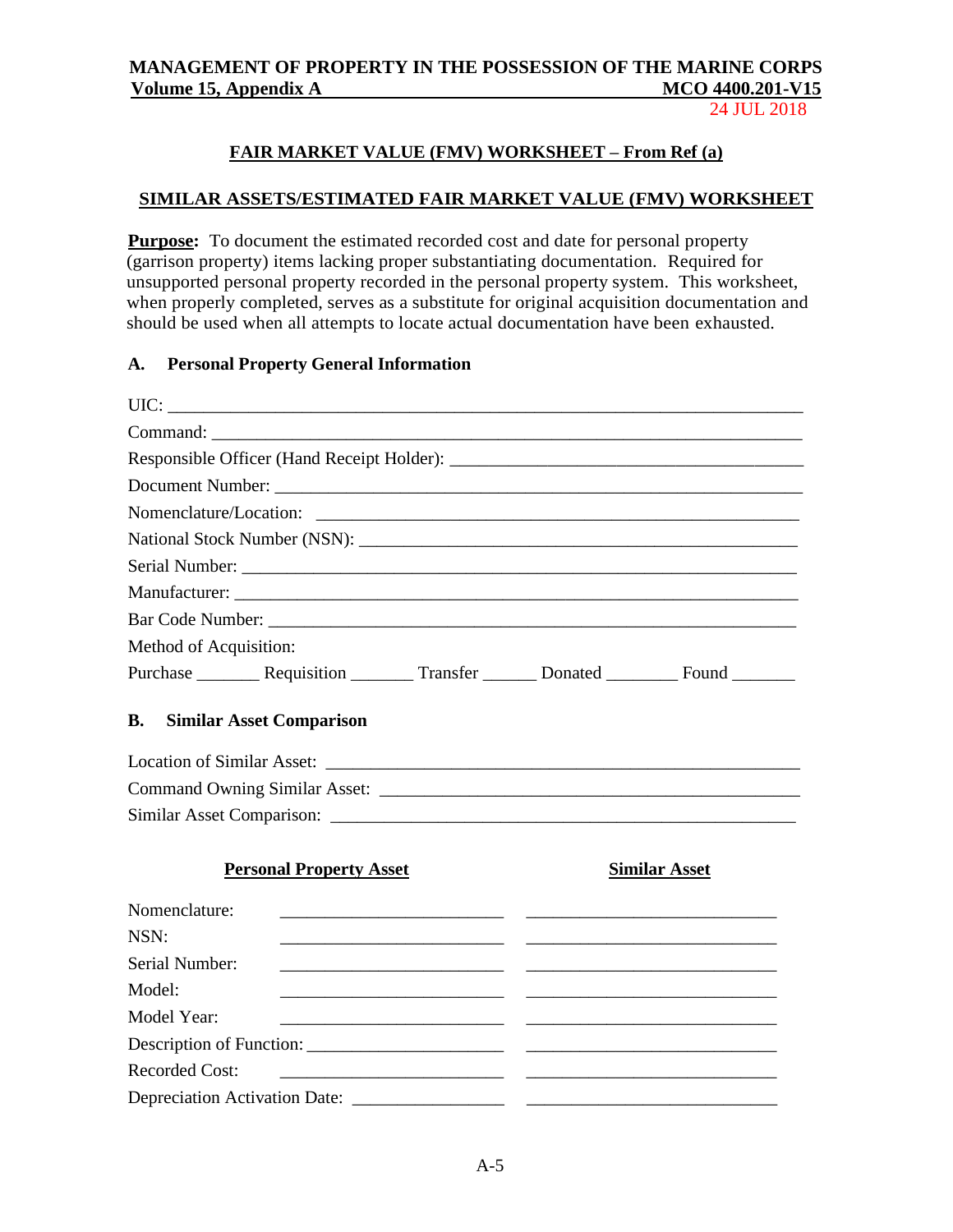24 JUL 2018

## **C. Determined Recorded Cost**

1. If the assets are similar, obtain copies of the acquisition documentation for the similar asset and attach to this worksheet. Record the following information below:

| <b>Acquisition Cost:</b> |  |
|--------------------------|--|
| Other Costs:             |  |
| Total:                   |  |

2. If a similar asset cannot be located, estimate the FMV for the personal property as of the date acquired. Use one or more of the following sources in determining the FMV:

| <b>Source</b>                                                             | Company       | Contract# | <b>Acq Cost</b> | Date |
|---------------------------------------------------------------------------|---------------|-----------|-----------------|------|
| FLIS/FEDLOG Price:                                                        | <b>FEDLOG</b> | N/A       |                 |      |
| <b>GSA Schedule Price:</b>                                                |               |           |                 |      |
| Vendor Quote:                                                             |               |           |                 |      |
| 3. Record the information below:<br><b>Estimated FMV:</b><br>Other Costs: |               |           |                 |      |
| Total:                                                                    |               |           |                 |      |
| D. Recovery Period                                                        |               |           |                 |      |

### **E. Determined Depreciation Activation Date**

1. If the assets are similar, obtain copies of the acquisition documents for the similar asset. Record the information in number 2 below.

2. If substantiating acquisition documentation is not available, obtain the depreciation activation date in the following order:

|                                                 | Document # | Date |
|-------------------------------------------------|------------|------|
| Source:                                         |            |      |
| Transfer Date on DD 1149:                       |            |      |
| <b>Shipping Date:</b>                           |            |      |
| <b>Inspection Date:</b>                         |            |      |
| Date Found:                                     |            |      |
| <b>Determined Depreciation Activation Date:</b> |            |      |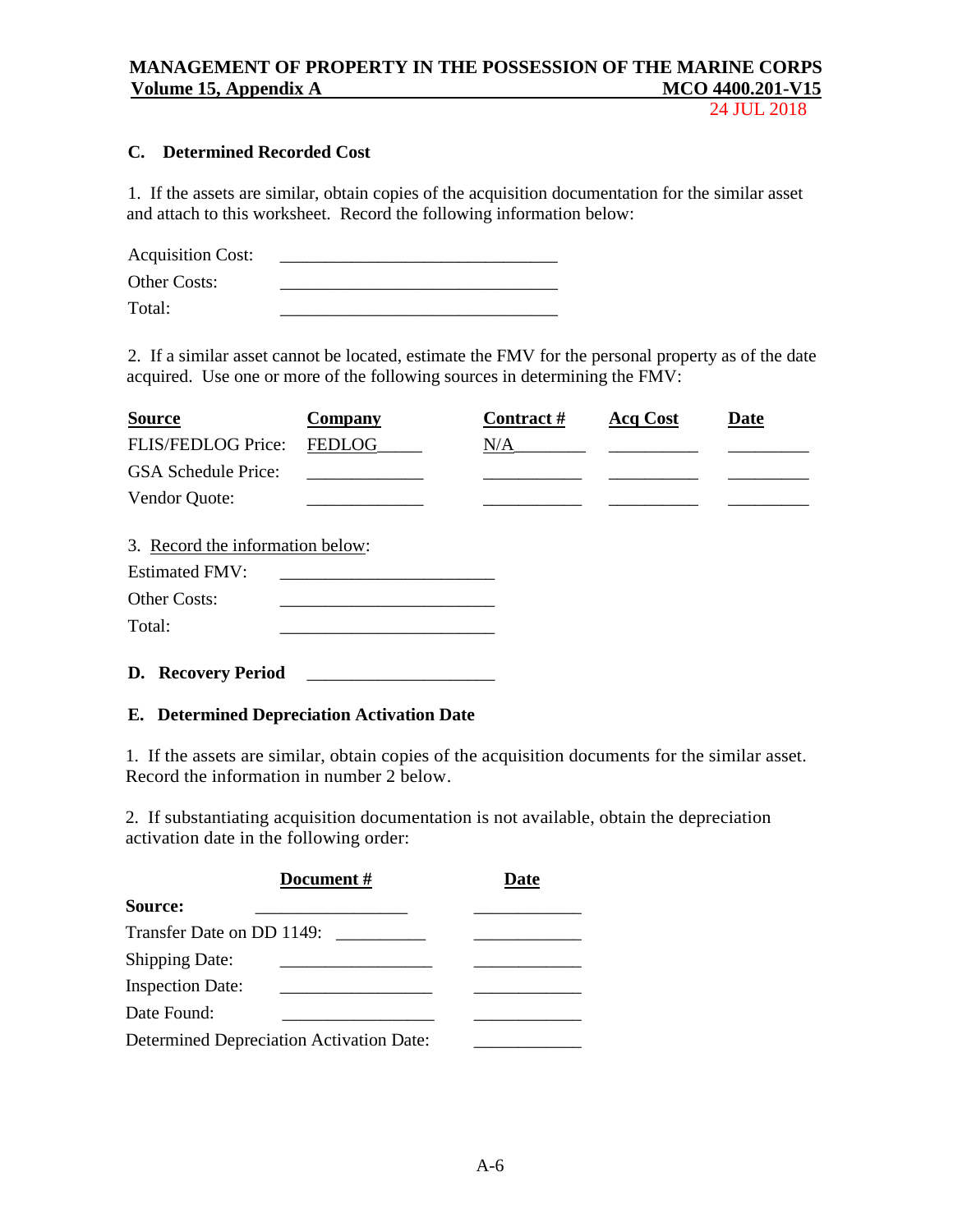24 JUL 2018

### **F. Documentation Requirements**

File this document as the original acquisition documentation in accordance with DON Personal Property Policies and Procedures Manual. The following documentation should be included if available:

1. Similar Asset: Procurement documentation, invoice, and receiving report.

2. Comparable Value Research: Printout of FEDLOG entry or copy of relevant GSA Schedule or copy of vendor quote.

- 3. Depreciation Activation Date: DD 1149
- 4. Inspection Certification
- 5. Copy of physical inventory (during which the personal property was found).

### **Certification:**

I certify that the personal property information recorded above is accurate to the best of my knowledge.

\_\_\_\_\_\_\_\_\_\_\_\_\_\_\_\_\_\_\_\_\_\_\_ \_\_\_\_\_\_\_\_\_\_\_\_\_\_\_ \_\_\_\_\_\_\_\_\_\_\_\_\_\_\_\_\_\_\_ \_\_\_\_\_\_\_\_\_\_

Name Activity Signature Date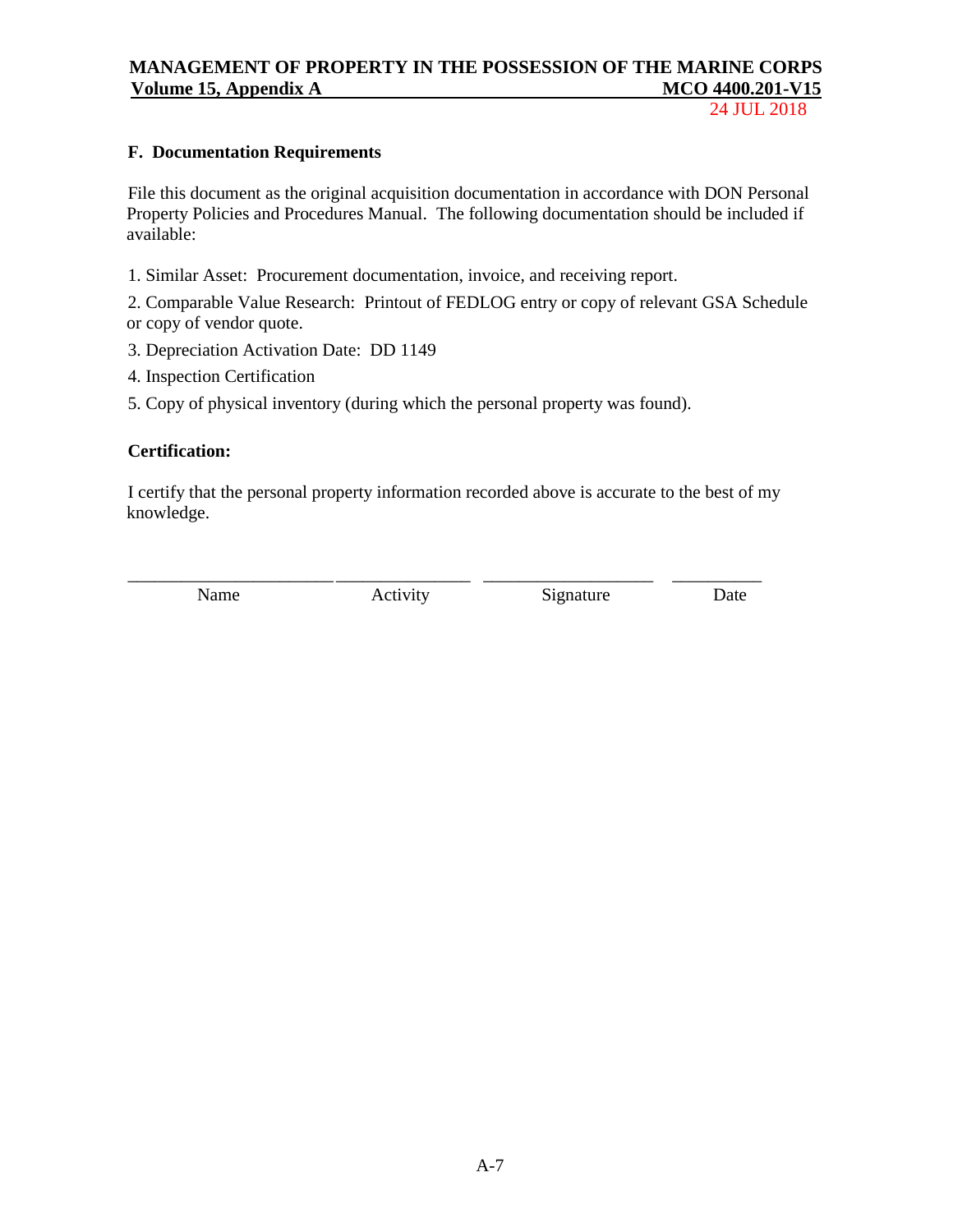24 JUL 2018

### **DIRECTIONS FOR APPENDIX A (SIMILAR ASSETS/ESTIMATED FMVWORKSHEET)**

**Purpose**: To estimate the acquisition cost and date of a personal property item when the original documentation cannot be obtained. This worksheet serves as a substitute for the original documentation that substantiates the recorded cost and date, both necessary for financial reporting purposes.

### **Section A (Personal Property General Information):**

This information is required to accurately identify the asset. This information should be obtained through physical examination, observation, and inquiries with command personnel.

### **Section B (Similar Asset Comparison):**

This section allows the activity to estimate the recorded cost (for unsupported personal property recorded in the personal property system) and the recovery period (for capitalized personal property only) of the personal property item. It is important that every effort is made to ensure that the similar asset is a close match.

Once a similar asset is found, asset documentation (if available) should be obtained to substantiate the recorded cost and date.

If a similar asset cannot be located, Step 2 of Section C should be completed.

## **Section C (Determined Recorded Cost):**

If copies of the acquisition documentation of the similar asset are available, record the recorded cost and recovery period in Step 1.

If the similar asset has a different acquisition date from the asset in question, the recorded cost must be adjusted for the effects of inflation. To do this: (1) determine the Consumer Price Index (CPI) for both the date of acquisition of the similar asset and the asset in question; (2) multiply the recorded cost of the similar asset by the CPI for the year the asset in question was acquired, divided by the CPI for the year in which the similar asset was acquired.

**Example:** Assume that an asset was acquired in 1995 but has unknown acquisition/recorded costs. A similar asset is found which was acquired in 1998 with a recorded cost of \$250,000. The CPI for 1995 was 120 and was 150 in 1998. The estimated recorded cost would be calculated as follows:

 $$250,000 \text{ X } 120/150 = $200,000$ 

If a similar asset cannot be located, estimate the FMV of the asset by using other sources of pricing information (e.g., FEDLOG, GSA acquisition schedules, vendor quotes). Obtaining this information may require consultation with other activity personnel (e.g., Comptroller, Contracting Officer, Personal Property Managers). This information should be entered in Step